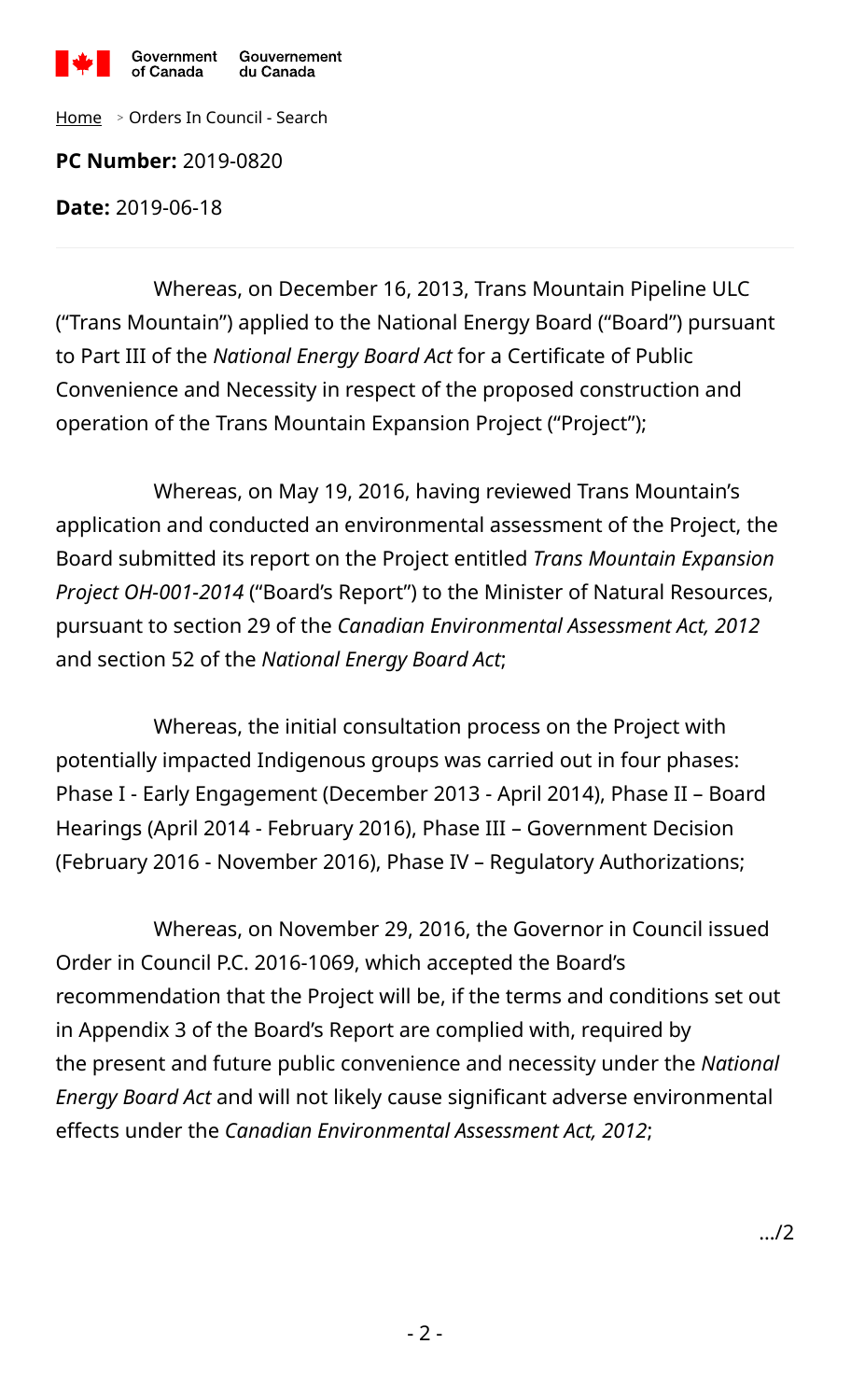Whereas, on December 1, 2016, at the direction of the Governor in Council, the Board issued Certificate of Public Convenience and Necessity OC-064 to Trans Mountain, in respect of the Project, making it subject to the terms and conditions set out in Appendix 3 of the Board's Report, and issued Amending Orders AO-002-OC-49 and AO-003-OC-2;

Whereas, on February 2, 2018, the Governor in Council issued Order in Council P.C. 2018-58 approving the Board's issuance of Amending Orders AO-003-OC-49 and AO-004-OC-2;

Whereas, on August 30, 2018, the Federal Court of Appeal ("the Court") quashed Order in Council P.C. 2016-1069 in its decision *Tsleil-Waututh Nation v. Canada (Attorney General)*, *2018 FCA 153* ("*Tsleil-Waututh Nation Decision*") and remitted the issue of Project approval to the Governor in Council for prompt redetermination;

Whereas, in the *Tsleil-Waututh Nation Decision*, the Court concluded, among other things, that the Board ought to reconsider on a principled basis whether Project-related marine shipping is incidental to the Project, the application of section 79 of the *Species at Risk Act* to Project-related shipping, the Board's environmental assessment of the Project in the light of the Project's definition, the Board's recommendation under subsection 29(1) of the *Canadian Environmental Assessment Act, 2012* and any other matter the Governor in Council should consider appropriate;

Whereas, on September 20, 2018, as per the Court's guidance, the Governor in Council issued Order in Council P.C. 2018-1177 and referred back to the Board for reconsideration the recommendations and all terms or conditions set out in the Board's Report that are relevant to addressing the issues specified by the Court in paragraph 770 of the *Tsleil-Waututh Nation Decision*, directed that the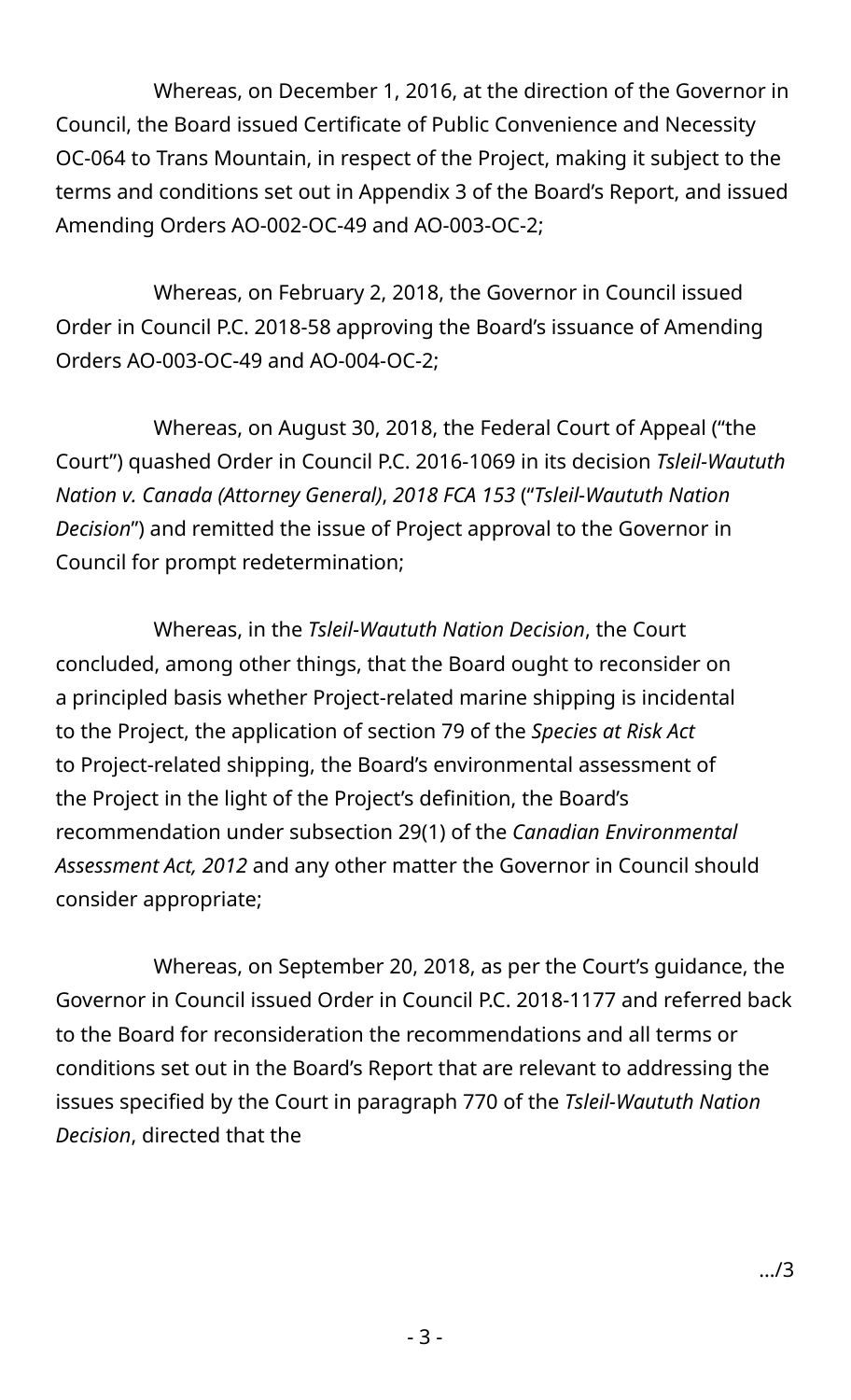Board conduct the reconsideration taking into account the environmental effects of Project-related marine shipping in view of the requirements of the *Canadian Environmental Assessment Act, 2012*, and the adverse effects of Project-related marine shipping on species at risk, including the Northeast Pacific Southern Resident Killer Whale population ("Southern Resident Killer Whale"), and their critical habitat, in view of any requirements of section 79 of the *Species at Risk Act* that may apply to the Project;

Whereas, on October 12, 2018, the Board decided, on a principled basis, to include Project-related marine shipping between the Westridge Marine Terminal and the 12-nautical-mile territorial sea limit in the *designated Project* to be assessed as defined under the *Canadian Environmental Assessment Act, 2012*;

Whereas, on December 6, 2018, in Order in Council P.C. 2018-1520, pursuant to section 10 of the *National Energy Board Act*, Canada appointed John A. Clarkson of Sooke, British Columbia, as a Marine technical advisor to the Board to assist the Board in an advisory capacity;

Whereas, on February 22, 2019, having conducted its reconsideration in accordance with Order in Council P.C. 2018-1177, the Board submitted its reconsideration report on the Project entitled *National Energy Board Reconsideration Report - Trans Mountain Pipeline ULC - MH-052-2018* ("the Board's Reconsideration Report") and submitted it to the Minister of Natural Resources, pursuant to section 30 of the *Canadian Environmental Assessment Act, 2012* and section 53 of the *National Energy Board Act*;

Whereas, pursuant to the *Canadian Environmental Assessment Act, 2012*, the Board was of the view that the Project is likely to cause significant adverse environmental effects, specifically that Project-related marine shipping is likely to cause significant adverse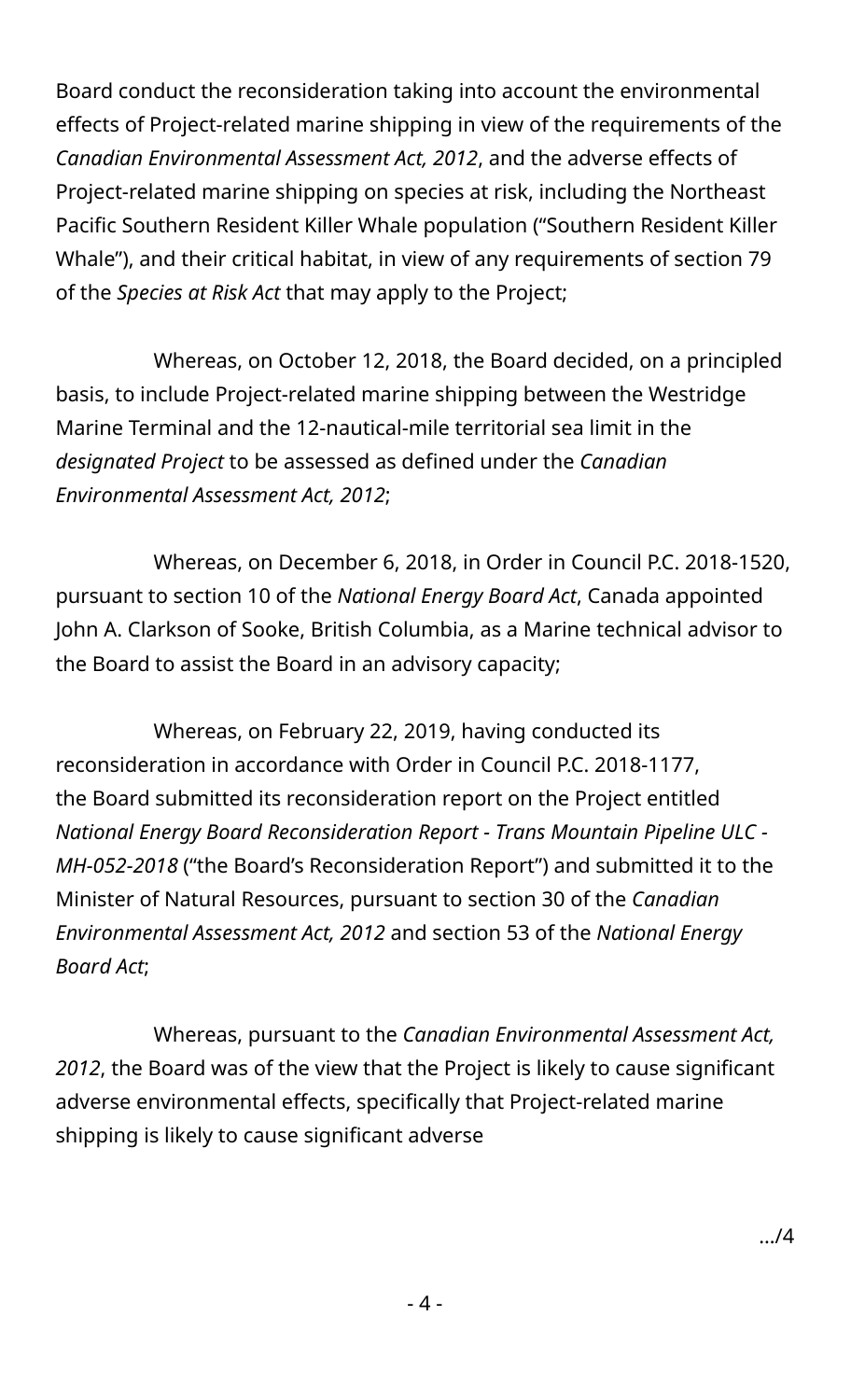environmental effects on the Southern Resident Killer Whale, and on Indigenous cultural use associated with the Southern Resident Killer Whale, despite the fact that effects from Project-related marine shipping will be a small fraction of the total cumulative effects, and that the level of marine traffic is expected to increase regardless of whether the Project is approved, that greenhouse gas (or GHG) emissions from Project-related marine vessels would result in measureable increases and, taking a precautionary approach, are likely to be significant and that while a credible worst-case spill from the Project or a Project-related vessel is not likely, if it were to occur, the environmental effects would be significant;

Whereas, while these effects weighed heavily in the Board's reconsideration of Project-related marine shipping, it concluded that, in light of the considerable benefits of the Project and measures to mitigate the effects, and the Recommendations to the Governor in Council proposed by the Board, these effects can be justified in the circumstances;

Whereas, the Board concluded that the Project is and will be required by the present and future public convenience and necessity, and is in the Canadian public interest and recommended that a Certificate of Public Convenience and Necessity be issued for the Project under section 52 of the *National Energy Board Act*, subject to the 156 conditions outlined in the Board's Reconsideration Report;

Whereas, the Board's MH-052-2018 hearing also forms part of the overall consultation process with Indigenous peoples with respect to their constitutionally protected rights and the Board has considered those aspects of consultation which are relevant to the Reconsideration and for which evidence was filed on the record;

Whereas, pursuant to the *National Energy Board Act*, the Board confirmed the recommendation, and replaced certain conditions that it provided to the Governor in Council in its OH-001-2014 Report, and recommended that the Governor in Council approve the Project by directing the issuance of a Certificate of Public Convenience and Necessity to Trans Mountain, subject to 156 conditions;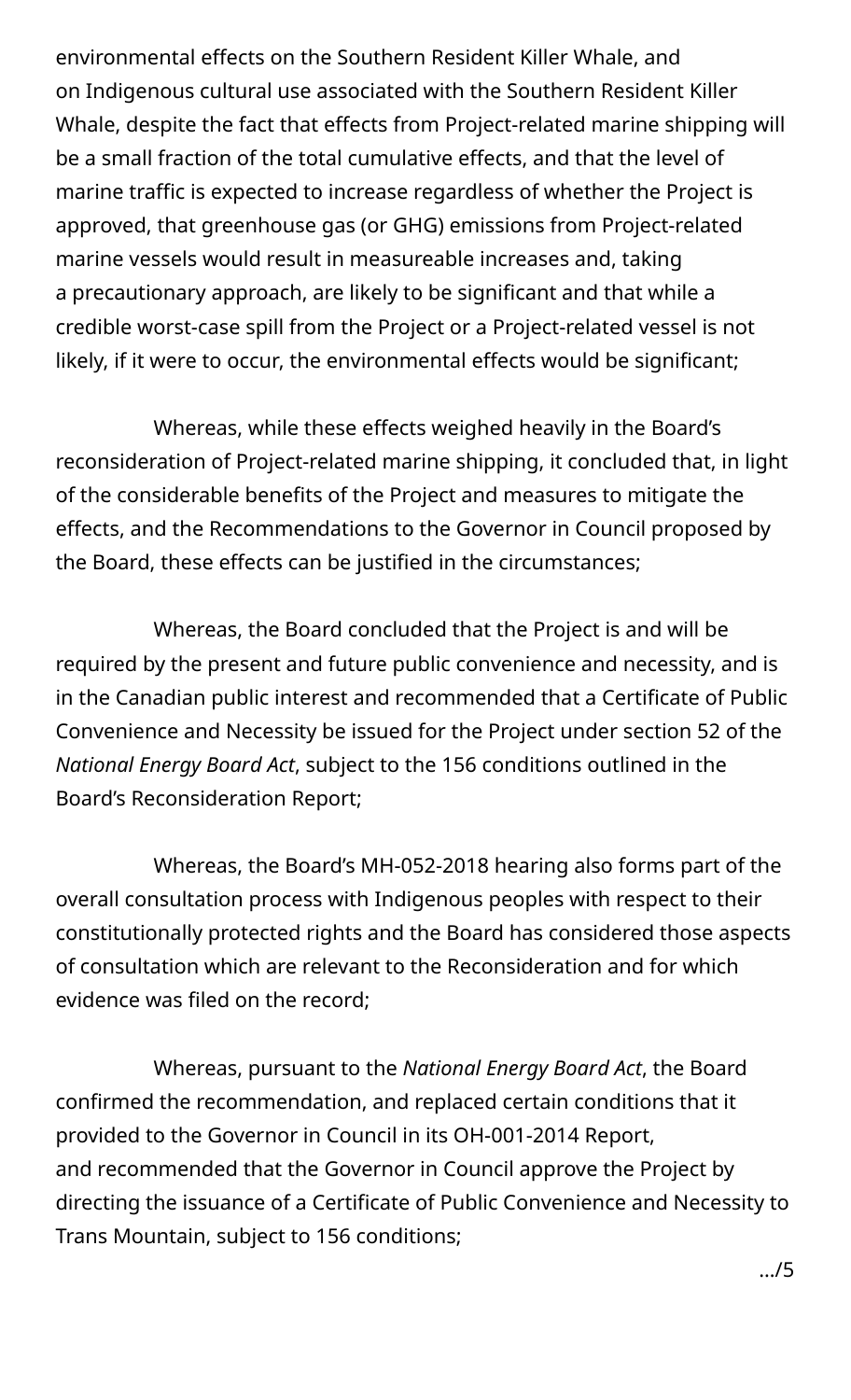Whereas, in its Reconsideration Report, the Board made 16 recommendations (the "Recommendations") to the Governor in Council associated with Project-related marine shipping which it determined were outside of the control of Trans Mountain and the Board's authority to regulate but for which it determined the Governor in Council was not so limited, including cumulative effects management for the Salish Sea, measures to offset increased underwater noise and increased strike risk posed to the *Species at Risk Act*-listed marine mammal and fish species, including the Southern Resident Killer Whale, marine oil spill response, marine shipping and small vessel safety, reduction of greenhouse gas emissions from marine vessels, and engagement on the marine safety system with the Indigenous Advisory and Monitoring Committee;

Whereas, the Board has identified the adverse effects of the Project and its related marine shipping on *Species at Risk Act*-listed wildlife species and their critical habitat, consistent with any applicable recovery strategy and action plans, including the Southern Resident Killer Whale and its critical habitat and has imposed conditions and has recommended to the Governor in Council measures which are among the Recommendations to avoid or lessen those effects and to monitor them;

Whereas, in the *Tsleil-Waututh Nation Decision* the Court concluded among other things that the Government failed to engage in meaningful dialogue and grapple with concerns expressed to it in good faith by Indigenous groups, that the Government did not fulfill its duty to consult with and, if appropriate accommodate Indigenous peoples and as a result Canada must re-do Phase III consultations;

Whereas, on September 28, 2018, Canada wrote to Indigenous groups potentially impacted by the Project, encouraging them to participate in the Board process and clarified that it intends to rely on the Board reconsideration process, to the extent possible, to fulfill the legal duty to consult related to Project-related marine shipping;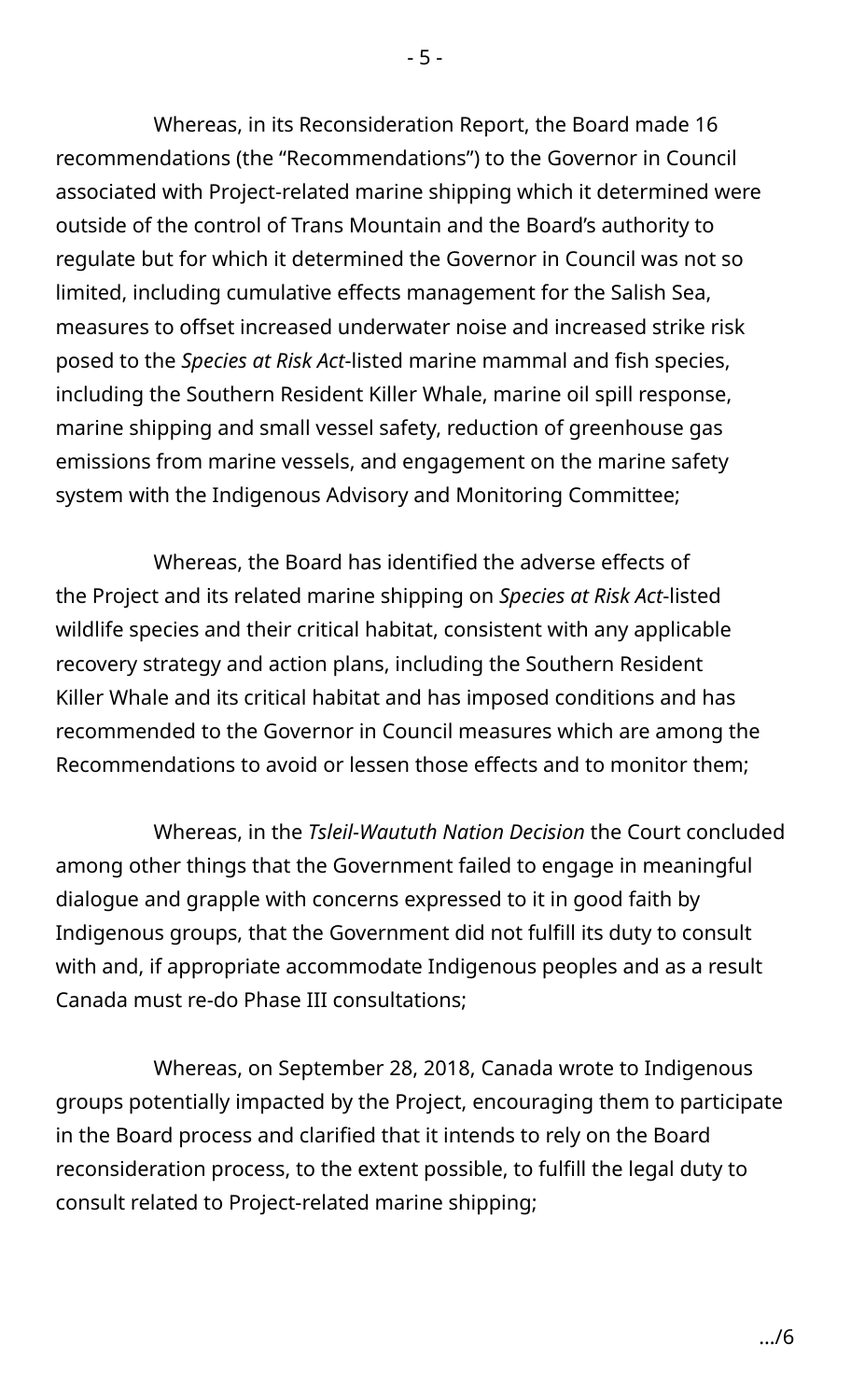Whereas, on October 5, 2018, the Government re-initiated Phase III consultations, in keeping with the Court's decision and direction, and guided by the objectives of meeting its consultation obligations under section 35 of the *Constitution Act, 1982*, and its commitments to advance reconciliation with Indigenous peoples, engaged in substantive, meaningful two-way dialogue in order to fully understand the concerns raised and the nature and seriousness of potential impacts on rights and, where appropriate, to work collaboratively with Indigenous groups to identify and provide accommodations, and respond to concerns raised in these and the previous Phase III consultations in a flexible manner that takes into account the potential impacts and needs of each Indigenous group;

Whereas, responding to concerns outlined by the Court, Canada appointed the Honourable Frank Iacobucci, former Supreme Court of Canada Justice, as a Federal Representative, to provide oversight and direction to the Government on how to conduct meaningful consultations and accommodations and ensure that the consultation process proceeded as the Court prescribed;

Whereas, responding to concerns outlined by the Court, Canada established a system to communicate and seek direction from senior management and decision makers, including Ministers, on the issues being raised at the consultations, provided regular consultations updates by the Minister of Natural Resources to other Ministers of the Crown, held periodical Ministerial meetings with consultations leads to discuss the consultation process and specific accommodations measures and held 46 ministerial meetings with over 65 Indigenous groups potentially impacted by the Project;

Whereas, during the re-initiated Phase III consultations (2018- 2019) the Government presented a number of specific, targeted accommodations measures designed to respond to concerns raised by Indigenous groups, including but not limited to the Co-Developing Community Response, the Salish Sea Initiative, the Terrestrial Cumulative Effects Initiative and the Quiet Vessel Initiative;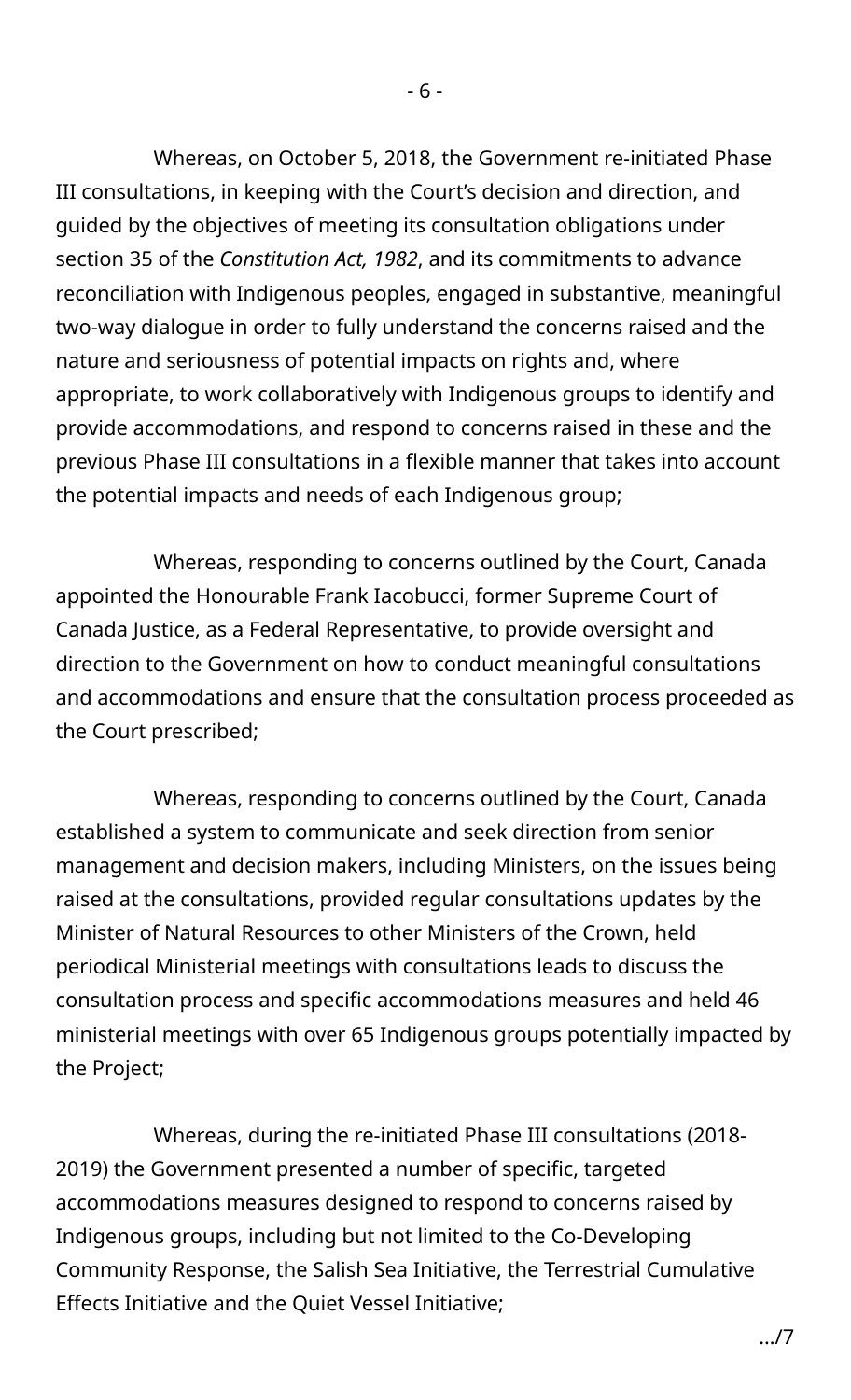Whereas, Canada is relying on the Board's OH-001-2014 and MH-052-2018 hearings to fulfill the duty to consult, to the extent possible;

Whereas, in the *Tsleil-Waututh Nation Decision* the Court noted that when considering whether Canada has fulfilled its duty to consult, the Governor in Council necessarily has the power to impose conditions on any certificate of public convenience and necessity it directs the Board to issue, and that the Governor in Council has the power pursuant to section 35 of the *Constitution Act, 1982* to add or amend conditions in order to address impacts to section 35 Aboriginal or treaty rights;

Whereas, in response to submissions from the Indigenous Advisory and Monitoring Committee and proposals from Indigenous groups during re-initiated consultations and seeking to accommodate outstanding Indigenous concerns raised during consultations the Governor in Council has amended certain Project certificate conditions as proposed in appendix 3 of the Board's Reconsideration Report *Trans Mountain Pipeline ULC - MH-052- 2018*, as indicated in the annexed form;

Whereas Canada is not prepared to waive any immunities to which it is entitled as owner of the pipeline;

Whereas Condition 2 to the Project certificate requires Trans Mountain to work with municipalities and, as a good neighbour, seek to obtain appropriate provincial and municipal permits and authorizations;

Whereas, on April 17, 2019, the Governor in Council issued Order in Council P.C. 2019-378 pursuant to subsection 54(3) of the *National Energy Board Act*, extending the time limit for making the order referred to in subsection 54(1) of that Act to June 18, 2019, in respect of the Project, in order to ensure adequate time to conclude consultations with Indigenous peoples prior to a Governor in Council decision on the Project;

…/8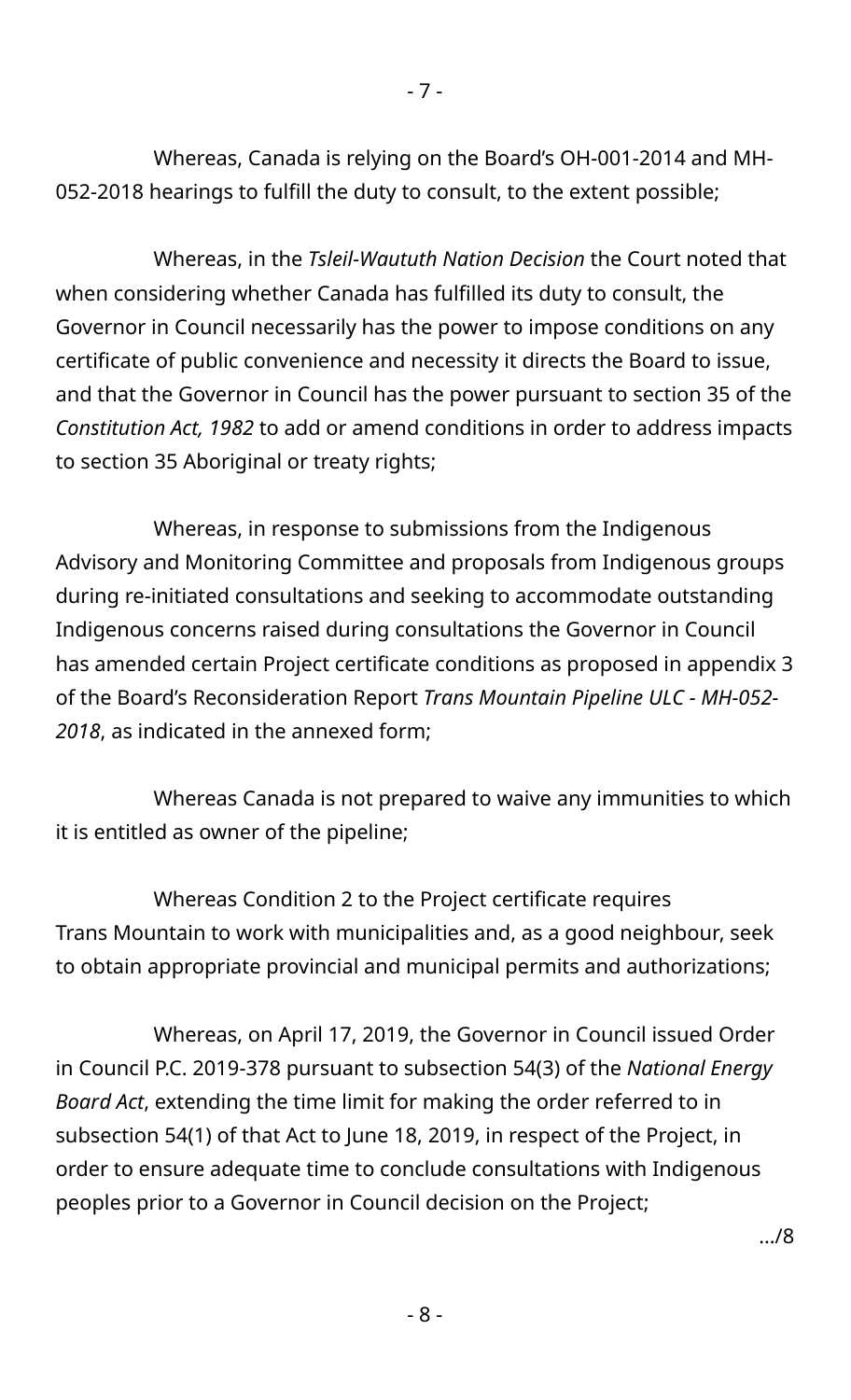Whereas the Governor in Council, having considered Indigenous concerns and interests of 129 groups as set out in the *Trans Mountain Expansion Project - Crown Consultation and Accommodation Report* dated June 13, 2019, and having considered Justice Iacobucci's oversight, direction and advice, is satisfied that: the consultation process undertaken is consistent with the honour of the Crown and meets the guidance set forth in the *Tsleil-Waututh Nation Decision* for meaningful two-way dialogue focused on rights and the potential impacts on rights, and that the concerns, and potential impacts to interests including established and asserted Aboriginal and treaty rights identified in the consultation process have been appropriately accommodated;

Whereas the Governor in Council accepts the Board's views that the Project is required by the present and future public convenience and necessity and is in the Canadian public interest, and considering the Board's views that the significant adverse environmental effects it is likely to cause can be justified in the circumstances under the *Canadian Environmental Assessment Act, 2012*, the Board recommends that the Governor in Council approve the Project by directing the issuance of a Certificate of Public Convenience and Necessity to Trans Mountain, subject to the terms and conditions set out in Appendix 3 of the Board's Reconsideration Report;

Whereas, the Governor in Council, having reviewed the Recommendations of the Board to the Governor in Council contained in the Reconsideration Report, undertakes to implement all the Recommendations;

Whereas, the Governor in Council, having considered the Board's Reconsideration Report, the terms and conditions for Trans Mountain and the Recommendations to the Governor in Council, measures being taken by Canada with respect to *Species at Risk Act*-listed species including the Southern Resident Killer Whale and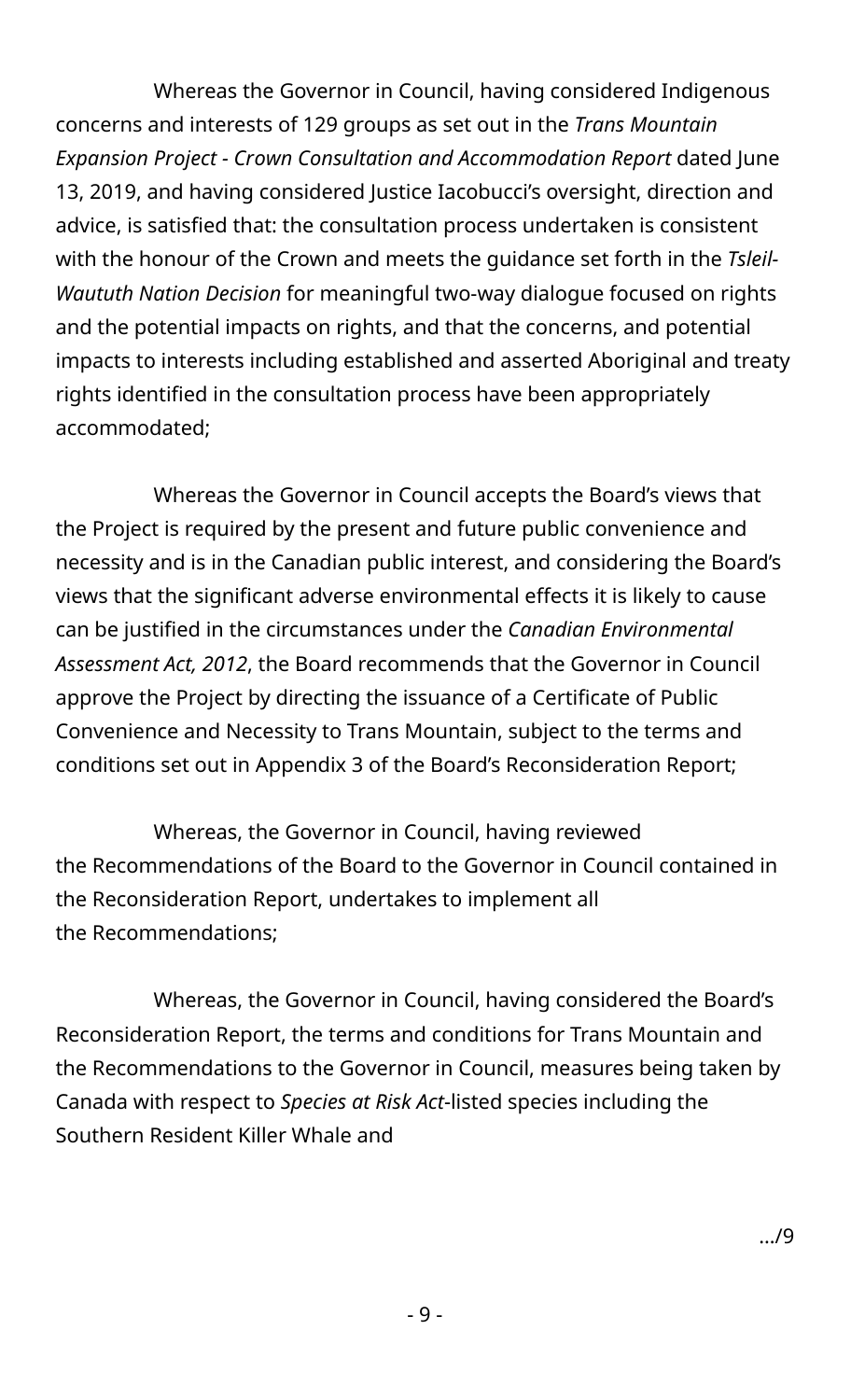including measures related to the reduction of underwater noise and vessel strikes such as the Oceans Protection Plan, the Whales Initiative, and the measures set out in Order in Council P.C. 2018-1352 dated November 1, 2018 and the measures announced in May 2019, the concerns of Indigenous groups including potential impacts to Indigenous interests, including established and asserted Aboriginal and treaty rights, in relation to the Southern Resident Killer Whale and measures being taken by Canada to address those concerns and potential impacts, and Canada's commitment to assess, monitor and report on the effectiveness of these measures and adaptively manage them, is satisfied that measures have been and are being taken to mitigate the significant adverse environmental effects on the Southern Resident Killer Whale and Indigenous cultural use of the Southern Resident Killer Whale and to avoid or lessen the adverse effects of Projectrelated marine shipping on listed species at risk and their critical habitat, including the Southern Resident Killer Whale and their critical habitat, and that those measures will be assessed, monitored and adaptively managed;

Whereas the Governor in Council, having considered the estimated upstream greenhouse gas emissions associated with the Project and identified in Environment and Climate Change Canada's report entitled *Trans Mountain Pipeline ULC — Trans Mountain Expansion Project: Review of Related Upstream Greenhouse Gas Emissions Estimates*, and measures under the *Pan-Canadian Framework on Clean Growth and Climate Change*, is satisfied that the Project is consistent with Canada's commitments in relation to the Paris Agreement on Climate Change;

And whereas the Governor in Council considers that the Project would increase access to diverse markets for Canadian oil and support economic development while ensuring safety and environmental protection;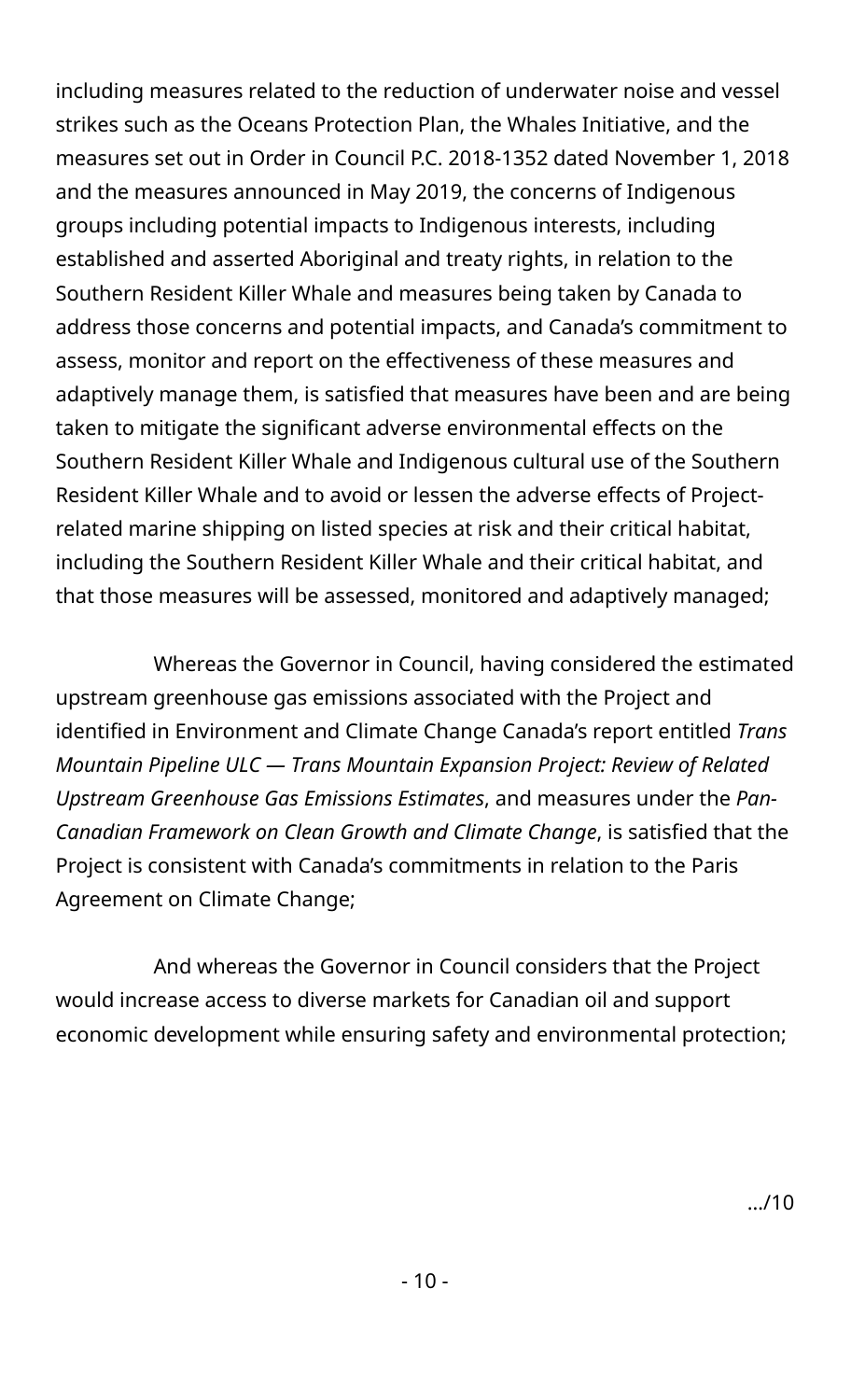Therefore, Her Excellency the Governor General in Council, on the recommendation of the Minister of Natural Resources,

(a) pursuant to subsection 31(1) of the *Canadian Environmental Assessment Act, 2012*, decides that, taking into account the terms and conditions referred to in paragraph (b), the Trans Mountain Expansion Project is likely to cause significant adverse environmental effects that can be justified in the circumstances, and directs the National Energy Board to issue a decision statement concerning that Project;

(b) pursuant to subsection 54(1) of the *National Energy Board Act*, directs the National Energy Board to issue Certificate of Public Convenience and Necessity OC-65 to Trans Mountain Pipeline ULC, in respect of the proposed construction and operation of the Trans Mountain Expansion Project, subject to the terms and conditions set out in Appendix 3 of the National Energy Board Report of February 22, 2019 entitled *National Energy Board Reconsideration Report - Trans Mountain Pipeline ULC - MH-052-2018* with conditions 6, 91, 98, 100, 124 and 151 superseded by the conditions as amended in the annexed form; and

(c) pursuant to subsection 21(2) of the *National Energy Board Act*,

(i) approves the issuance by the National Energy Board to Trans Mountain Pipeline ULC of Amending Orders AO-004-OC-49 and AO-005-OC-2, substantially in the annexed form, and

(ii) approves the December 1, 2016 issuance by the National Energy Board to Trans Mountain Pipeline ULC of Amending Orders AO-002-OC-49 and, AO-003-OC-2.

Attendu que, le 16 décembre 2013, Trans Mountain Pipeline ULC (Trans Mountain) a présenté à l'Office national de l'énergie (Office), sous le régime de la partie III de la *Loi sur l'Office national de l'énergie*, une demande visant l'obtention d'un certificat d'utilité publique concernant la construction et l'exploitation projetées quant au projet d'agrandissement du réseau de Trans Mountain (projet);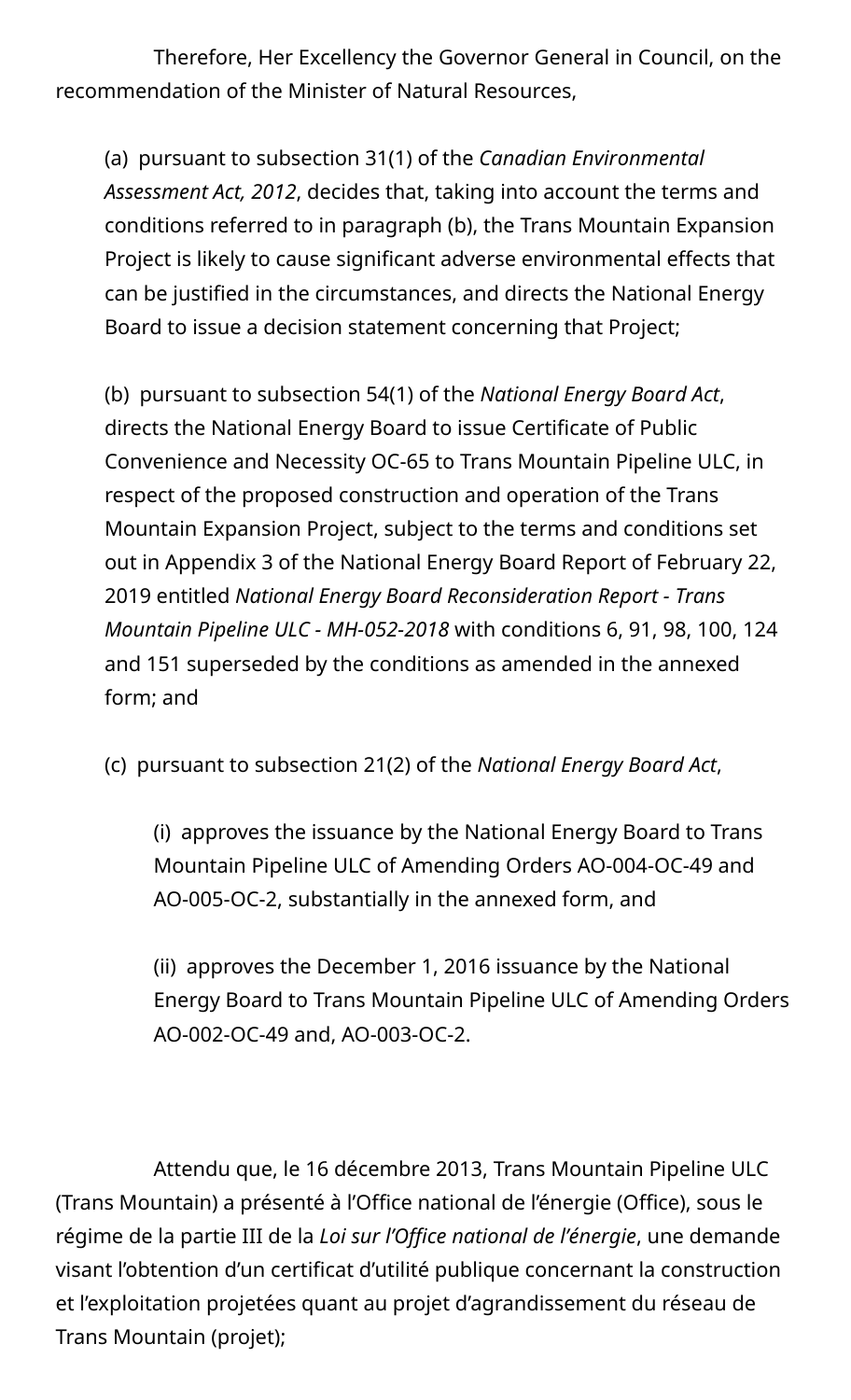Attendu que, le 19 mai 2016, après avoir examiné la demande de Trans Mountain et effectué l'évaluation environnementale du projet, l'Office a présenté au ministre des Ressources naturelles son rapport sur le projet intitulé *Projet d'agrandissement du réseau de Trans Mountain OH-001-2014* (rapport de l'Office), conformément à l'article 29 de la *Loi canadienne sur l'évaluation environnementale (2012)* et à l'article 52 de la *Loi sur l'Office national de l'énergie*;

Attendu que le processus de consultation initial avec les groupes autochtones potentiellement touchés au sujet du projet a été mis en œuvre en quatre étapes : Étape I, les consultations initiales (décembre 2013 à avril 2014); Étape II, les audiences de l'Office (avril 2014 à février 2016); Étape III, la décision du gouvernement (février 2016 à novembre 2016); Étape IV, les autorisations réglementaires;

Attendu que, par le décret C.P. 2016-1069 du 29 novembre 2016, la gouverneure en conseil a accepté la recommandation de l'Office selon laquelle, si les conditions énoncées à l'annexe 3 du rapport de l'Office sont respectées, le projet présentera, aux termes de la *Loi sur l'Office national de l'énergie*, un caractère d'utilité publique, tant pour le présent que pour le futur, et que le projet n'est pas susceptible d'entraîner des effets environnementaux négatifs et importants pour l'application de la *Loi canadienne sur l'évaluation environnementale (2012)*;

…/2

- 2 -

Attendu que, le 1<sup>er</sup> décembre 2016, sur instruction de la gouverneure en conseil, l'Office a délivré à Trans Mountain le certificat d'utilité publique OC-064, relativement au projet, assortissant celui-ci des conditions énoncées à l'annexe 3 du rapport de l'Office, et a rendu les ordonnances modificatrices AO-002-OC-49 et AO-003-OC-2;

Attendu que, par le décret C.P. 2018-58 du 2 février 2018, la gouverneure en conseil a agréé la délivrance par l'Office à Trans Mountain des ordonnances modificatrices AO-003-OC-49 et AO-004-OC-2;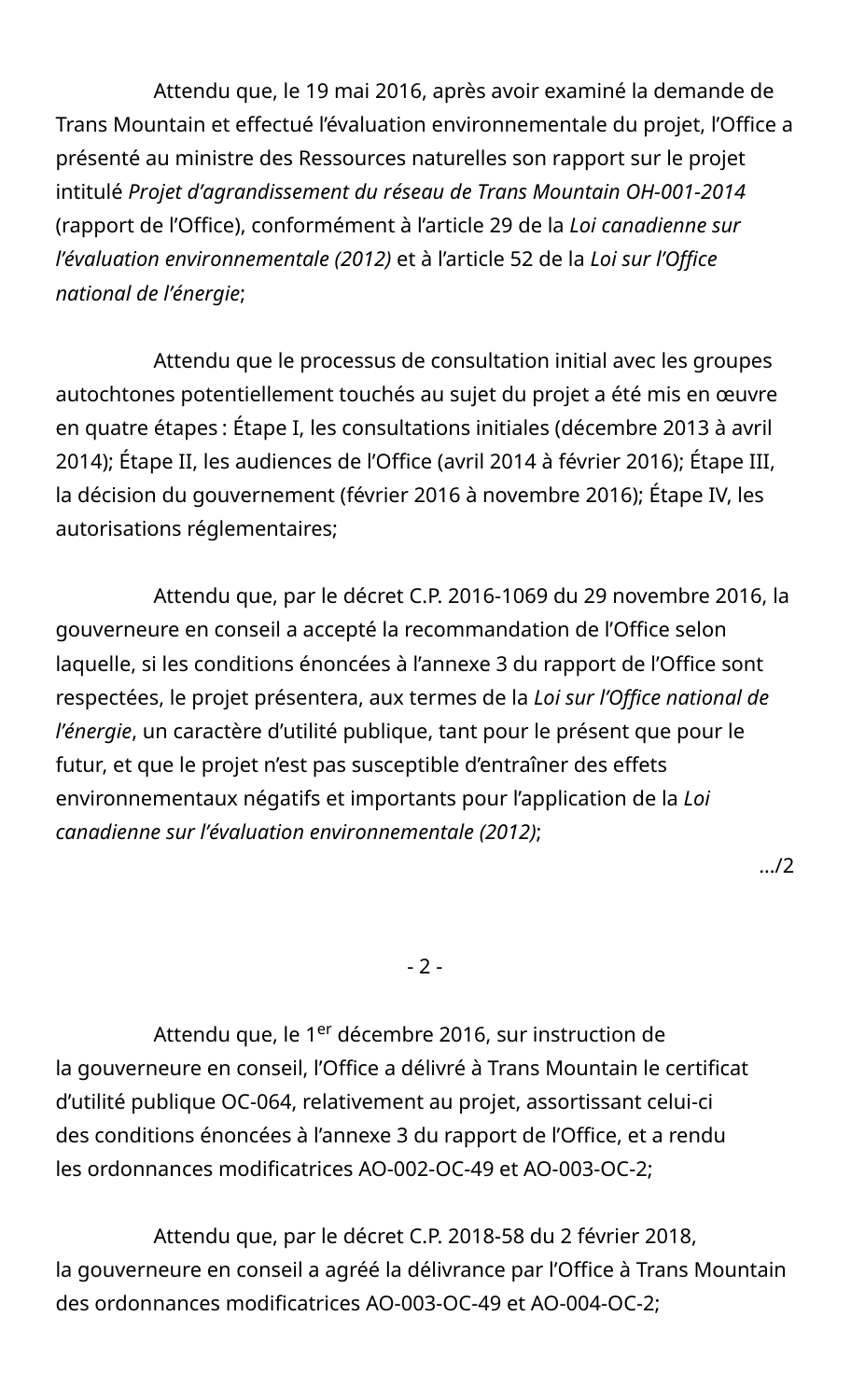Attendu que, le 30 août 2018, la Cour d'appel fédérale (Cour) a annulé le décret C.P. 2016-1069 dans la décision qu'elle a rendue dans l'affaire *Tsleil-Waututh Nation c. Canada (Procureur général)*, 2018 CAF 153 (affaire *Tsleil-Waututh Nation*) et a renvoyé la question de l'approbation du projet à la gouverneure en conseil pour qu'elle prenne rapidement une nouvelle décision;

Attendu que, dans l'affaire *Tsleil-Waututh Nation*, la Cour a notamment conclu que l'Office devait réexaminer, à la lumière des principes, les questions suivantes, à savoir si le transport maritime associé au projet est accessoire au projet, l'application de l'article 79 de la *Loi sur les espèces en péril* au transport maritime associé au projet, l'évaluation environnementale du projet par l'Office à la lumière de la définition du projet, la recommandation faite par l'Office sous le régime du paragraphe 29(1) de la *Loi canadienne sur l'évaluation environnementale (2012)* et toute autre question que la gouverneure en conseil estime indiquée;

Attendu que, conformément à l'orientation de la Cour, la gouverneure en conseil a délivré le décret C.P. 2018-1177 du 20 septembre 2018, qui renvoie à l'Office, pour réexamen, les recommandations et les conditions contenues dans le rapport de l'Office qui sont pertinentes dans le cadre de l'examen des questions

- 3 -

énoncées par la Cour d'appel fédérale au paragraphe 770 de la décision dans l'affaire *Tsleil-Waututh Nation* et a donné instruction à l'Office de tenir compte des effets environnementaux du transport maritime associé au projet, selon les exigences de la *Loi canadienne sur l'évaluation environnementale (2012)*, des effets nocifs du transport maritime associé au projet sur les espèces en péril, y compris la population des épaulards résidents du sud du Pacifique Nord-Est (épaulards résidents du sud), et leur habitat essentiel, selon les exigences de l'article 79 de la *Loi sur les espèces en péril* pouvant s'appliquer au projet;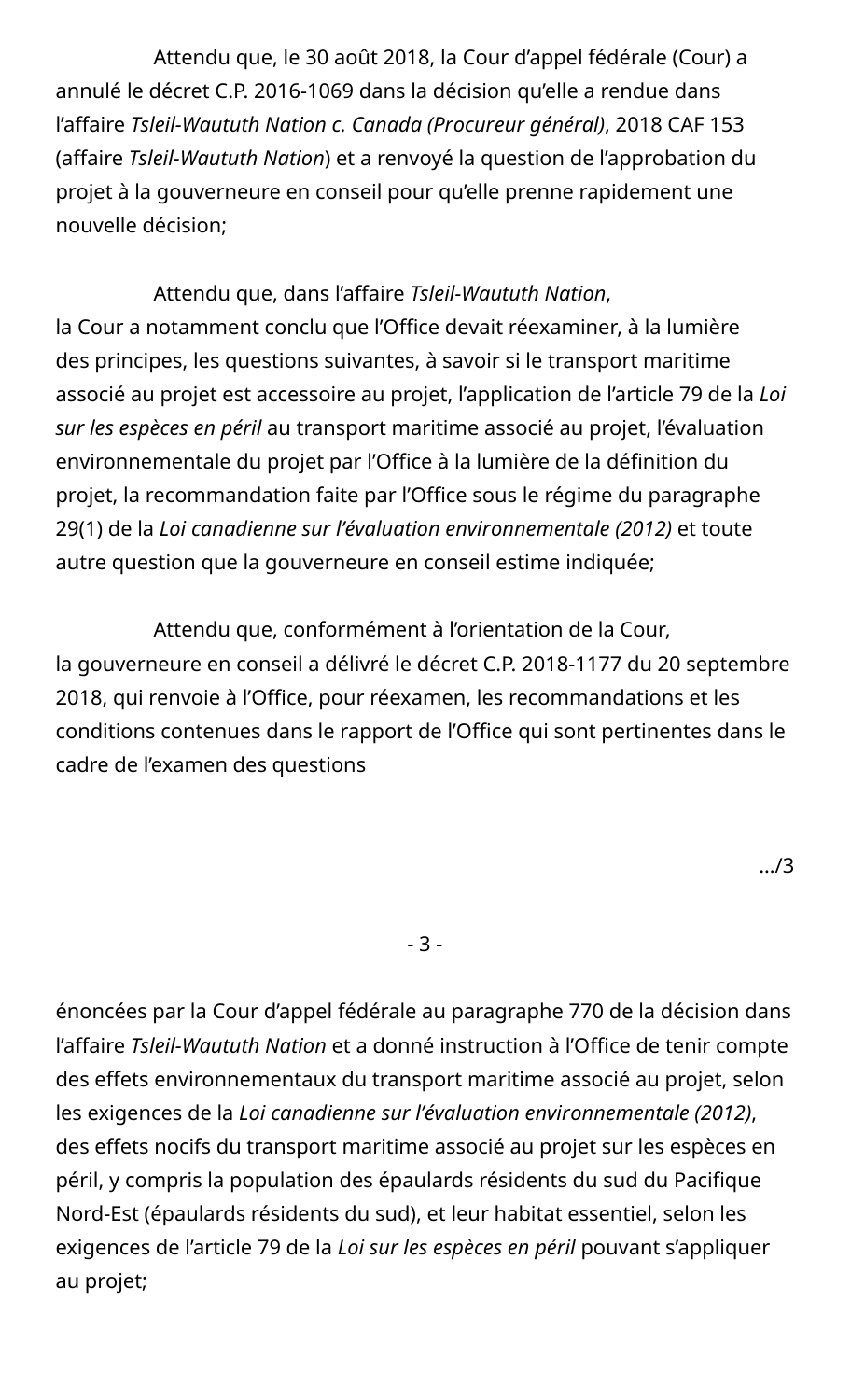Attendu que, le 12 octobre 2018, l'Office a décidé, en fonction des principes établis, d'inclure le transport maritime associé au projet entre le terminal maritime de Westridge et la limite de 12 miles marins de la mer territoriale dans le *projet désigné* dans l'évaluation au sens de la *Loi canadienne sur l'évaluation environnementale (2012)*;

Attendu que, par le décret C.P. 2018-1520 du 6 décembre 2018 et en vertu de l'article 10 de la *Loi sur l'Office national de l'énergie*, le Canada a nommé John A. Clarkson, de Sooke (Colombie-Britannique), conseiller technique maritime auprès de l'Office pour aider l'Office à titre de conseiller;

Attendu que, le 22 février 2019, ayant tenu son réexamen conformément au décret C.P. 2018-1177, l'Office a diffusé son rapport de réexamen du projet intitulé *Office national de l'énergie – rapport de réexamen – Trans Mountain Pipeline ULC – MH-052-2018* (rapport de réexamen), et l'a présenté au ministre des Ressources naturelles, conformément à l'article 30 de la *Loi canadienne sur l'évaluation environnementale (2012)* et à l'article 53 de la *Loi sur l'Office national de l'énergie*;

 $-4-$ 

Attendu que, conformément à la *Loi canadienne sur l'évaluation environnementale (2012)*, l'Office était d'avis que le projet est susceptible d'entraîner des effets environnementaux négatifs et importants, plus précisément que les activités de transport maritime connexe au projet seraient susceptibles d'avoir des effets environnementaux négatifs et importants sur les épaulards résidents du sud et sur les usages culturels autochtones en rapport avec les épaulards résidents du sud, même si les effets résultant du transport maritime connexe au projet ne représenteraient qu'une petite fraction des effets cumulatifs totaux et même si une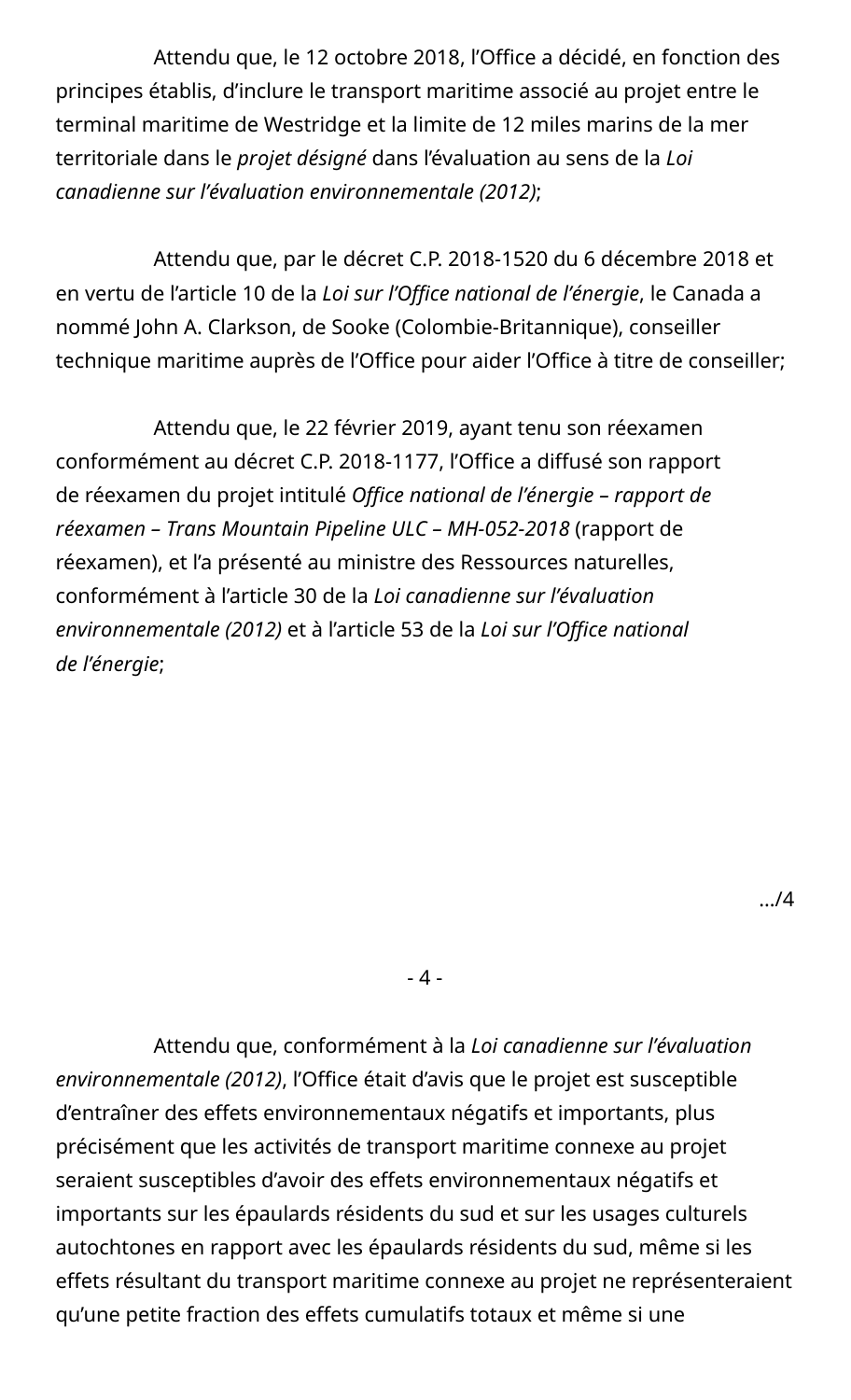intensification du trafic maritime est prévisible, que le projet soit approuvé ou non, que les émissions des gaz à effet de serre (GES) des vaisseaux marins associés au projet donneraient lieu à des augmentations mesurables et, si l'on adopte une approche de précaution, sont susceptibles d'être importantes et que bien qu'un scénario plausible d'un pire cas de déversement, en raison du projet ou d'un navire associé au projet, soit peu probable, si cela devait survenir, les effets sur l'environnement seraient importants;

Attendu que, même si ces effets ont pesé lourd dans le réexamen par l'Office des activités de transport maritime associé au projet, l'Office a conclu qu'à la lumière des avantages considérables du projet et des mesures d'atténuation des effets, et des Recommandations à la gouverneure en conseil fournis par l'Office, ces effets sont justifiables dans les circonstances;

Attendu que l'Office a conclu que le projet a un caractère d'utilité publique, tant pour le présent que pour le futur, et qu'il est dans l'intérêt public des Canadiens et a recommandé qu'un certificat d'utilité publique soit délivré dans le cadre du projet en vertu de l'article 52 de la *Loi sur l'Office national de l'énergie*, assorti de 156 conditions énumérées dans le rapport de réexamen de l'Office;

- 5 -

Attendu que l'audience MH-052-2018 de l'Office fait également partie du processus global de consultation avec les peuples autochtones en ce qui concerne leurs droits protégés par la Constitution et que l'Office a examiné ces aspects de la consultation qui sont pertinents au réexamen et pour lesquels des éléments de preuve ont été déposés au dossier;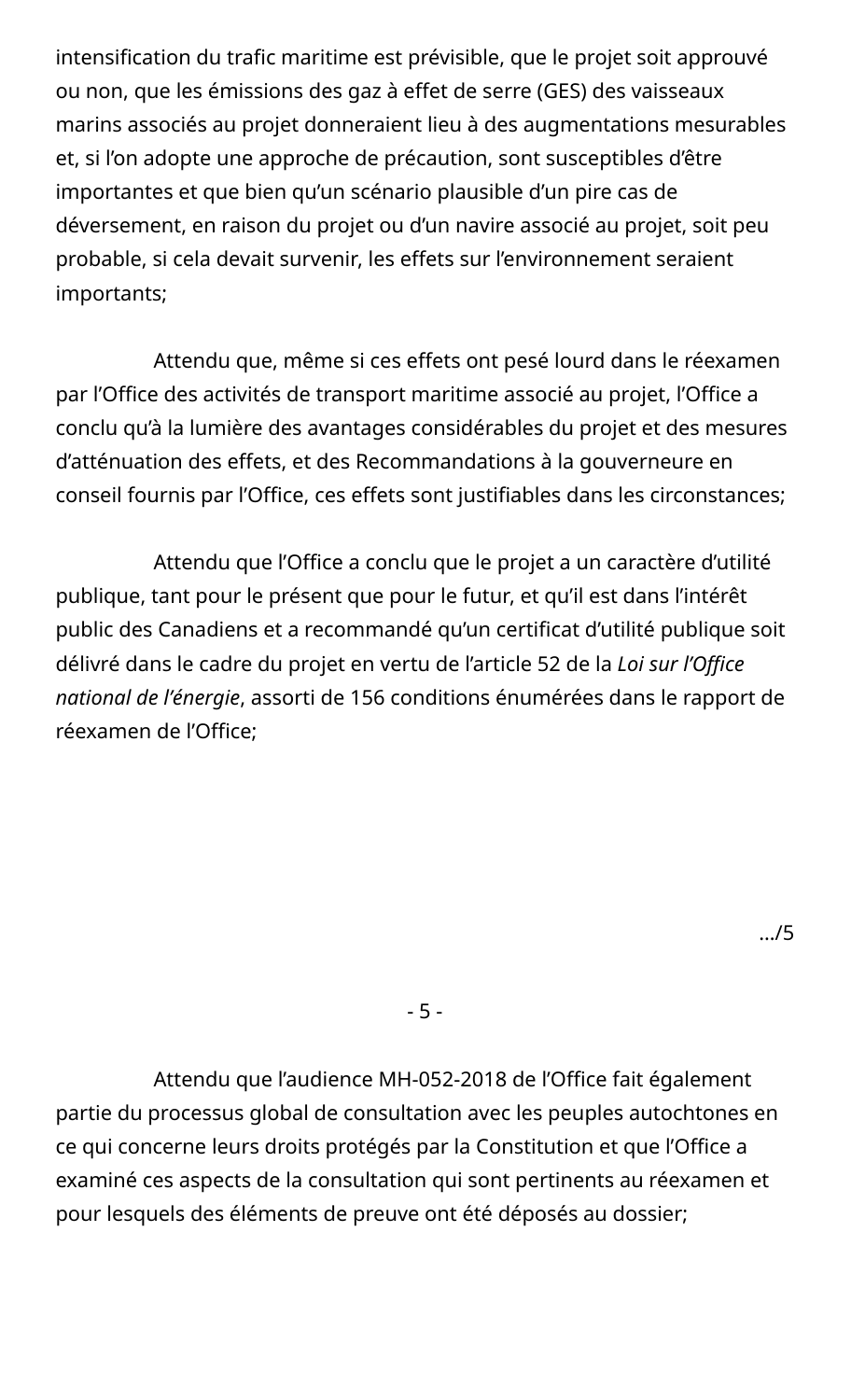Attendu que, conformément à la *Loi sur l'Office national de l'énergie*, l'Office a confirmé la recommandation, et a remplacé certaines conditions, qu'il a fourni à la gouverneure en conseil dans son Rapport OH-001-2014 et a recommandé que la gouverneure en conseil approuve le projet en donnant à l'Office instruction de délivrer un certificat d'utilité publique à l'égard de Trans Mountain, assorti de 156 conditions;

Attendu que, dans son rapport de réexamen, l'Office a fait 16 recommandations (Recommandations) à la gouverneure en conseil associées au transport maritime lié au projet, dont elle a déterminé qu'elles étaient hors du contrôle de la Trans Mountain et du pouvoir de réglementation de l'Office, mais pour lesquelles il a déterminé que la gouverneure en conseil n'était pas limitée de telle manière, notamment sur la gestion des effets cumulatifs de la mer des Salish, des mesures pour compenser l'augmentation du bruit sous-marin et l'augmentation du risque de collision posé aux espèces de poissons et de mammifères marins énumérés à la *Loi sur les espèces en péril*, y compris les épaulards résidents du sud, l'intervention en cas de déversement d'hydrocarbures en milieu marin, le transport maritime et la sécurité des petits navires, la réduction des émissions de gaz à effet de serre provenant de navires et la participation avec le Comité consultatif et de surveillance autochtone au système de sécurité maritime;

…/6

- 6 -

Attendu que, l'Office a déterminé les effets négatifs du projet et des activités de transport maritime connexes sur les espèces sauvages inscrites à la *Loi sur les espèces en péril* et leur habitat essentiel, conformément à toute stratégie de rétablissement et à tous les plans d'action, y compris les épaulards résidents du sud et leur habitat essentiel et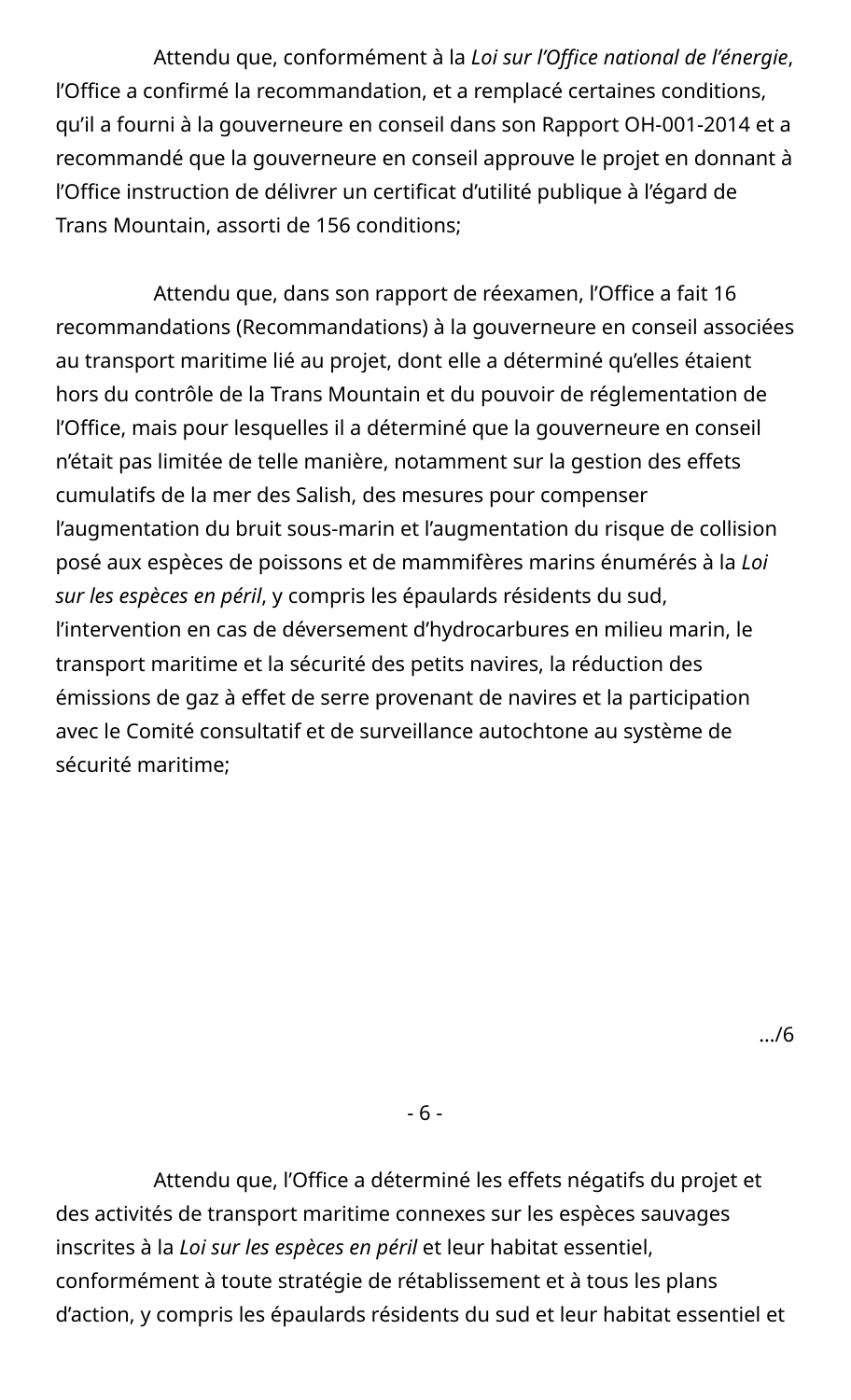a imposé des conditions et recommandé à la gouverneure en conseil l'adoption de mesures se trouvant parmi les Recommandations pour éviter ou atténuer ces effets et les surveiller;

Attendu que, dans l'affaire *Tsleil-Waututh Nation*, la Cour a notamment conclu que le gouvernement ne s'est pas livré à un dialogue significatif, et ne s'est pas penché sur les préoccupations qui lui ont été exprimées de bonne foi par les groupes autochtones, que le gouvernement ne s'est pas acquitté de son obligation de consulter et d'accommoder les peuples autochtones, si c'est approprié. Par conséquent, le gouvernement du Canada doit recommencer les consultations de l'Étape III;

Attendu que, le 28 septembre 2018, le Canada a écrit aux groupes autochtones potentiellement touchés par le projet, pour les encourager à participer au processus de l'Office et a précisé qu'elle avait l'intention de s'appuyer sur le processus de réexamen de l'Office, dans la mesure du possible, pour s'acquitter de son obligation juridique de consulter en ce qui concerne le transport maritime associé au projet;

Attendu que, le 5 octobre 2018, le gouvernement a relancé les consultations de l'Étape III, conformément à la décision et à l'orientation de la Cour et, orienté par ses objectifs de respecter ses obligations de consultation en vertu de l'article 35 de la *Loi constitutionnelle de 1982* et par ses engagements de faire avancer la réconciliation avec les peuples autochtones, il s'est engagé à participer à un véritable dialogue bidirectionnel efficace afin de comprendre entièrement les préoccupations soulevées et la nature et la gravité des effets possibles sur les droits et, le cas échéant, à travailler en

- 7 -

collaboration avec les groupes autochtones pour cerner et fournir des accommodements et à répondre aux préoccupations soulevées au cours de ces consultations et lors des consultations précédentes de l'Étape III, d'une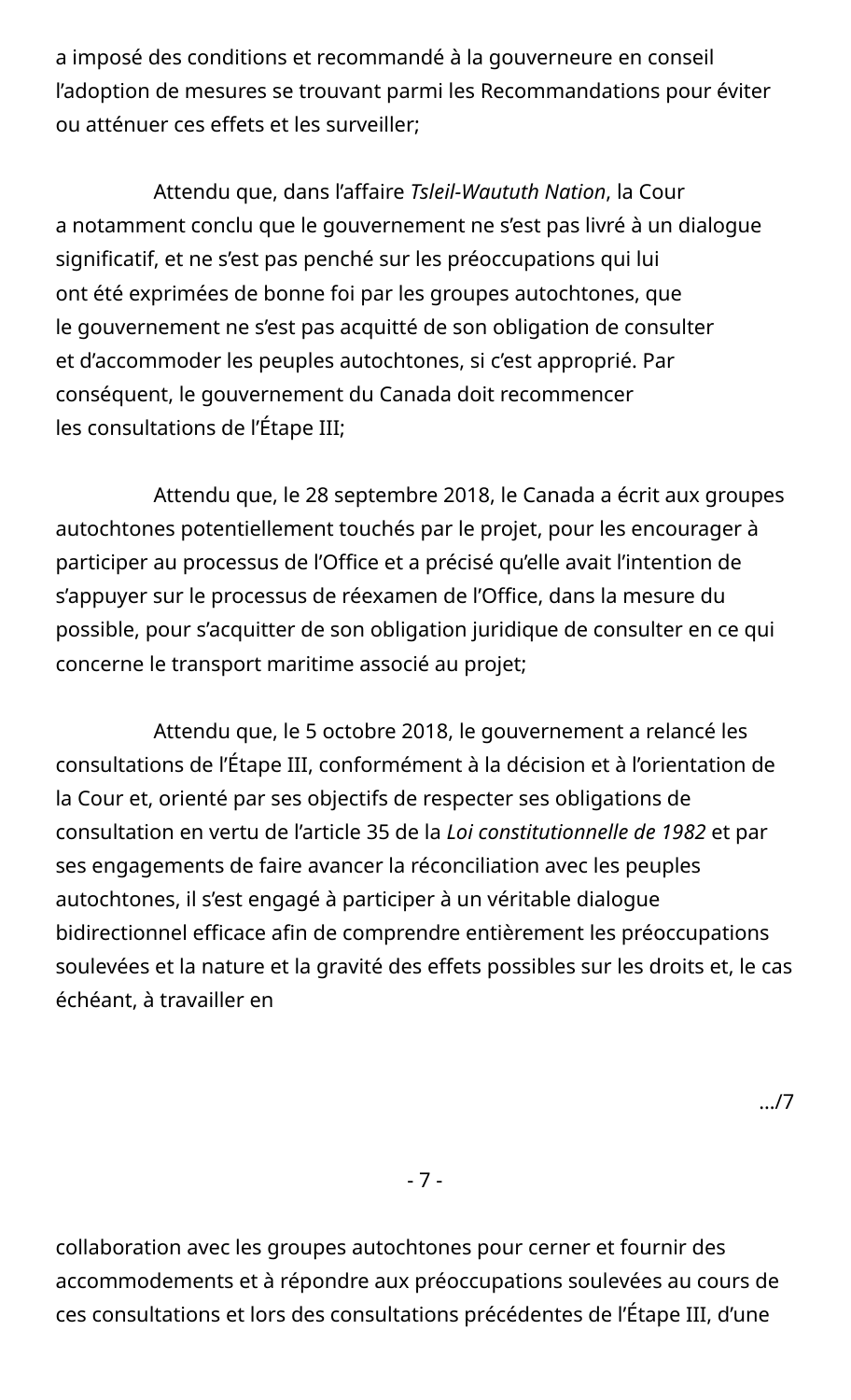manière flexible qui tient compte des effets potentiels et des besoins de chaque groupe autochtone;

Attendu que, suite aux préoccupations énoncées par la Cour, le Canada a nommé l'honorable Frank Iacobucci, ancien juge de la Cour suprême du Canada, en tant que représentant du gouvernement fédéral, afin de surveiller et de guider le gouvernement sur la façon de mener des consultations sérieuses et des accommodements et de s'assurer que le processus de consultation a procédé tel que prescrit par la Cour;

Attendu que, en réponse à des préoccupations énoncées par la Cour, le Canada a établi un système pour communiquer et pour demander des directives de la haute direction et des décideurs, y compris les ministres, sur les questions soulevées lors des consultations, a fourni des mises à jour régulières sur les consultations par le ministre des Ressources naturelles aux autres ministres de la Couronne, a tenu des réunions ministérielles périodiques avec les dirigeants des consultations pour discuter du processus de consultation et des mesures d'adaptation précises et a tenu 46 réunions ministérielles avec plus de 65 groupes autochtones potentiellement touchés par le projet;

Attendu que, au cours des consultations relancées de l'Étape III (2018-2019), le gouvernement a présenté un certain nombre de mesures d'accommodement précises ciblées conçues pour répondre aux préoccupations soulevées par les groupes autochtones, notamment, l'élaboration conjointe de la réponse communautaire, l'Initiative de la mer des Salish, l'initiative d'évaluation des effets terrestres cumulatifs et l'Initiative de réduction du bruit des navires;

Attendu que le Canada s'appuie sur les audiences OH-001-2014 et MH-052-2018 de l'Office pour respecter, dans la mesure du possible, son obligation de consultation;

…/8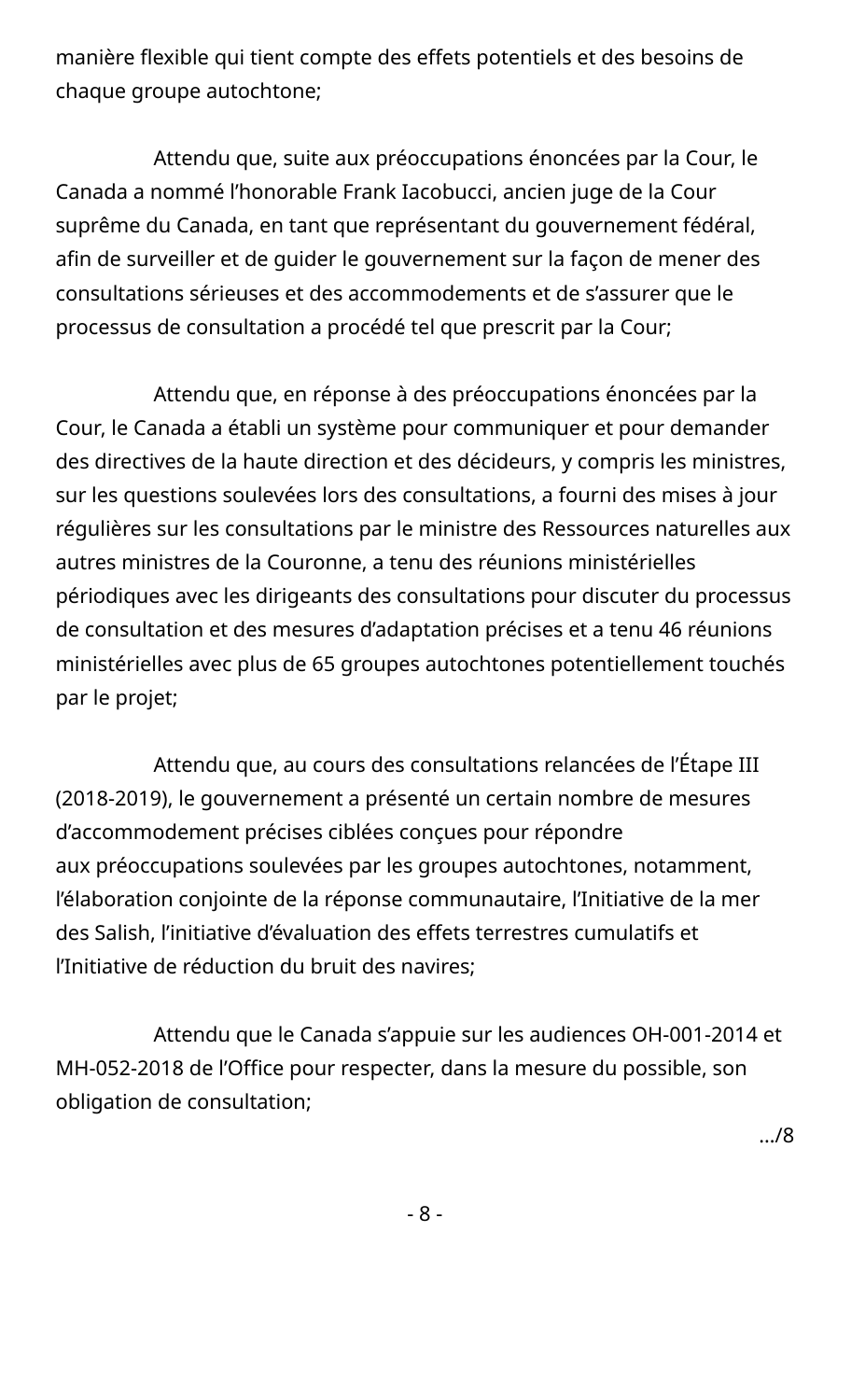Attendu que, dans l'affaire *Tsleil-Waututh Nation*, la Cour a fait remarquer qu'au moment d'examiner la question de savoir si le Canada s'est acquitté de son obligation de consultation, la gouverneure en conseil a nécessairement le pouvoir d'imposer des conditions pour tout certificat d'utilité publique qu'elle ordonne à l'Office de délivrer, et que la gouverneure en conseil a le pouvoir, conformément à l'article 35 de la *Loi constitutionnelle de 1982* d'ajouter ou de modifier les conditions afin de régler les répercussions sur les droits ancestraux ou issus de traités, prévus à l'article 35;

Attendu que, en réponse aux représentations du Comité consultatif et de surveillance autochtone et aux propositions des groupes autochtones au cours des consultations de l'Étape III et dans le cadre des tentatives d'accommoder les préoccupations autochtones qui subsistent, soulevées au cours des consultations, la gouverneure en conseil a modifié certaines conditions du certificat du projet telles que proposées à l'annexe 3 du rapport de réexamen de l'Office intitulé *Trans Mountain Pipeline ULC – MH 052-2018*, comme indiqué dans l'annexe ci-joint;

Attendu que le Canada n'est pas disposé à renoncer à toute immunité à laquelle elle a droit à titre de propriétaire du pipeline;

Attendu que la condition 2 assortie au certificat délivré pour le projet exige de Trans Mountain qu'il travaille avec les municipalités et, en bon voisin, chercher à obtenir les permis et autorisations provinciales et municipales;

Attendu que, par le décret C.P. 2019-378 du 17 avril 2019, la gouverneure en conseil, en vertu du paragraphe 54(3) de la *Loi sur l'Office national de l'énergie*, a prorogé le délai visé à ce paragraphe pour prendre le décret visé au paragraphe 54(1) de cette Loi au 18 juin 2019, relativement au Projet, afin d'accorder du temps suffisant pour terminer les consultations auprès des peuples autochtones avant une décision de la gouverneure en conseil sur le Projet;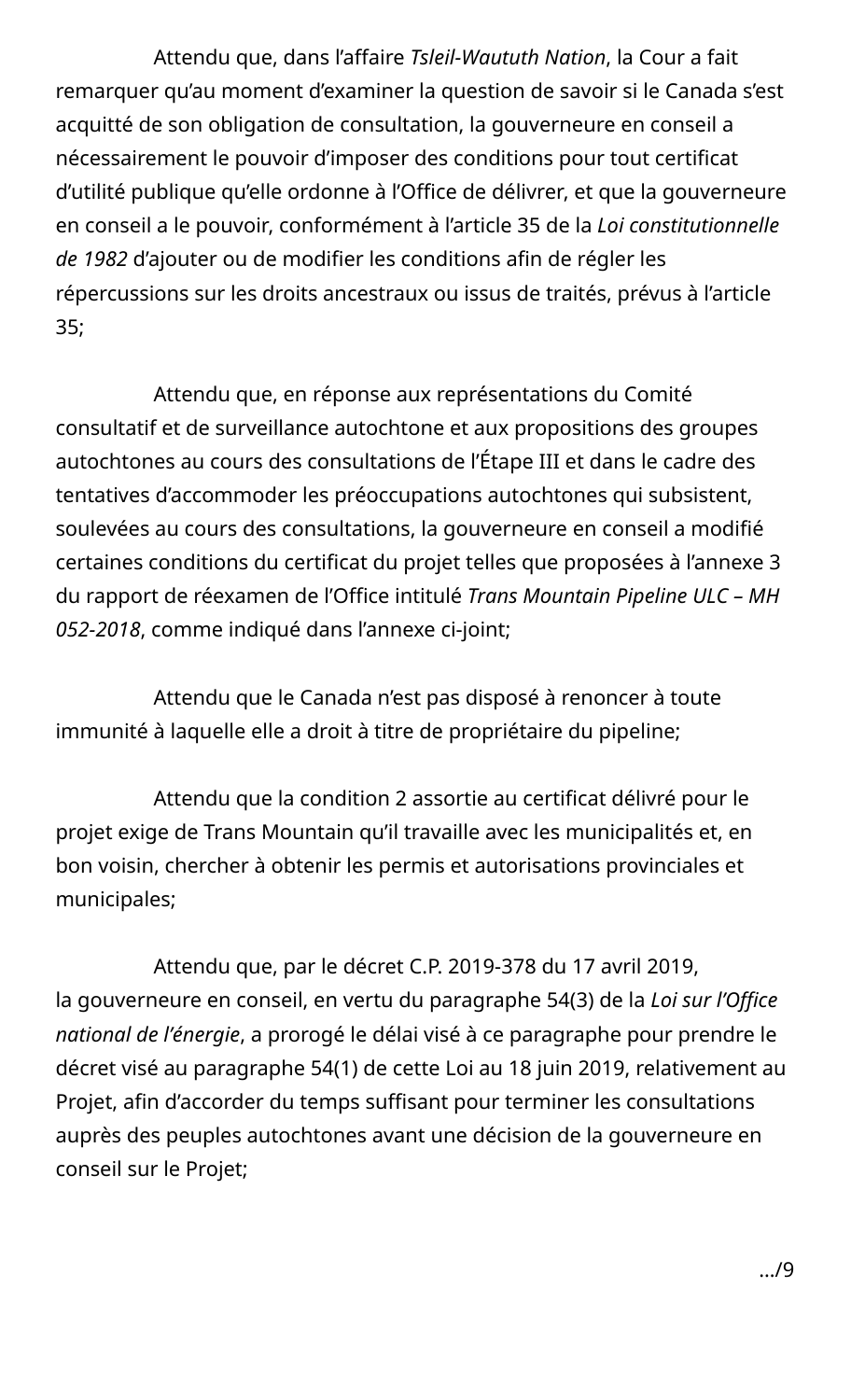Attendu que la gouverneure en conseil est convaincue, après examen des préoccupations et des intérêts des 129 groupes autochtones cernés dans le *Projet d'agrandissement du réseau de Trans Mountain - Rapport sur les consultations et les accommodements de la couronne* daté du 13 juin 2019, et après avoir pris en considération la surveillance par le juge Iacobucci, son orientation et son avis que le processus de consultation est compatible avec l'honneur de la Couronne et répond aux directives énoncées dans l'affaire *Tsleil-Waututh Nation* pour un dialogue bidirectionnel axé sur les droits et les impacts potentiels sur les droits et, que les préoccupations, et les impacts potentiels sur les intérêts, y compris les droits ancestraux et issus de traités établis et revendiqués, cernés lors du processus de consultation, ont fait l'objet de mesures d'accommodement appropriées;

Attendu que la gouverneure en conseil accepte l'avis de l'Office selon laquelle le Projet a un caractère d'utilité publique, tant pour le présent que pour le futur, et qu'il est dans l'intérêt public des Canadiens et, compte tenu de l'avis de l'Office, que les effets environnementaux négatifs et importants qu'il est susceptible d'entraîner sont justifiables dans les circonstances en vertu de la *Loi canadienne sur l'évaluation environnementale (2012)*, l'Office recommande que la gouverneure en conseil approuve le Projet en ordonnant la délivrance d'un certificat d'utilité publique à Trans Mountain, assortissant celui-ci des conditions énoncées à l'annexe 3 du rapport de réexamen de l'Office;

Attendu que la gouverneure en conseil, ayant examiné les Recommandations de l'Office à la gouverneure en conseil contenus dans le rapport de réexamen, s'engage à mettre en œuvre les Recommandations;

Attendu que la gouverneure en conseil, après avoir pris en compte le rapport de réexamen de l'Office, les conditions assorties au certificat délivré à Trans Mountain et les Recommandations dans le rapport de réexamen de l'Office à la gouverneure en conseil, les mesures prises par le Canada concernant les espèces inscrites à

- 9 -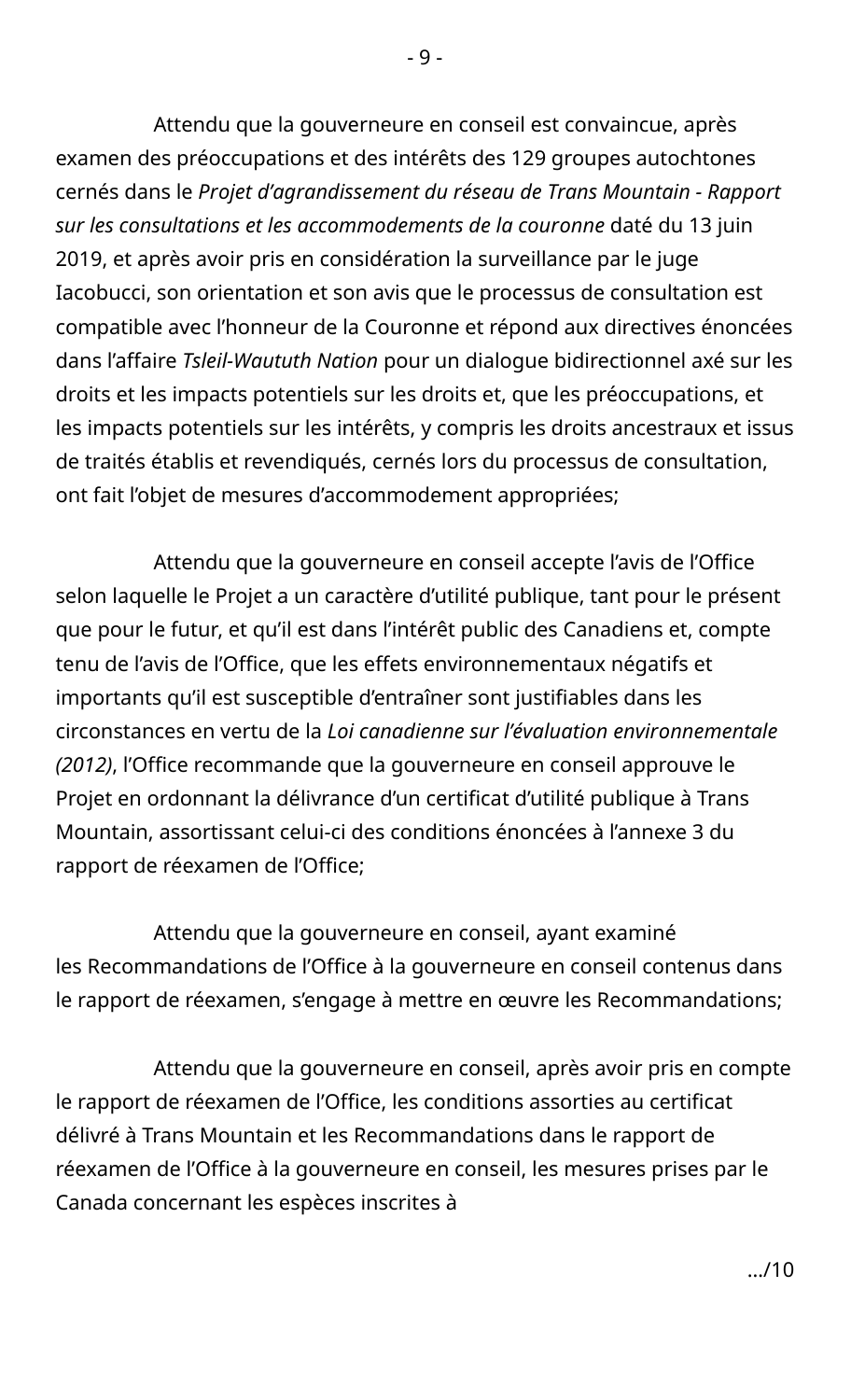la *Loi sur les espèces en péril*, y compris les épaulards résidents du sud et les mesures visant à réduire le bruit sous-marin et la collision de navire, tel que les mesures prises en vertu du Plan de protection des océans, de l'Initiative de protection des baleines, et les mesures mentionnées au décret C.P. 2018- 1352 du 1<sup>er</sup> novembre 2018 et celles annoncées en mai 2019, les préoccupations des groupes autochtones, y compris les répercussions potentielles sur les intérêts des groupes autochtones, y compris les droits ancestraux ou issus de traités, établis et revendiqués, en ce qui concerne l'épaulard résident du sud et les mesures prises par le Canada pour répondre à ces préoccupations et répercussions potentielles, de même que l'engagement du Canada à évaluer, surveiller et à signaler l'efficacité de ces mesures et à les gérer de manière adaptative, est convaincue que des mesures ont été prises et sont prises pour atténuer les effets environnementaux négatifs et importants sur les épaulards résidents du sud et sur les usages culturels autochtones en rapport avec les épaulards résidents du sud et pour éviter ou atténuer les effets néfastes du transport maritime sur les espèces en péril et sur leur habitat essentiel, y compris les épaulards résidents du sud et leur habitat essentiel, et que ces mesures seront évalués, surveillés et gérés de manière adaptative;

Attendu que la gouverneure en conseil, après avoir pris en compte les estimations d'émissions de gaz à effet de serre en amont associées au projet figurant dans le rapport d'Environnement Canada intitulé *Trans Mountain Pipeline ULC – Projet d'agrandissement du réseau de Trans Mountain : Examen des estimations de gaz à effet de serre en amont associées au projet* et les mesures associées comprises dans le plan intitulé *Cadre pancanadien sur la croissance propre et les changements climatiques*, est convaincue que le projet est compatible avec les engagements pris par le Canada dans le cadre de l'Accord de Paris sur le climat;

Attendu que la gouverneure en conseil estime que le projet permettrait d'accroître l'accès du pétrole canadien aux marchés, et de soutenir le développement économique tout en assurant la sécurité et la protection de l'environnement,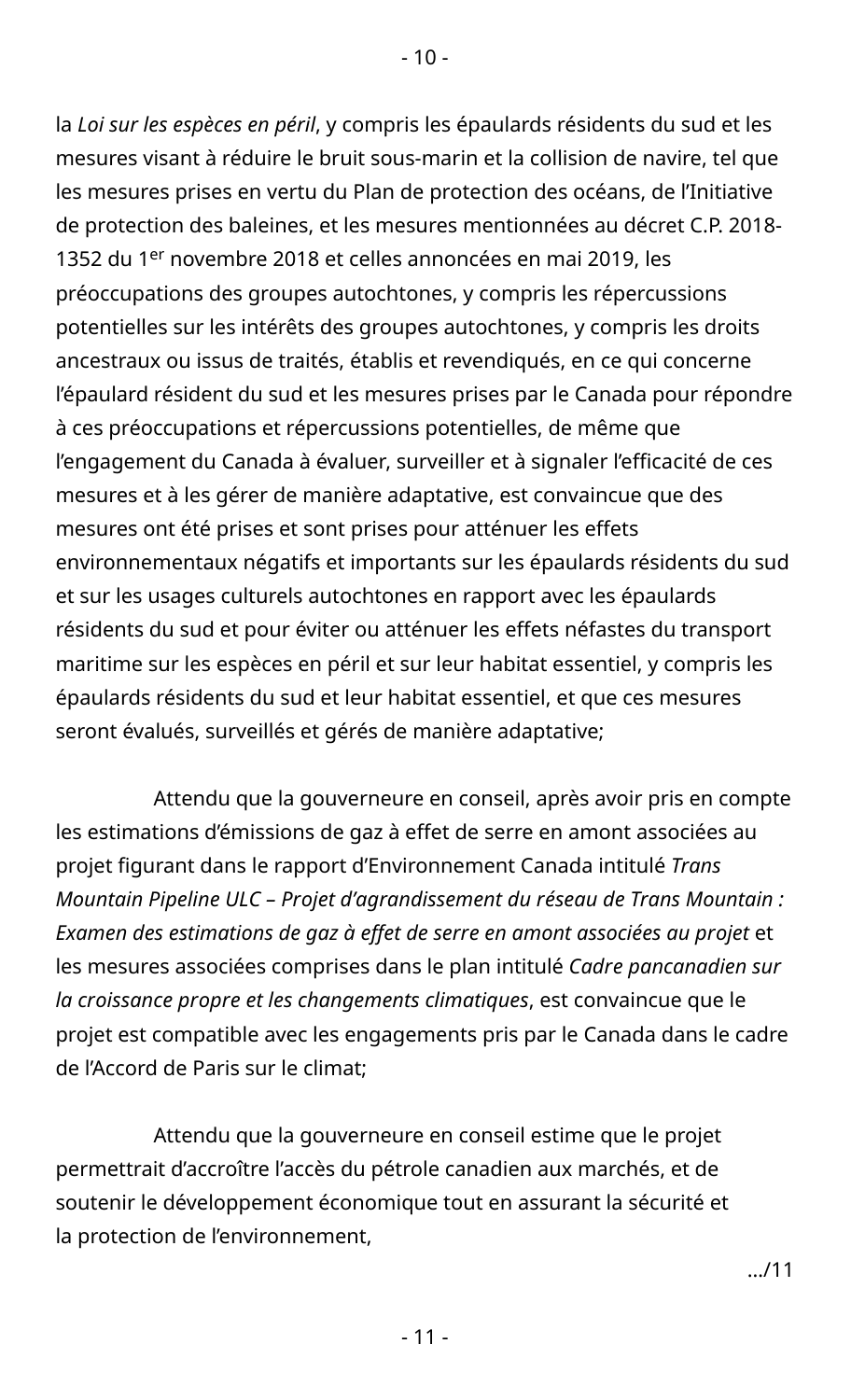À ces causes, sur recommandation du ministre des Ressources naturelles, Son Excellence la Gouverneure générale en conseil :

a) en vertu du paragraphe 31(1) de la *Loi canadienne sur l'évaluation environnementale (2012)*, décide que, compte tenu des conditions visées à l'alinéa b), la réalisation du projet d'agrandissement du réseau de Trans Mountain aura probablement des effets environnementaux négatifs et importants qui sont justifiables dans les circonstances, et donne instruction à l'Office national de l'énergie de faire une déclaration à l'égard de ce projet;

b) en vertu du paragraphe 54(1) de la *Loi sur l'Office national de l'énergie*, donne à l'Office national de l'énergie instruction de délivrer à Trans Mountain Pipeline ULC le certificat d'utilité publique OC-65 à l'égard de la construction et de l'exploitation projetées quant au projet d'agrandissement du réseau de Trans Mountain, selon les conditions visées à l'annexe 3 du rapport de l'Office national de l'énergie, du 22 février 2019, intitulé *Office national de l'énergie – rapport de réexamen de l'Office — Trans Mountain Pipeline ULC – MH-052-2018* et les conditions 6, 91, 98, 100, 124 et 151 remplacées par les conditions modifiées énoncées à l'annexe ci-jointe;

c) en vertu du paragraphe 21(2) de la *Loi sur l'Office national de l'énergie*:

(i) agrée la délivrance par l'Office national de l'énergie à Trans Mountain Pipeline ULC des ordonnances modificatrices AO-004- OC-49 et AO-005-OC-2, conformes en substance au texte ci-après,

(ii) agrée la délivrance du 1<sup>er</sup> décembre 2016 par l'Office national de l'énergie à Trans Mountain Pipeline ULC des ordonnances modificatrices AO-002-OC-49 et AO-003-OC-2.

### **ANNEX**

### **Amendments to National Energy Board Conditions**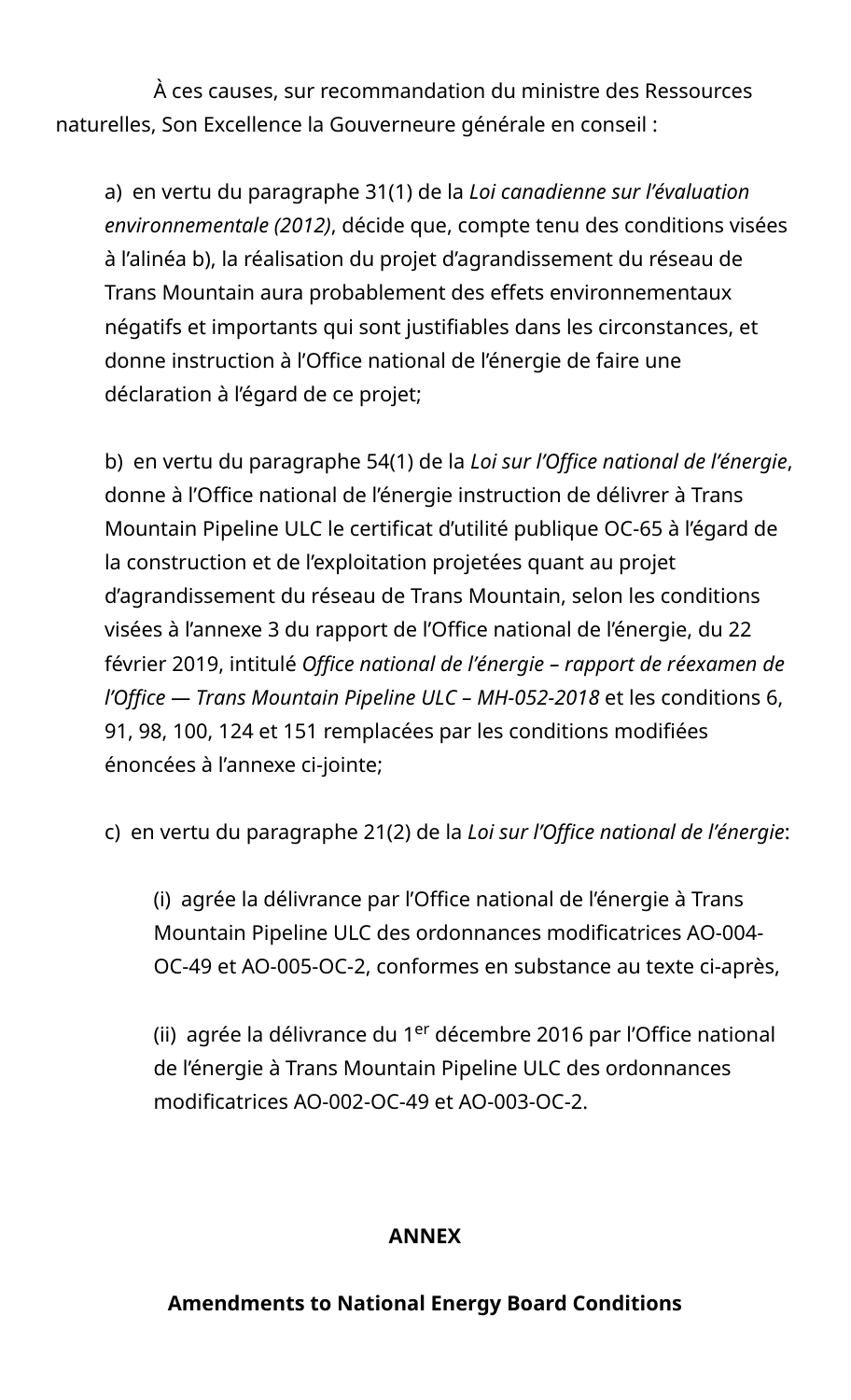Note: Amendments to National Energy Board conditions are *italicized and underlined*.

## **Condition 6: Commitments tracking table**

Without limiting Conditions 2, 3 and 4, Trans Mountain must implement the commitments contained within its commitments tracking table. *The proponent shall periodically update the commitments tracking table as per b), by adding to the table all commitments made by the Proponent in respect of the Project subsequent to the close of the MH-052-2018 proceeding, and must:*

*a) file with the NEB and post on its website, at least thirty (30) days prior to commencing construction, an updated commitments tracking table. The commitments tracking table must contain:*

*i) all commitments Trans Mountain made to Indigenous groups in its Project application or to which it otherwise committed on the record of the OH-001-2014 proceeding, as well as the MH-052-2018 proceeding, during phase III and IV consultations, and during ongoing consultations and engagements;*

*ii) a plan for addressing all commitments made to Indigenous groups, the plan must include:*

*1) a description of the approach for addressing each commitment made to Indigenous groups*

*2) the accountable lead for implementing each commitment; and,*

*3) the estimated timeline associated with the fulfillment of each commitment; and*

*4) the criteria used to determine when commitments have been fulfilled/satisfied.*

b) file with the NEB, at the following times, an updated commitments tracking table, including the status of each commitment: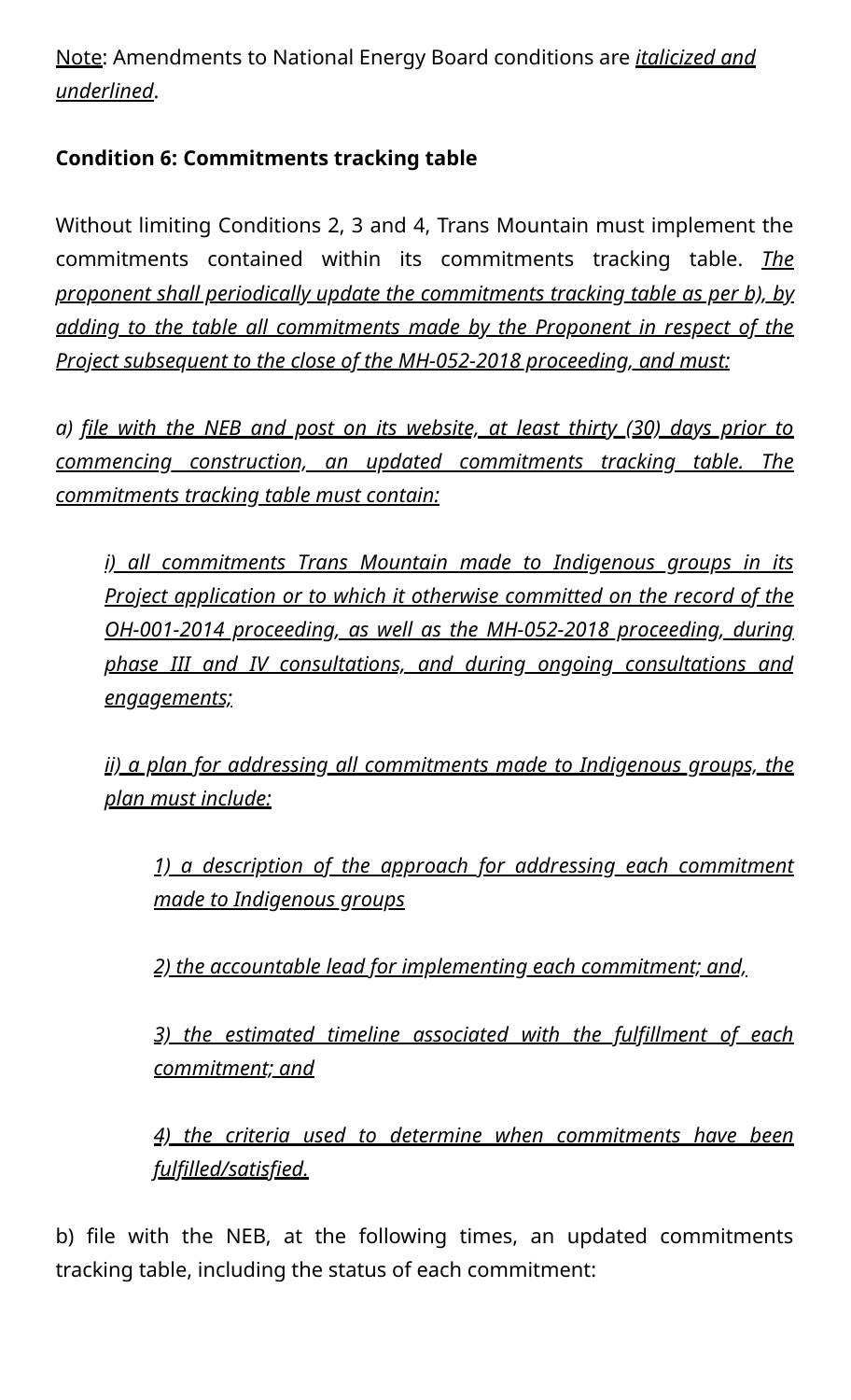i) within 3 months after the [certificate/order] date;

ii) at least 30 days prior to commencing construction;

iii) monthly, from the commencement of construction until the first month after commencing operations; and

iv) quarterly thereafter until:

1) all commitments on the table are satisfied (superseded, complete or otherwise closed), at which time Trans Mountain must file confirmation, signed by an officer of the company, that the commitments on the table have been satisfied; or

2) 6 years after commencing operations, at which time Trans Mountain must file with the NEB a summary of any outstanding commitments and a plan and implementation timeline for addressing these commitments; whichever comes earlier;

c) post on its company website the same information required by a) *and b),* using the same indicated timeframes; and

d) maintain at each of its construction offices:

i) the relevant environmental portion of the commitments tracking table listing all of Trans Mountain's regulatory commitments, including those from the Project application and subsequent filings, and environmental conditions or site-specific mitigation or monitoring measures from permits, authorizations, and approvals for the Project issued by federal, provincial, or other permitting authorities;

ii) copies of any permits, authorizations, and approvals referenced in i); and

iii) copies of any subsequent variances to permits, authorizations, and approvals referenced in i).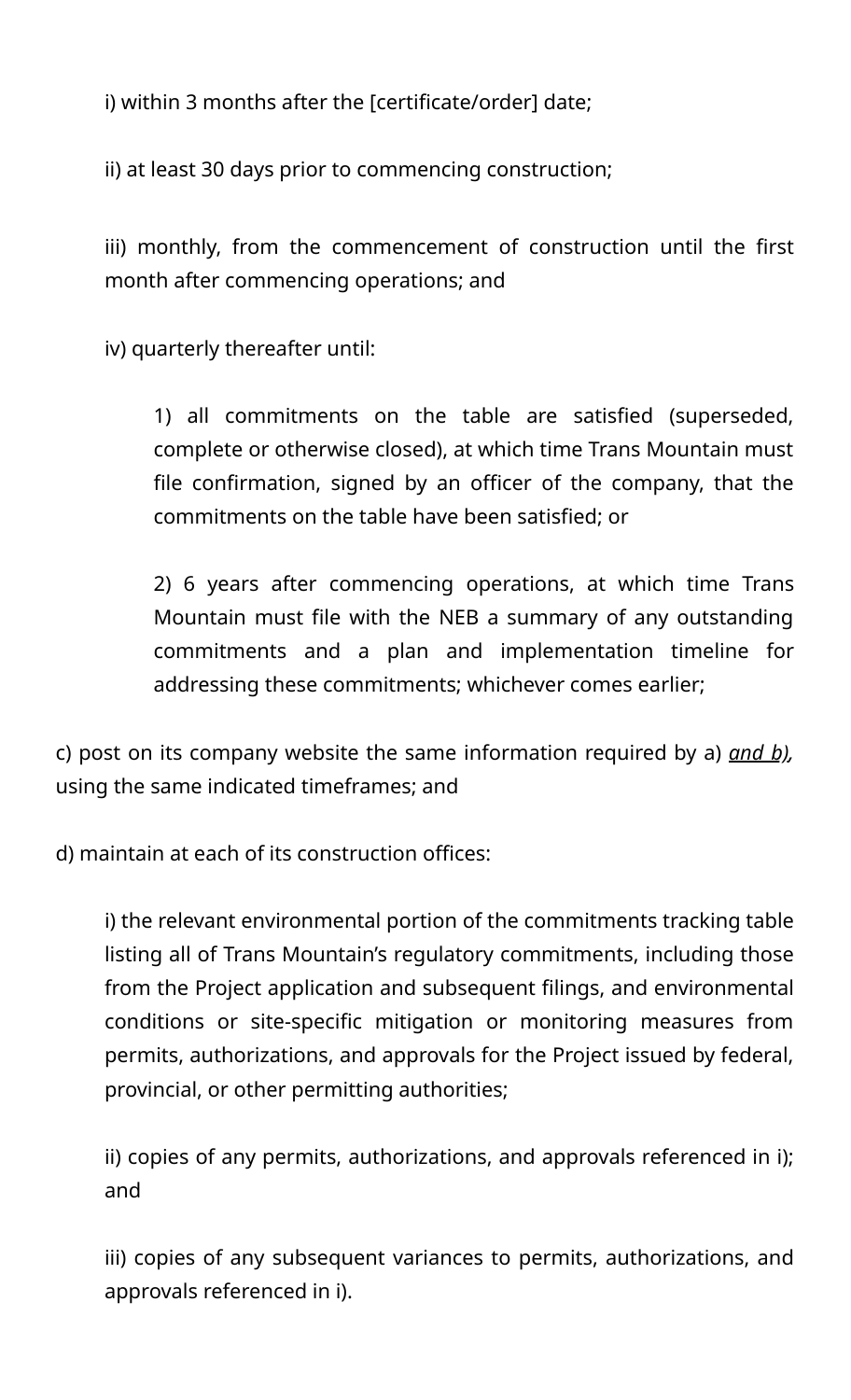# **Condition 91: Plan for marine spill prevention and response commitments**

Trans Mountain must file with the NEB, within 6 months from the issuance date of the Certificate, a plan describing how it will ensure that it will meet the requirements of Condition 133 regarding marine spill prevention and response. The plan must be prepared in consultation with Transport Canada, the Canadian Coast Guard, the Pacific Pilotage Authority, Vancouver Fraser Port Authority, British Columbia Coast Pilots, Western Canada Marine Response Corporation, Fisheries and Oceans Canada, *and* the Province of British Columbia, *and potentially affected Indigenous groups*, and must identify any issues or concerns raised and how Trans Mountain has addressed or responded to them.

*Trans Mountain must provide a summary of its consultations for this purpose, including a description and rationale for how Trans Mountain has incorporated the results of its consultation into the strategy.*

Trans Mountain must provide the plan to the above-mentioned parties at the same time as it is filed with the NEB.

# **Condition 98: Plan for Indigenous group participation in construction monitoring**

Trans Mountain must file with the NEB, at least 2 months prior to commencing construction, a plan describing participation by Indigenous groups in monitoring activities during construction for the protection of traditional land and resource use for the pipelines, terminals and pump stations, and traditional marine resource use at the Westridge Marine Terminal. The plan must include:

a) a summary of engagement activities undertaken with Indigenous groups to determine opportunities for their participation in monitoring activities; b) *a description and justification for how Trans Mountain has incorporated the results of its engagements, including any recommendations, into the plan;* c) a list of potentially affected Indigenous groups, if any, that have reached agreement with Trans Mountain to participate in monitoring activities;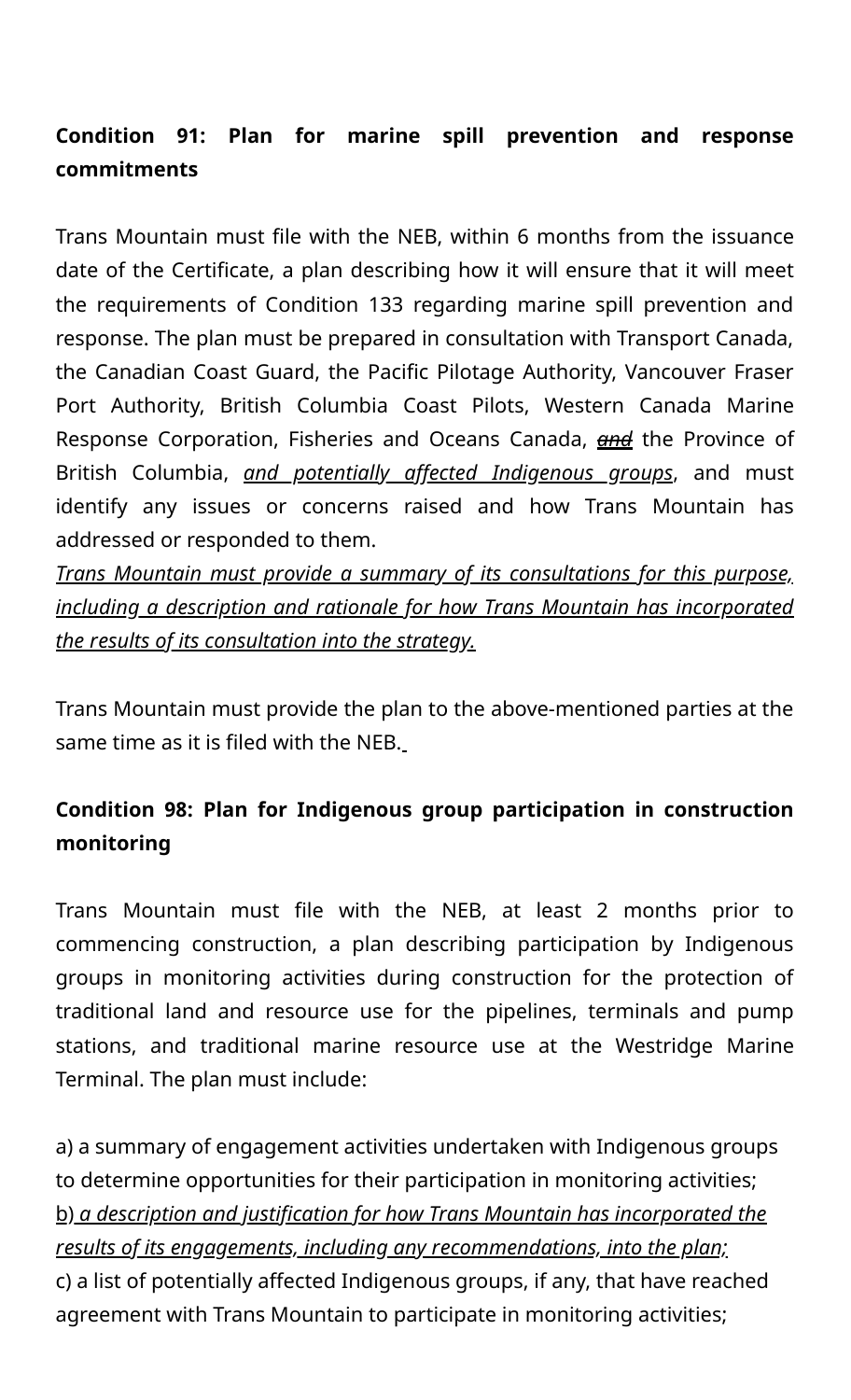d) the scope, methodology, and rationale for monitoring activities to be undertaken by Trans Mountain and each participating Indigenous group identified in b), including those elements of construction and geographic locations that will involve Indigenous Monitors;

e) a description of how Trans Mountain will use the information gathered through the participation of Indigenous Monitors; and

f) a description of how Trans Mountain will provide the information gathered through the participation of Indigenous Monitors to *potentially affected Indigenous groups, subject to appropriate protections for confidential information.*

Trans Mountain must provide a copy of the report to *each all* potentially affected *groups identified in b) above* at the same time that it is filed with the NEB.

# **Condition 100: Heritage Resources and Sacred and Cultural Sites**

Trans Mountain must file with the NEB *at least thirty days* prior to commencing construction of individual Project components as described in Condition 10(a):

a) confirmation, signed by an officer of the company, that it has obtained all of the required archaeological and heritage resource permits and clearances from the Alberta Department of Culture and the British Columbia Ministry of Forests, Lands and Natural Resource Operations;

b) confirmation that it has consulted with the British Columbia Ministry of Forests, Lands and Natural Resource Operations, and that the Ministry has reviewed and approved the mitigation measures for disturbance to impacted palaeontological sites within British Columbia;

c) a description of how Trans Mountain will meet any conditions and respond to any comments and recommendations contained in the permits and clearances referred to in a) or obtained through the consultation referred to in b);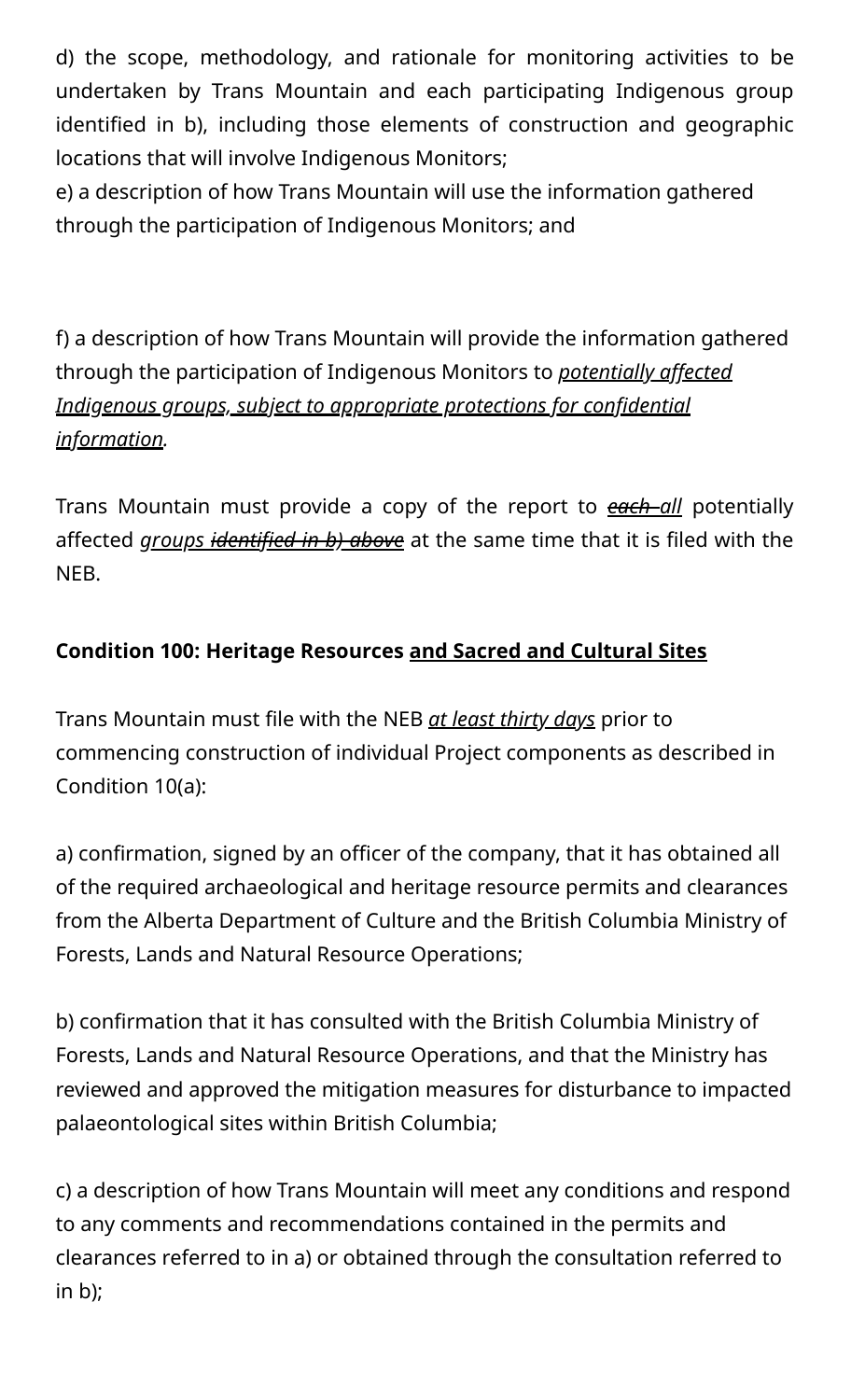d) *a list of sacred and cultural sites identified in the OH-001-2014 proceeding, MH-05-2018 Reconsideration proceeding, or Phase III Crown consultations and not already captured under condition 97;*

e) *a summary of any mitigation measures that Trans Mountain will implement to reduce or eliminate, to the extent possible, Project effects on sites listed in d), or a rationale for why mitigation was not required;*

f) *confirmation that Trans Mountain will update the relevant Environmental Projection Plan(s), to include any relevant information from the conditions or recommendations referred to in c) or the mitigations referred to in e).*

# **Condition 124: Implementing improvements to Trans Mountain's Emergency Management Program**

Trans Mountain must file with the NEB, at least 6 months prior to commencing operations, a detailed summary of its review of its Emergency Response Plans (as noted in Conditions 125 and 126) and equipment (including its availability), as referenced in Volume 7, Section 4.8.2 of its Project application (Filing A3S4V5). This filing must include a description of changes made to Trans Mountain's Emergency Management Program, as required under the National Energy Board Onshore Pipeline Regulations, including changes to:

a) the Pipeline Emergency Response Plan;

b) Emergency Response Plans for the Edmonton, Sumas, and Burnaby Terminals, as well as the Westridge Marine Terminal; and

c) site-specific plans and documents related to a) and b), such as Geographic Response Plans, Geographical Response Strategies, control point mapping, tactical plans for submerged and sunken oil and tactical plans for high consequence areas.

The summary must demonstrate Trans Mountain's ability to prepare for, respond to, recover from, and mitigate the potential effects of emergencies of any type and in any geographic region or season and must include the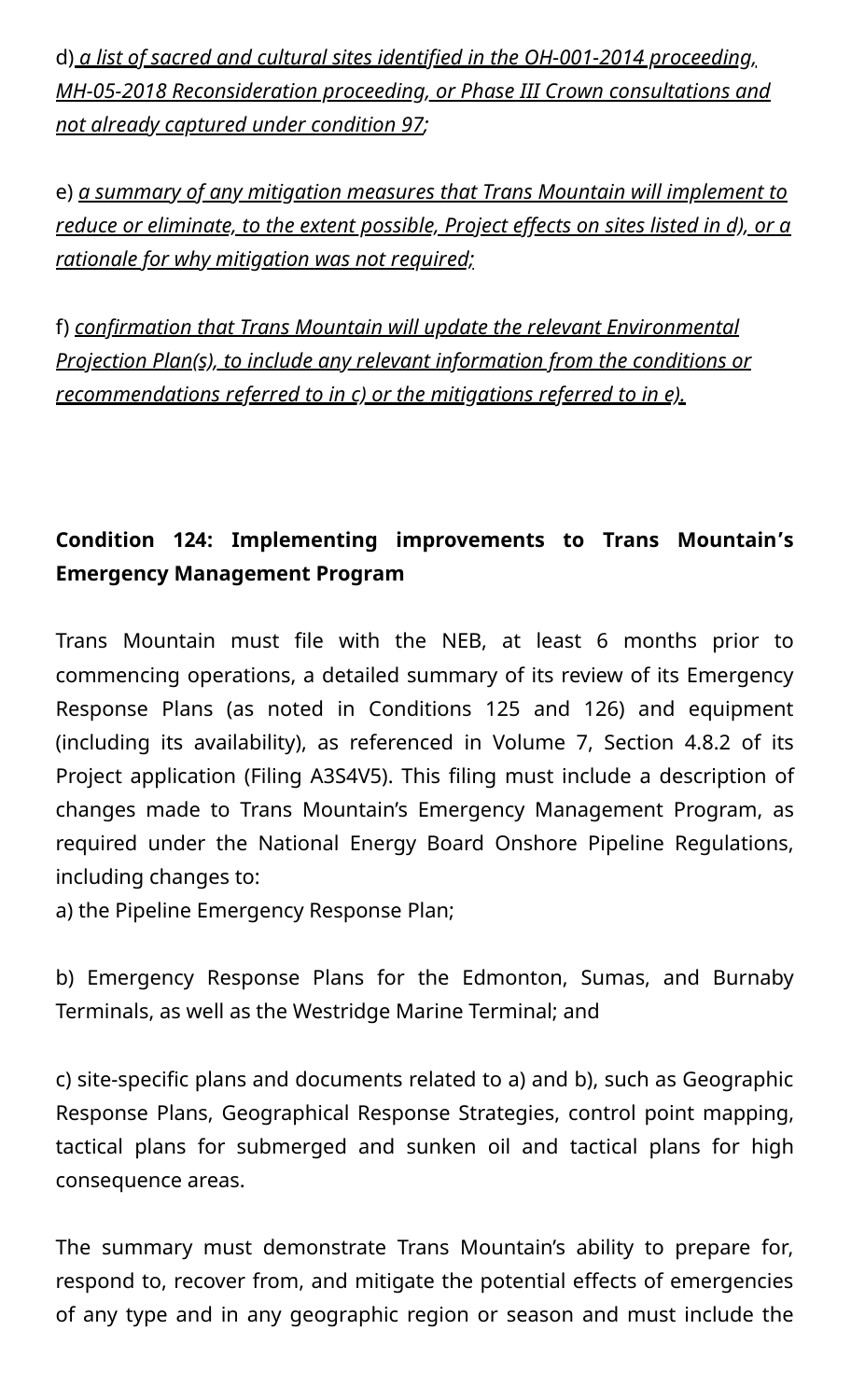#### following:

- i) a discussion of how the updated plans conform to the requirements contained within the National Energy Board Onshore Pipeline Regulations;
- ii) a discussion of how the plans consider, and would allow coordination with relevant federal, provincial, municipal and Indigenous community emergency response plans;
- iii) a discussion of how the results of research initiatives, such as the Scientific Advisory Committee work noted in Trans Mountain's response to NEB Information Request No. 1.63 (Filing A3W9H8) and other research noted during the OH-001-2014 proceeding, have been considered and incorporated into Trans Mountain's emergency response planning;
- iv) a description of the models used in response planning, including oil trajectory, fate and behavior, and air dispersion models; and
- v) confirmation that an independent third party has reviewed and assessed the Emergency Response Plans and that Trans Mountain has considered and incorporated the comments generated by the review and assessment into the plans.
- *vi) a summary of its consultations with Appropriate Government Authorities, first responders, potentially affected Indigenous groups, and affected landowners/tenants (Condition 90 and Condition 117). In its summary, Trans Mountain must provide a description and justification for how Trans Mountain has incorporated the results of its consultation including any recommendations from those consulted into Trans Mountain's Emergency Management Program, including its Emergency Response Plans.*

### **Condition 151: Post-construction environmental monitoring reports**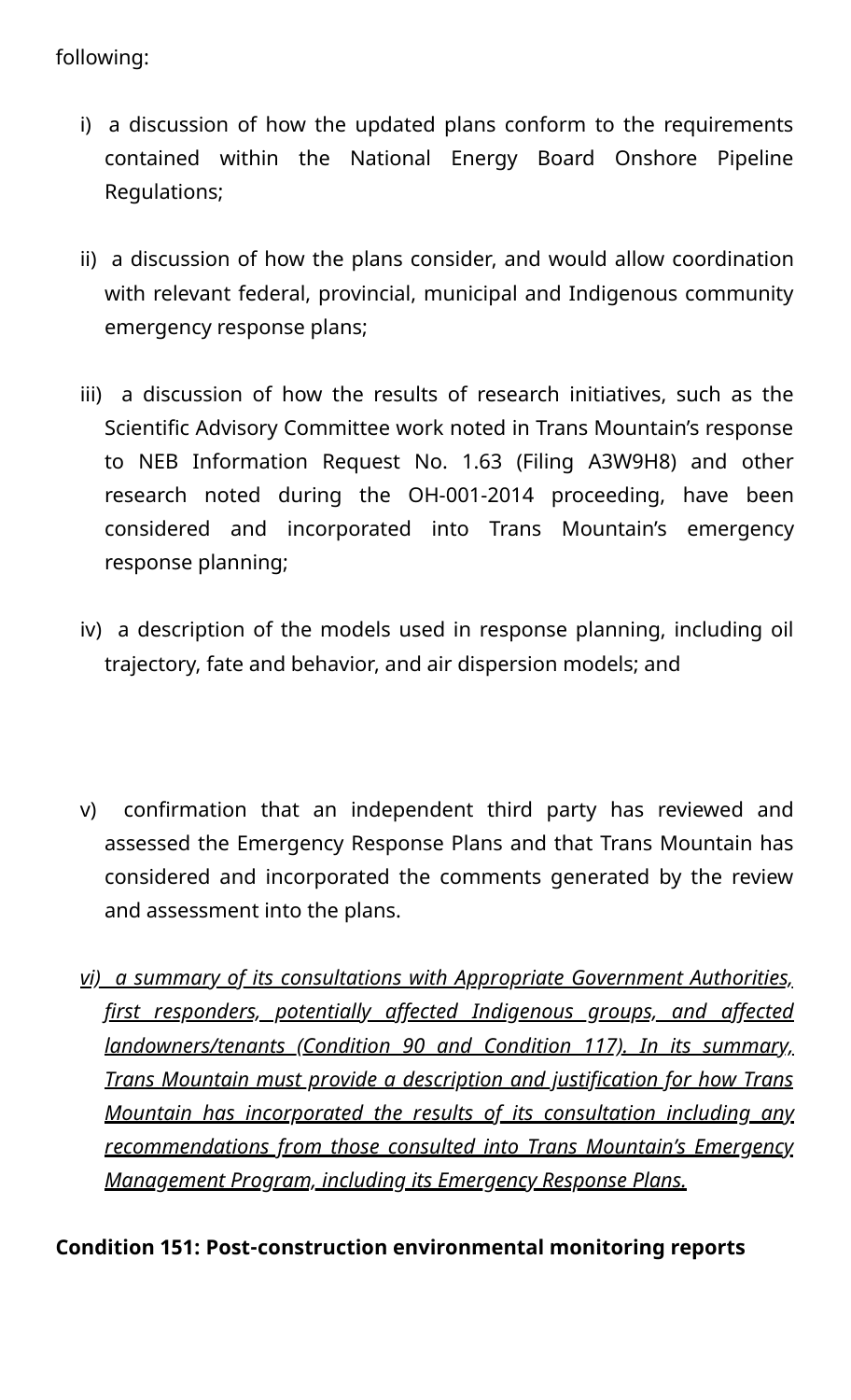Trans Mountain must file with the NEB, on or before 31 January following the first, third, and fifth complete growing seasons after completing final cleanup, a post-construction environmental monitoring report for the Project that must include:

a) a description of the valued components or issues that were assessed or monitored;

b) measurable goals for each valued component or issue;

c) monitoring methods for each valued component or issue, results of the monitoring, and a comparison to the defined measurable goals;

d) corrective actions taken, their observed success, and their current status;

e) identification on a map or diagram of the locations where corrective actions were taken;

f) any further corrective actions planned and a schedule for monitoring and reporting;

g) a summary of its consultations with appropriate government authorities and any potentially affected Indigenous groups and affected landowners/tenants;

# *h) In its summary, Trans Mountain must provide a description and justification for how Trans Mountain has incorporated the results of its consultation into the strategy.*

In the post-construction environmental monitoring report filed after the fifth full growing season after completing clean-up, Trans Mountain must include:

i. an assessment of the effectiveness of mitigative and corrective actions and how learnings have been or will be applied to Trans Mountain's Environmental Protection Program;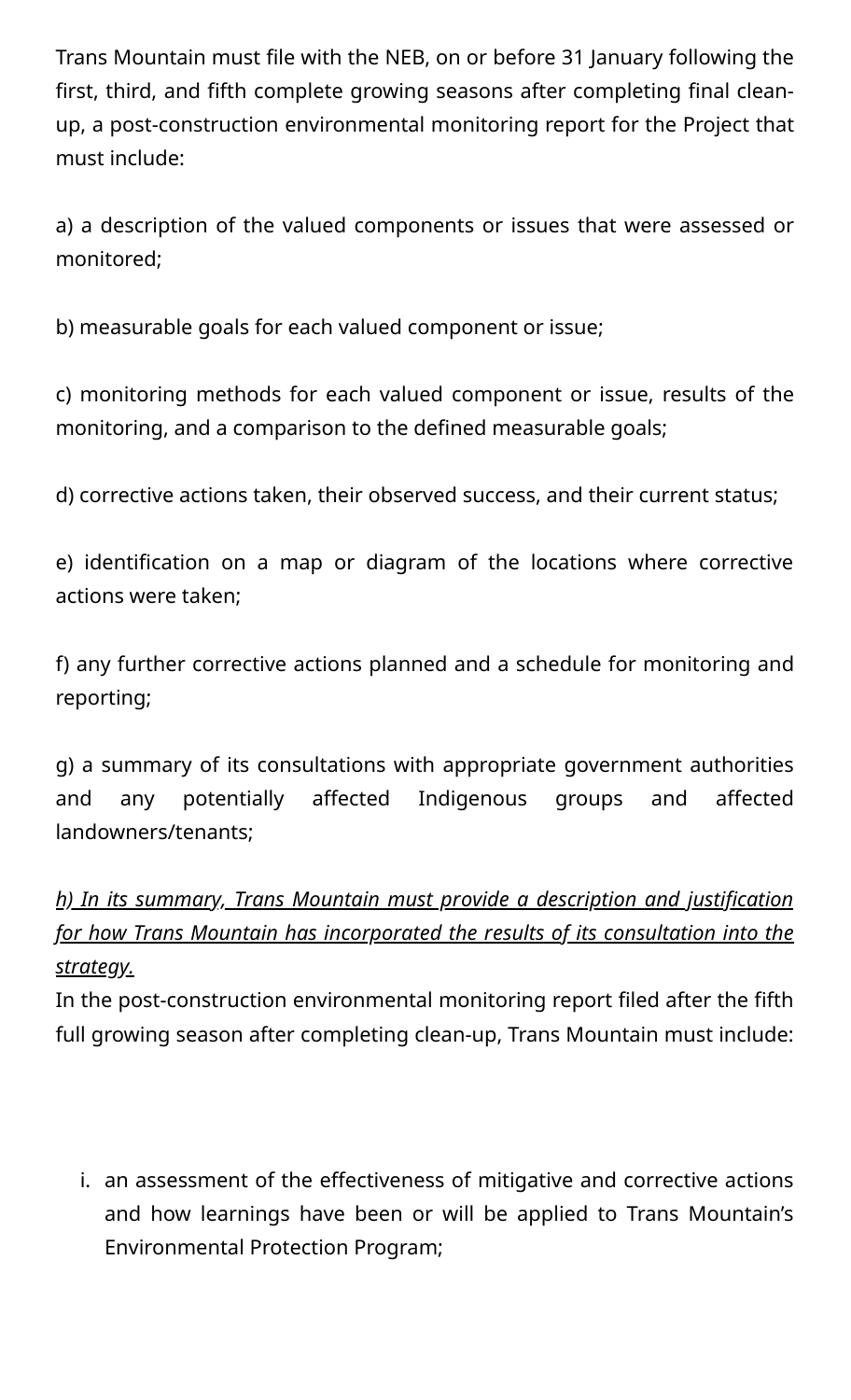- ii. a detailed description of all valued components or issues for which the measurable goals have not been achieved during the duration of the post-construction monitoring program; and
- iii. an evaluation of the need for any further corrective actions, measurable goals, assessments, or monitoring of valued components or issues, including a schedule for those.

All filed post-construction environmental monitoring reports must address issues related, but not limited, to: soils; weeds; watercourse crossings; riparian vegetation; wetlands; rare plants, lichens and ecological communities; municipal tree replacement; wildlife and wildlife habitat; fish and fish habitat; marine fish and fish habitat; marine mammals; marine birds; and species at risk.

### **ANNEXE**

### **Amendements aux conditions de l'Office national de l'énergie**

Note: Les amendements aux conditions de l'Office national de l'énergie sont en *italiques et soulignés*.

### **Condition 6 : Tableau de suivi des engagements**

Sans limiter les conditions 2, 3 et 4, Trans Mountain doit mettre en œuvre les engagements contenus dans le tableau de suivi de ses engagements. *Le promoteur mettra à jour périodiquement le tableau de suivi des engagements comme indiqué en b), en ajoutant au tableau tous les engagements pris par le promoteur à l'égard du projet après la clôture de l'instance MH-052-2018, et doit:*

*a) déposer auprès de l'Office, et publier sur son site Web, au moins (30) jours avant le début de la construction, le tableau de suivi des engagements. Le tableau de suivi des engagements doit contenir :*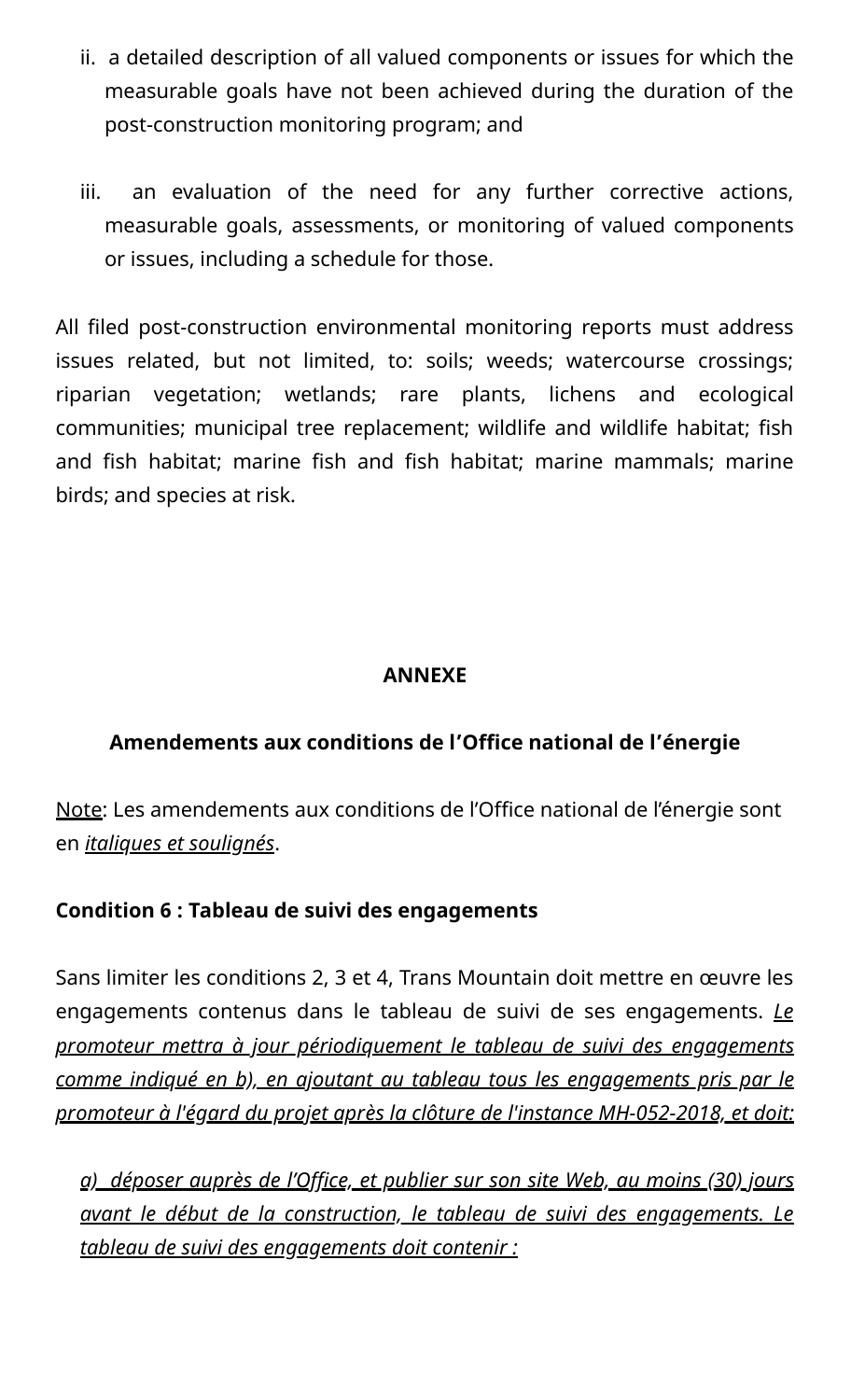*i) tous les engagements pris par Trans Mountain envers les groupes autochtones dans le cadre de sa demande de projet ou qu'elle s'est engagée à respecter dans le cadre de la procédure OH-001-2014 et de la procédure MH-052-2018, au cours des consultations de la phase III et IV et durant les consultations et engagements continus,*

*ii) un plan pour donner suite à tous les engagements pris envers les groupes autochtones, ce plan doit inclure :*

*1) une description de l'approche pour donner suite à chacun des engagements pris envers les groupes autochtones,*

*2) le responsable de la mise en œuvre de chaque engagement,*

*3) le calendrier prévu pour l'exécution de chaque engagement,*

## *4) les critères utilisés pour déterminer le moment où les engagements ont été remplis/satisfaits.*

b) déposer auprès de l'Office, dans les délais indiqués ci-après, un tableau de suivi des engagements à jour, y compris le statut de chaque engagement :

- i) dans les trois mois suivant la date [du certificat/de l'ordonnance];
- ii) au moins 30 jours avant le début de la construction;

iii) une fois par mois à compter du début de la construction jusqu'au premier mois suivant l'entrée en exploitation;

iv) une fois par trimestre par la suite jusqu'à ce que :

1) tous les engagements prévus soient respectés (remplacés, complétés ou autrement clos), et Trans Mountain doit alors déposer avis signé par un dirigeant de la société confirmant que les engagements prévus ont été tenus; ou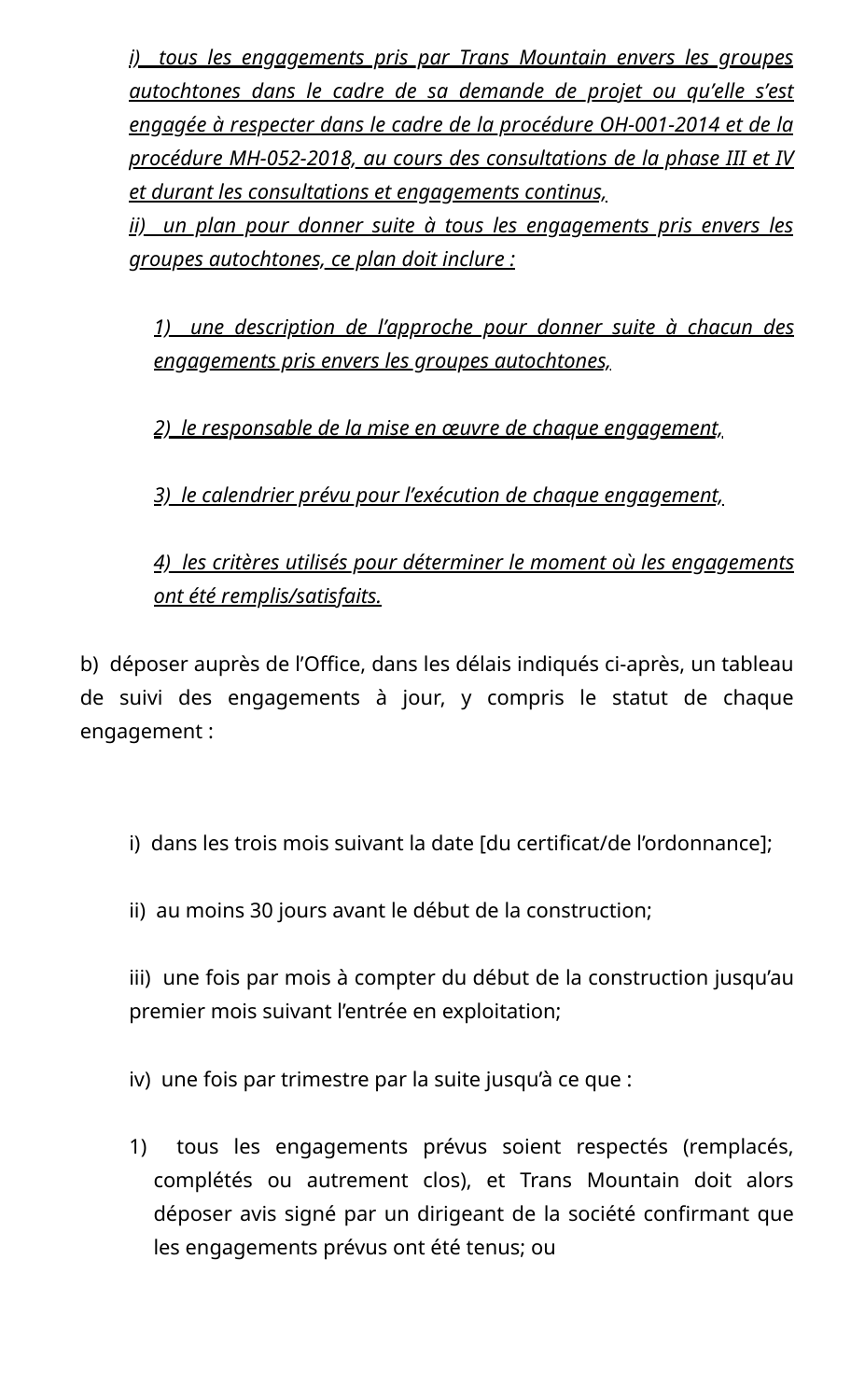2) six ans se soient écoulés après la mise en service, moment auquel Trans Mountain doit présenter à l'Office un résumé de tout engagement non tenu et un plan et un calendrier d'exécution pour le faire; selon l'éventualité la plus rapprochée;

c) Publier sur son site Web les informations décrites aux points a) *et b),* dans les mêmes délais,

d) maintenir à chacun de ses bureaux de construction :

i. les volets pertinents du tableau de suivi des engagements liés à l'environnement, qui énumère tous les engagements pris par Trans Mountain en vertu de règlements, notamment ceux énoncés dans la demande et les dépôts ultérieurs, et les conditions environnementales ou les mesures d'atténuation ou de surveillance propres aux sites tirées des permis, autorisations ou approbations délivrés par les autorités fédérales, provinciales ou autres dans le cadre du projet;

ii. des copies des permis, autorisations ou approbations mentionnés en i);

iii. des copies des modifications apportées ultérieurement aux permis, autorisations ou approbations visées au point i), le cas échéant.

# **Condition 91: Plan de prévention des déversements en milieu marin et engagements d'intervention**

Trans Mountain doit déposer auprès de l'Office, dans les 6 mois suivant la délivrance du certificat, un plan décrivant comment elle assurera le respect des exigences énoncées dans la condition 133 relatives à la prévention des déversements en milieu marin et à l'intervention. Le plan doit être établi en consultation avec Transports Canada, la Garde côtière canadienne, l'Administration de pilotage du Pacifique, l'Administration portuaire de Vancouver-Fraser, les Pilotes côtiers de la Colombie-Britannique, la Société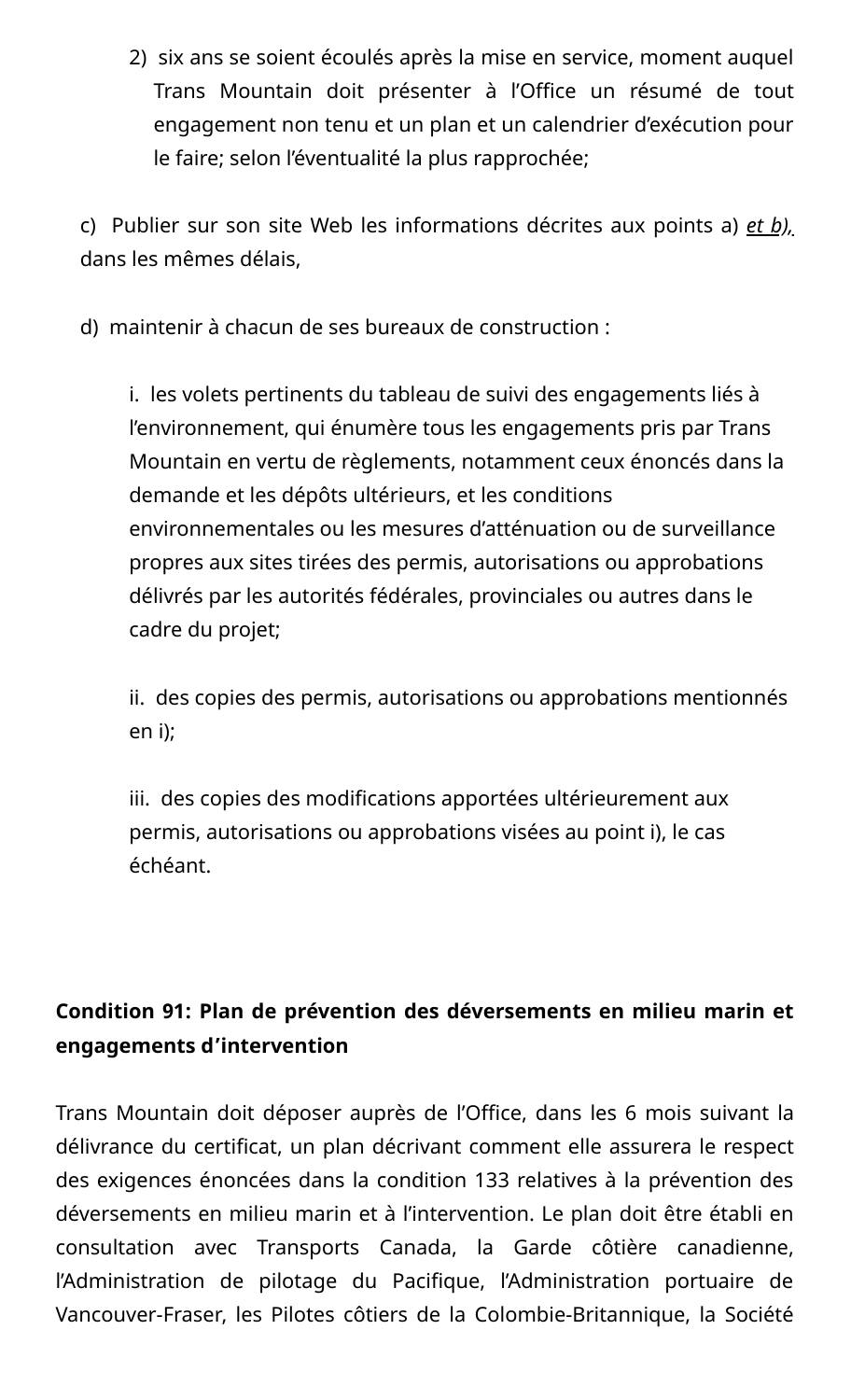d'intervention maritime de l'Ouest du Canada, Pêches et Océans Canada*, et* la province de la Colombie-*Britannique* et les groupes autochtones susceptibles d'être touchés, et doit indiquer le sujet des questions ou des enjeux soulevés et comment Trans Mountain y a donné suite.

*Trans Mountain doit fournir un résumé de ses consultations à cette fin, y compris une description et une justification de la manière dont Trans Mountain a intégré les résultats de sa consultation dans sa stratégie.*

Trans Mountain doit fournir le plan aux parties susmentionnées en même temps qu'il sera déposé auprès de l'ONÉ.

# **Condition 98: Plan de participation des groupes autochtones à la surveillance de la construction**

Trans Mountain doit déposer auprès de l'Office, au moins 2 mois avant le début de la construction, un plan décrivant la participation des groupes autochtones aux activités de surveillance durant la construction qui vise à protéger l'usage des terres et des ressources à des fins traditionnelles dans le cas des canalisations et des installations et l'utilisation des ressources marines à des fins traditionnelles au terminal maritime Westridge. Ce plan doit comprendre ce qui suit :

a) un résumé des activités de participation entreprises avec les groupes autochtones pour déterminer les possibilités qu'ils participent aux activités de surveillance;

*b) une description et une justification de la façon dont Trans Mountain a incorporé au plan les résultats de ses engagements, y compris toutes les recommandations;*

c) une liste des groupes autochtones éventuellement touchés, s'il en est, qui se sont entendus avec Trans Mountain pour participer à la surveillance;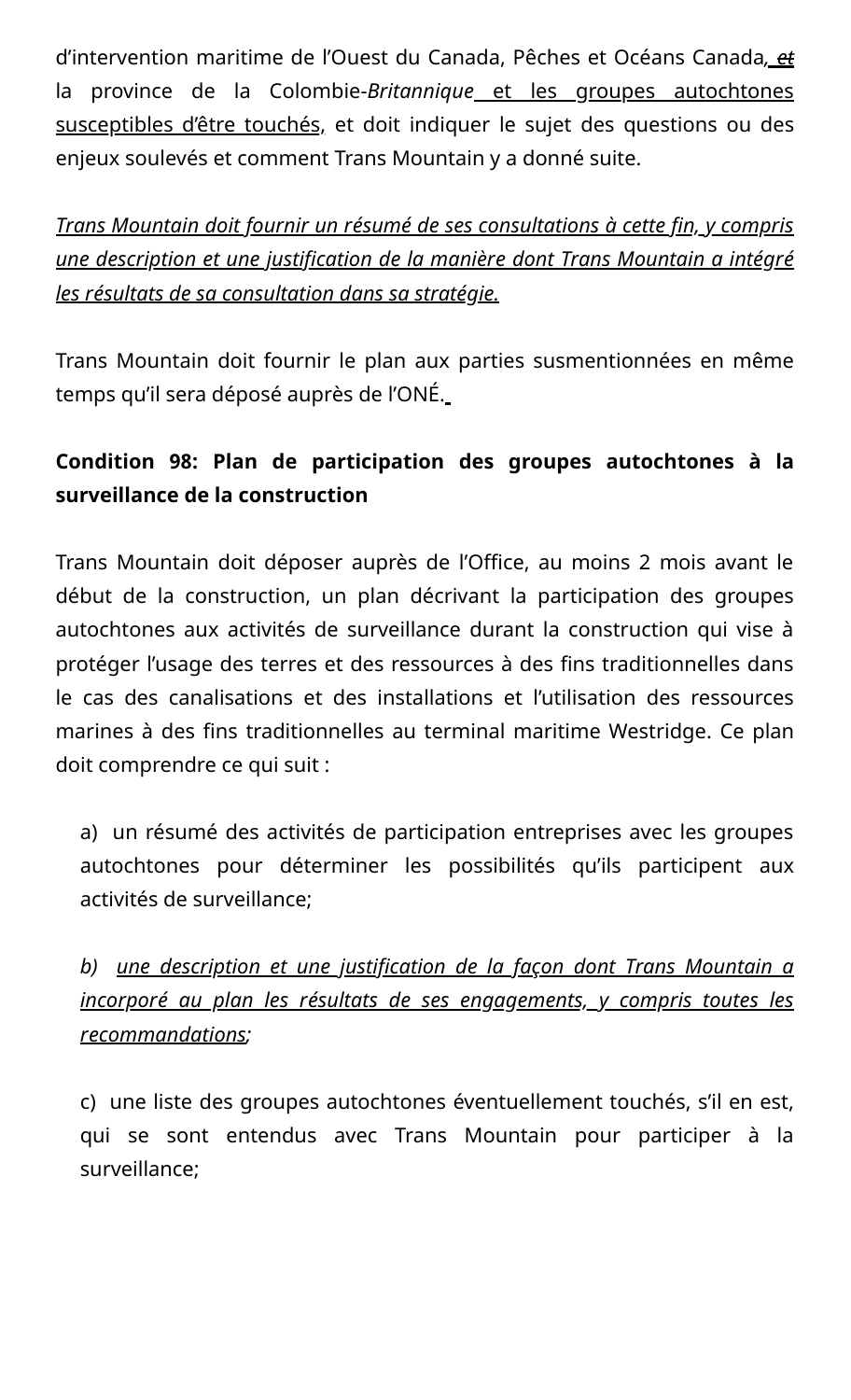d) la portée, les méthodes et la justification des activités de surveillance qui seront menées par Trans Mountain et chaque groupe autochtone participant mentionné en b), y compris les éléments de construction et les emplacements auxquels seront associés les surveillants autochtones;

e) une description de la façon dont Trans Mountain utilisera l'information réunie par les surveillants autochtones;

f) une description de la façon dont Trans Mountain *fournira aux groupes autochtones susceptibles d'être touchés, sous réserve de la protection appropriée des informations confidentielles, l'information réunie par les surveillants autochtones.*

Trans Mountain doit fournir une copie du rapport à *chacun des tous* les groupes susceptibles d'être touchés *identifiés en b) ci-dessus* en même temps qu'elle le dépose auprès de l'ONÉ.

## **Condition 100: ressources patrimoniales et sites sacrés et culturels**

Trans Mountain doit déposer auprès de l'Office, *au moins trente (30) jours* avant le début de la construction de chaque composante du pipeline décrit dans la condition 10a) :

a) une confirmation, signée par un dirigeant de la société, attestant qu'elle a obtenu, à l'égard des ressources archéologiques et patrimoniales, tous les permis et les autorisations nécessaires du ministère de la Culture de l'Alberta et du ministère des Forêts, des Terres et de l'Exploitation des ressources naturelles de la Colombie-Britannique;

b) une confirmation indiquant qu'elle a consulté le ministère des Forêts, des Terres et de l'Exploitation des ressources naturelles de la Colombie-Britannique et que le ministère a examiné et approuvé les mesures d'atténuation de la perturbation des sites paléontologiques touchés en Colombie-Britannique;

c) une description de la manière dont Trans Mountain entend respecter toutes les conditions et donner suite aux commentaires et aux recommandations dont il est fait état dans les permis et les autorisations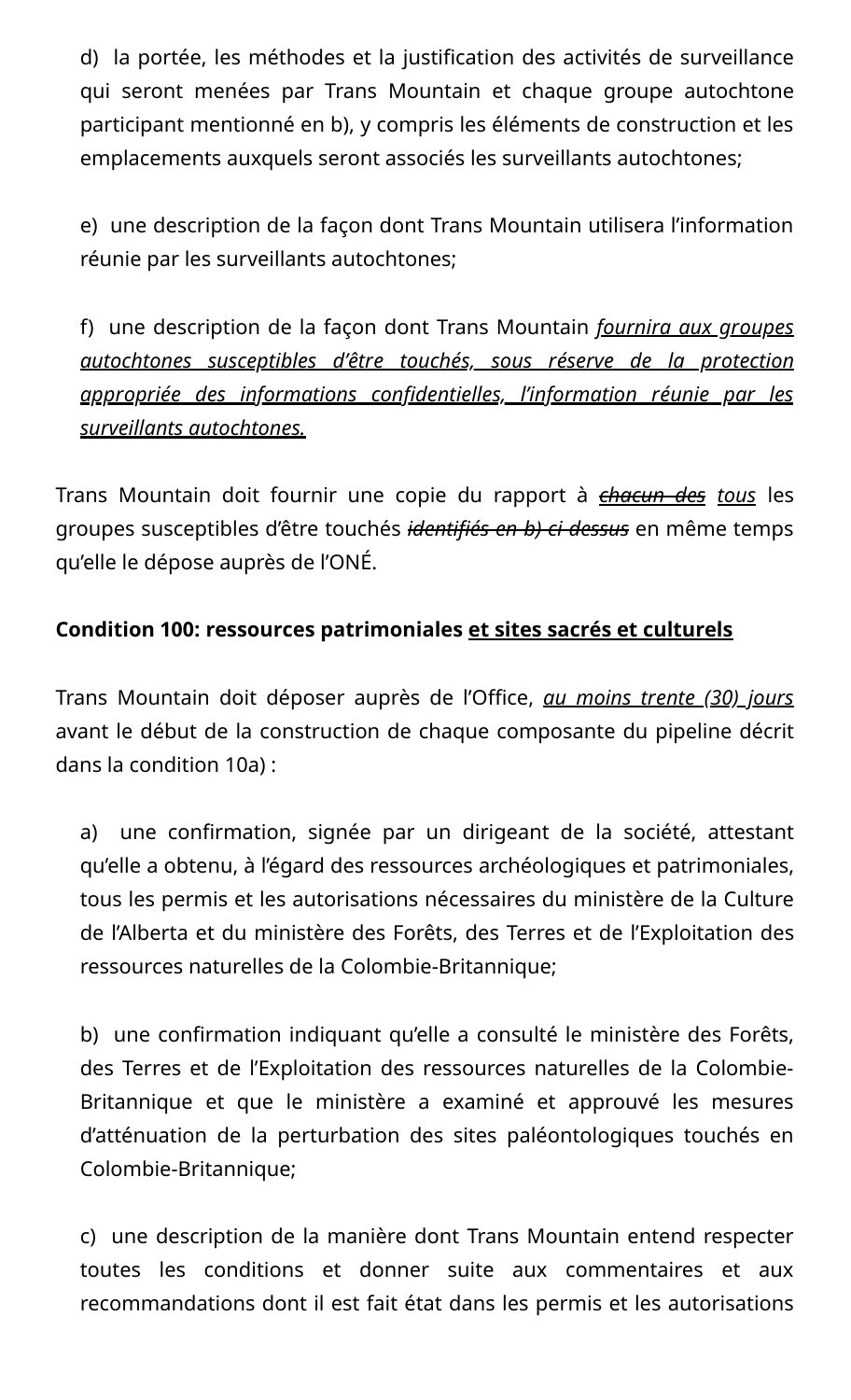visées au point a) ou obtenues dans le cas de la consultation mentionnée en b);

*d) une liste des sites sacrés et culturels identifiés dans l'instance OH-001-2014, la procédure de réexamen MH-05-2018, ou les consultations de la Couronne de la phase III et pas encore incluses en vertu de la condition 97;*

*e) une description de toute mesure d'atténuation proposée que Trans Mountain mettra en œuvre pour réduire ou éliminer, dans la mesure du possible, les effets du projet sur les sites énumérés en d), ou une raison pour laquelle l'atténuation n'a pas été nécessaire; et,*

*f) la confirmation que Trans Mountain mettra à jour le plan (ou les plans) de protection de l'environnement concerné, comme l'exige la condition 96, pour inclure toute information pertinente issue des conditions ou recommandations mentionnées en c) ou des mesures d'atténuation mentionnées en e).*

# **Condition 124: Mise en œuvre des améliorations au programme de gestion des urgences de Trans Mountain**

Trans Mountain doit soumettre à l'Office, au moins 6 mois avant le début de l'exploitation, un résumé détaillé de l'examen de ses plans et de son équipement d'intervention en cas d'urgence (conformément aux conditions 125 et 126) et son équipement (y compris sa disponibilité), conformément au volume 7, section 4.8.2 de sa demande de projet (dépôt A3S4V5). Ce document doit contenir une description des modifications apportées au programme de gestion des situations d'urgence de la société, comme l'exige le Règlement de l'Office national de l'énergie sur les pipelines terrestres, à la suite de l'examen, notamment :

a) les modifications du plan d'intervention en cas d'urgence sur l'oléoduc;

b) les plans d'intervention d'urgence pour les terminaux d'Edmonton, de Sumas et de Burnaby, ainsi que le terminal maritime Westridge;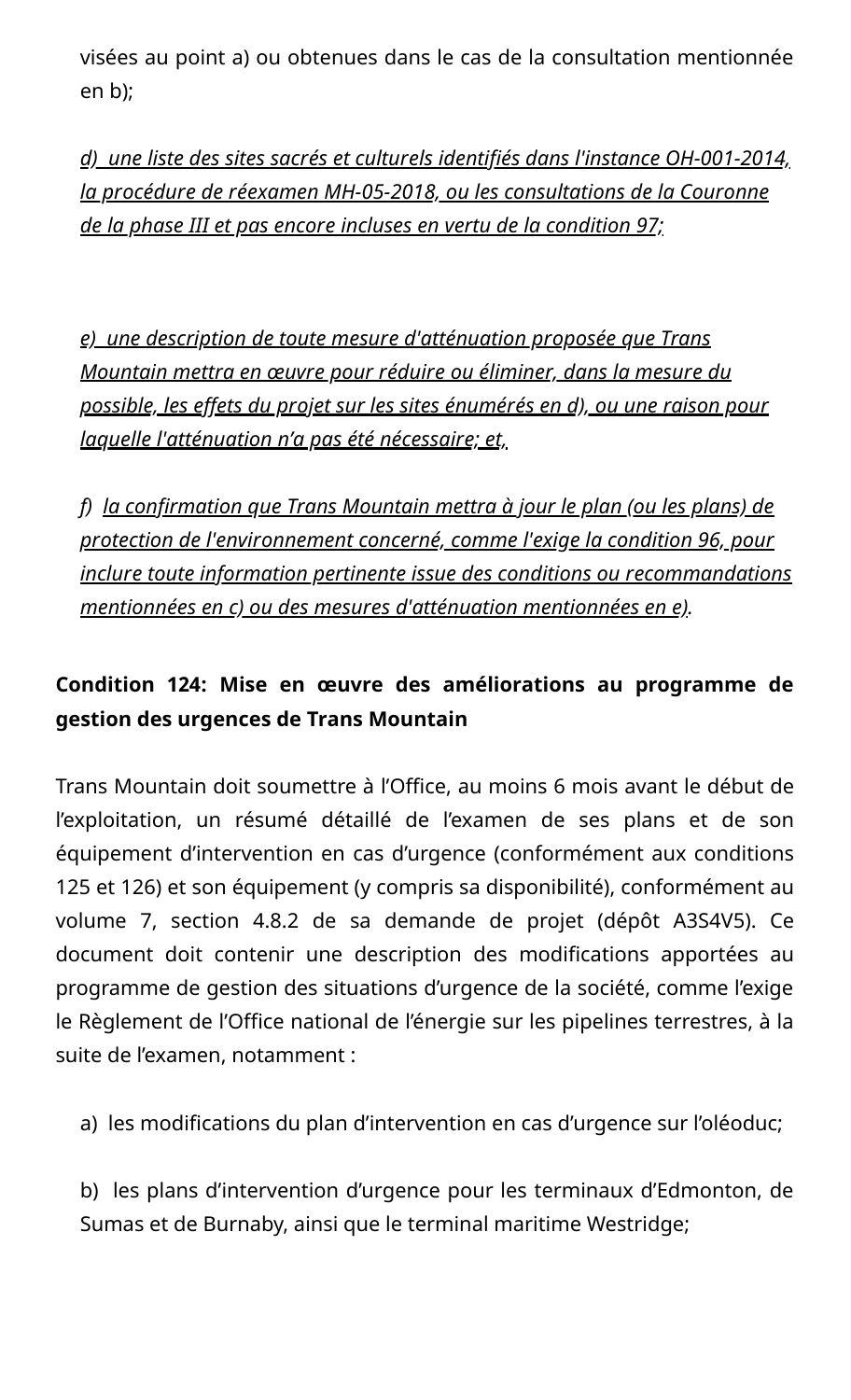c) les plans et documents connexes propres au site, comme les plans liés à a) et b), le plan d'intervention géographique, les stratégies d'intervention géographique, les cartes des postes de commandement, les plans tactiques visant le pétrole submergé et immergé et les plans tactiques pour les zones sujettes à de graves conséquences.

Le résumé doit démontrer la capacité de la société de se préparer à des situations d'urgence de tous genres, survenant en toute saison ou dans n'importe quelle région géographique, à effectuer une intervention, à assurer la reprise des activités et à atténuer les effets éventuels de la situation d'urgence.

- i) Il doit contenir les éléments suivants : une analyse de la conformité des plans mis à jour aux exigences du Règlement de l'Office national de l'énergie sur les pipelines terrestres;
- ii) une analyse de la façon dont les plans tiennent compte des interventions d'urgence du fédéral, des provinces, des municipalités et des collectivités autochtones, et permettent la coordination avec eux;
- iii) une analyse de la façon dont les résultats de projets de recherche, comme les travaux du comité consultatif scientifique mentionnés dans la réponse de Trans Mountain à la DR 1.63 (dépôt A3W9H8) et les autres travaux de recherche mentionnés au cours de l'instance OH-001-2014, ont été pris en considération et intégrés dans le processus de planification des interventions d'urgence de Trans Mountain;
- iv) une description des modèles utilisés pour la planification d'interventions, y compris des modèles de la trajectoire, des conditions futures, du comportement des hydrocarbures et de dispersion dans l'atmosphère;
- v) une confirmation indiquant qu'un tiers indépendant a examiné et évalué le plan de préparation et d'intervention d'urgence et que Trans Mountain a pris en considération et intégré dans le plan les commentaires découlant de cet examen.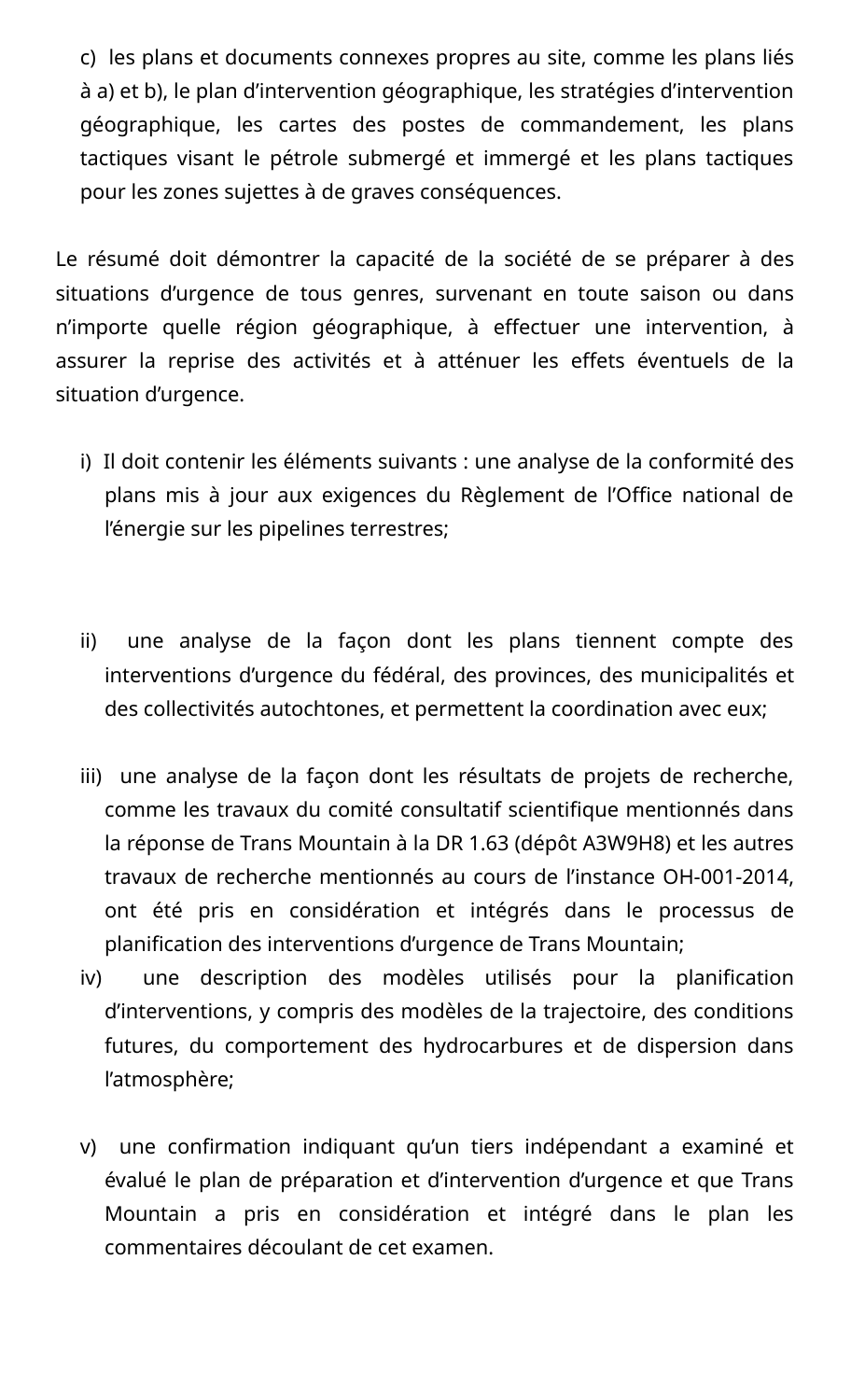*vi) un résumé de ses consultations avec les autorités gouvernementales compétentes, les premiers intervenants, les groupes autochtones potentiellement affectés et les propriétaires / locataires affectés (conditions 90 et 117). Dans son résumé, Trans Mountain doit fournir une description et une justification de la manière dont Trans Mountain a incorporé les résultats de sa consultation, y compris les recommandations des personnes consultées dans le programme de gestion des urgences de Trans Mountain, y compris ses plans d'intervention d'urgence.*

# **Condition 151: Rapports de surveillance environnementale après la construction**

Trans Mountain doit déposer auprès de l'Office, au plus tard le 31 janvier suivant les première, troisième et cinquième saisons de croissance complètes après le nettoyage final, un rapport de surveillance environnementale après construction qui doit contenir les éléments d'information suivants :

a) une description des éléments ou enjeux centraux qui ont fait l'objet d'une évaluation ou d'une surveillance;

b) une définition des objectifs mesurables pour chaque élément ou enjeu central;

c) un examen des méthodes de surveillance pour chaque élément ou enjeu central et des résultats de la surveillance ainsi qu'une comparaison de ces résultats avec les objectifs mesurables définis;

d) une description des mesures correctives prises, de leur rendement observé et de leur état actuel;

e) l'indication sur une carte ou un diagramme des lieux où des mesures correctives ont été prises;

f) la description des autres mesures correctives prévues et un calendrier de surveillance et d'établissement de rapport; et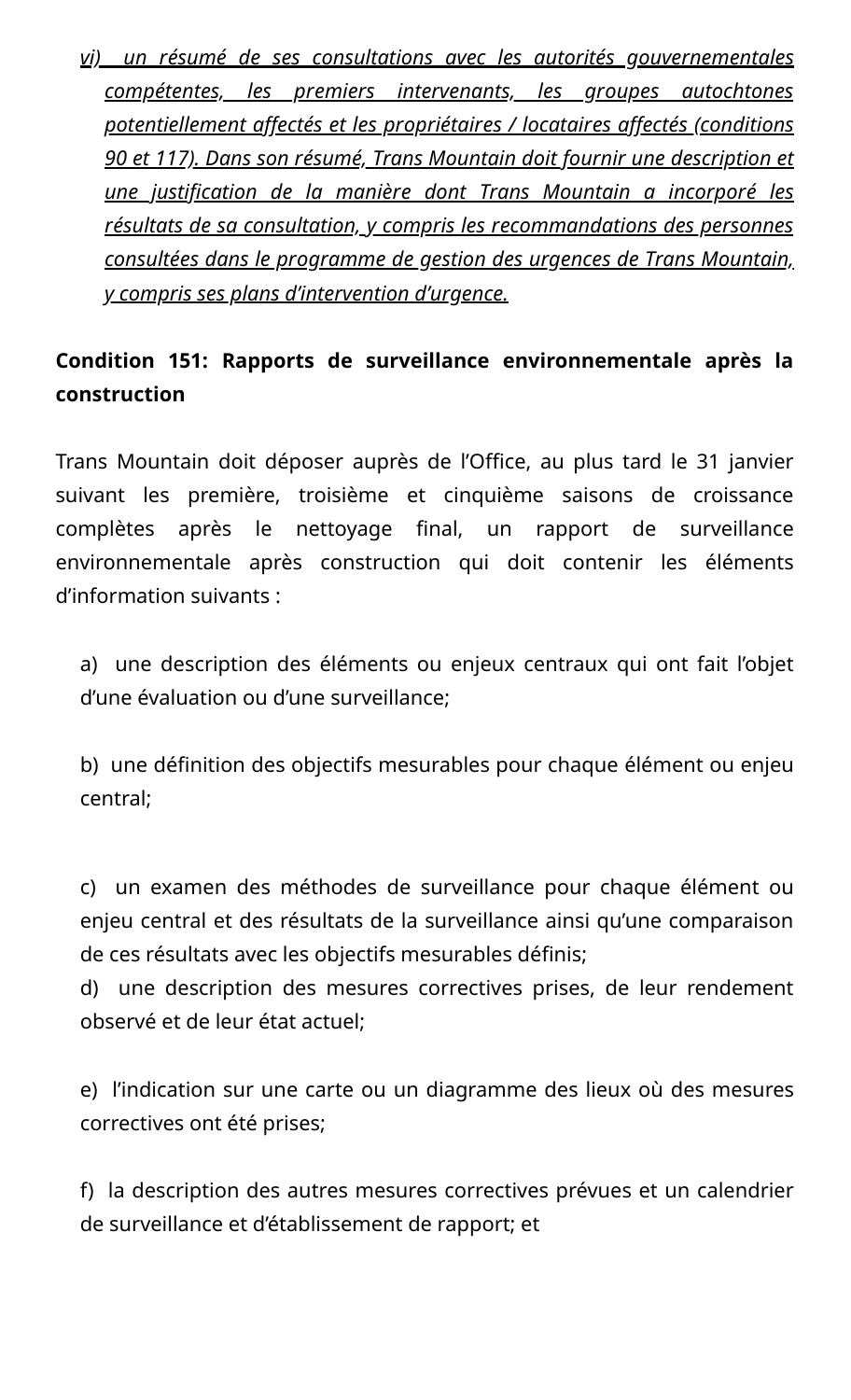g) un résumé des consultations qu'elle a menées auprès des autorités gouvernementales compétentes, des groupes autochtones susceptibles d'être touchés et des propriétaires fonciers/locataires touchés. Dans le rapport de surveillance environnementale soumis après la cinquième saison de croissance complète suivant le nettoyage.

# *h) dans son résumé, Trans Mountain doit fournir une description et une justification sur la façon dont elle a intégré les résultats de ses consultations dans la stratégie.*

Dans le rapport de surveillance environnementale post-construction déposé après la cinquième saison de croissance complète après le nettoyage, Trans Mountain doit inclure:

- i) une évaluation de l'efficacité des mesures d'atténuation et des mesures correctives ainsi qu'un examen de la façon dont les apprentissages ont été ou seront utilisés dans le programme de protection de l'environnement de Trans Mountain;
- ii) une description détaillée de tous les éléments ou enjeux centraux dont les objectifs mesurables n'ont pas été atteints pendant la durée du programme de surveillance du projet après construction;
- iii) une évaluation de la nécessité d'autres mesures correctives, et d'objectifs mesurables, de la surveillance des éléments ou enjeux centraux, y compris un calendrier pour ces activités.

Tous les rapports de surveillance environnementale après construction déposés doivent porter sur des questions qui se rattachent aux sujets suivants, mais sans s'y limiter : sols; mauvaises herbes; ouvrages de franchissement de cours d'eau; végétation riveraine; terres humides; plantes rares, lichens et communautés écologiques; remplacement d'arbres municipaux; faune et habitat faunique, poissons de mer et leur habitat; poisson de mer et habitat du poisson; mammifères marins; oiseaux de mer et espèces en péril.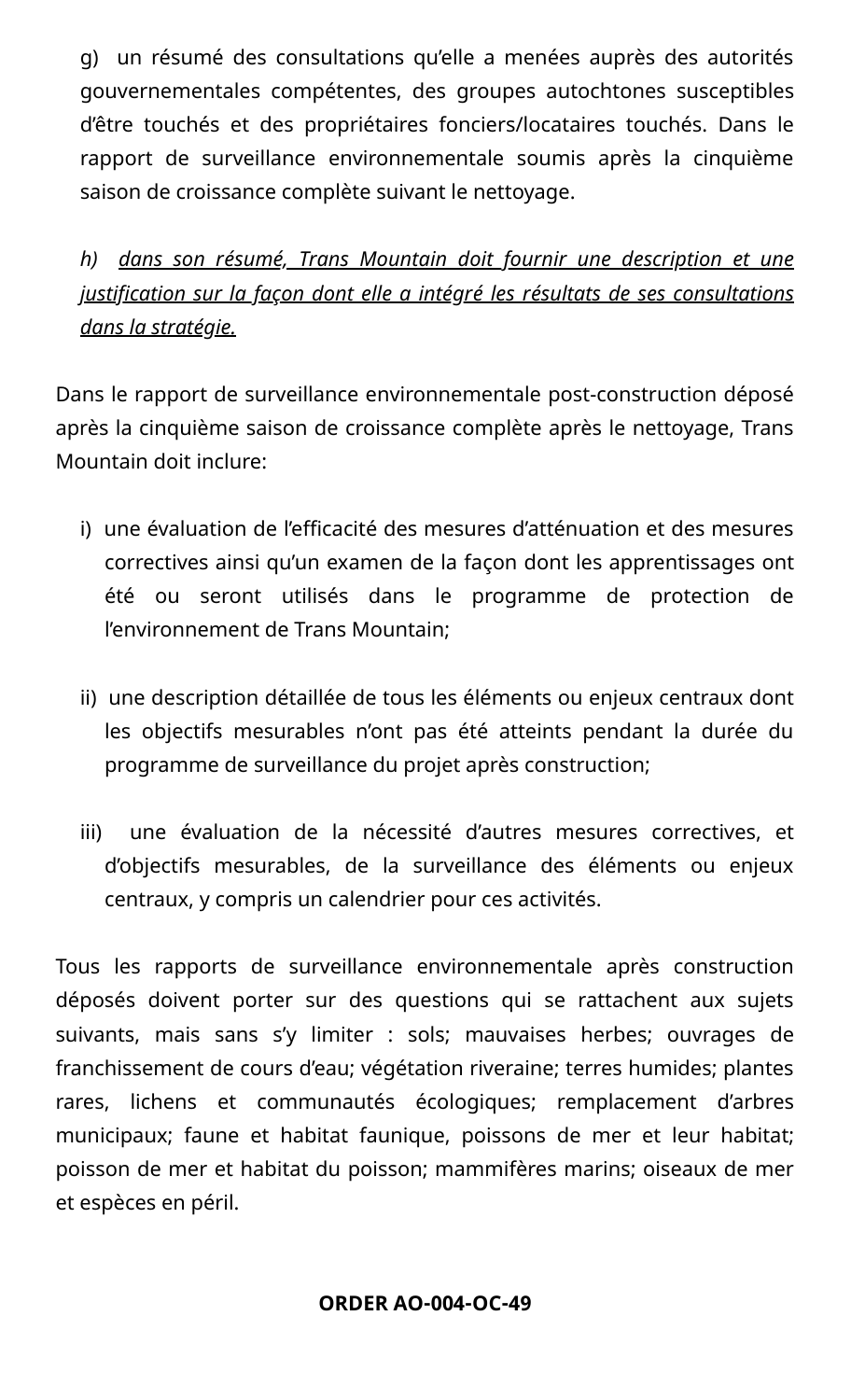**IN THE MATTER OF** the *National Energy Board Act* (NEB Act) and the regulations made thereunder; and

**IN THE MATTER OF** the *Canadian Environmental Assessment Act, 2012,* (CEA Act) and the regulations made thereunder; and

**IN THE MATTER OF** an application pursuant to sections 52, 58 and 21 of the NEB Act and section 44 of the *National Energy Board Onshore Pipeline Regulations* (OPR), dated 16 December 2013, by Trans Mountain Pipeline ULC (Trans Mountain) to construct and operate the Trans Mountain Expansion Project (Project) between Edmonton, Alberta, and Burnaby, British Columbia, filed with the National Energy Board (NEB or Board) under File OF-Fac-T260-2013-03 02; and

**IN THE MATTER OF** Order in Council P.C. 2018- 1177, referring aspects of the Board's recommendation back for reconsideration, filed with the Board under File OF-Fac-T260-2013-03 59.

**BEFORE** the Board on XX Month 2019.

**WHEREAS** the issuance of Certificate of Public Convenience and Necessity (CPCN) OC-49 to Terasen Pipelines [Trans Mountain] Inc. authorizing the construction and operation of a pipeline loop and associated facilities extending from Hinton, Alberta to Hargreaves, a location near Rearguard, British Columbia (TMX-Anchor Loop) was approved by Governor in Council, through Order in Council No. P.C. 2006-1410, on 23 November 2006;

**AND WHEREAS** the Governor in Council, by Order in Council No. P.C. 2007- 1181, dated 31 July 2007, approved Order AO-001-OC-49 which changed the name of the holder of CPCN OC-49 to Trans Mountain;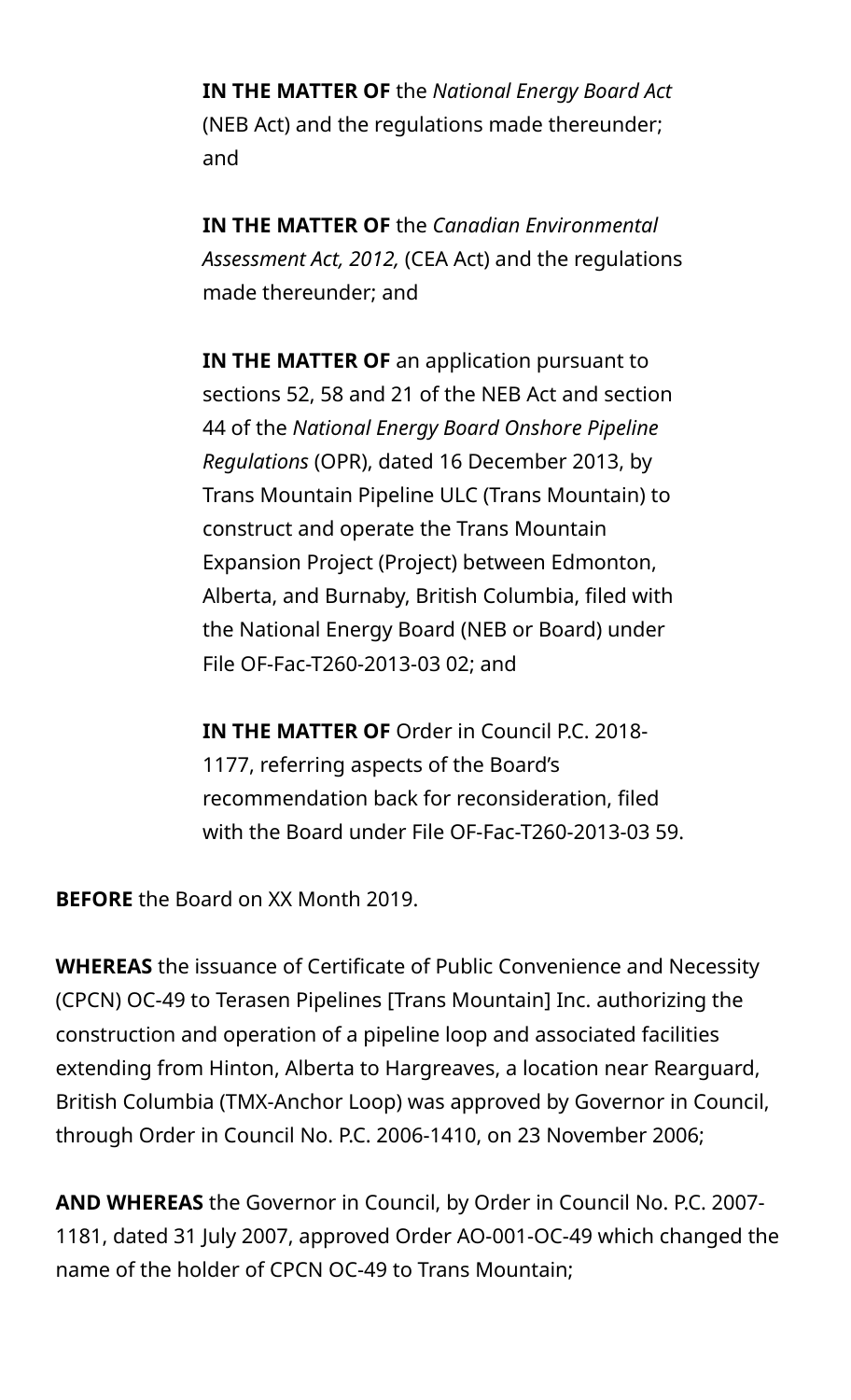**AND WHEREAS** the application included a request for authorization to:

- · deactivate Wolf Pump Station; and
- · remove from CPCN OC-49 the 150 km NPS 36 pipeline segment between Hinton, Alberta and Hargreaves, a location near Rearguard, British Columbia (transferring from the TMX-Anchor Loop to Line 2); (collectively, Anchor Loop Work)

**AND WHEREAS** the Board held a public hearing in respect of the Project pursuant to Hearing Order OH-001-2014;

**AND WHEREAS** the Board had regard to all considerations that were directly related to the Project and were relevant, including environmental matters, pursuant to Part III of the NEB Act, and conducted an environmental assessment of the Project pursuant to the CEA Act;

**AND WHEREAS** the Board provided the Governor in Council with its recommendations and decisions on the application for the Project, and reasons, which were set out in the OH-001-2014 National Energy Board Report for the Project dated 19 May 2016 (the 2016 Report);

**AND WHEREAS** the Governor in Council, by Order in Council No. P.C. 2016- 1069 dated 29 November 2016, approved, among other things, the issuance of Amending Order AO-002-OC-49, which authorized the Anchor Loop Work;

**AND WHEREAS** the Governor in Council, by Order in Council No. P.C. 2018- 0058, dated 2 February 2018, approved Order AO-003-OC-49 which further amended OC-49 to remove the Wolf Pump Station from Schedule A, reflecting that the Wolf Pump Station will remain in operational service (the Amendment to the Anchor Loop Work);

**AND WHEREAS** on 30 August 2018, the Federal Court of Appeal set aside Order in Council No. P.C. 2016-1069 and remitted the application to the Governor in Council for redetermination;

**AND WHEREAS** by Order in Council P.C. 2018-1177 dated 20 September 2018, the Governor in Council referred the recommendations and all terms or conditions relevant to Project-related marine shipping set out in the 2016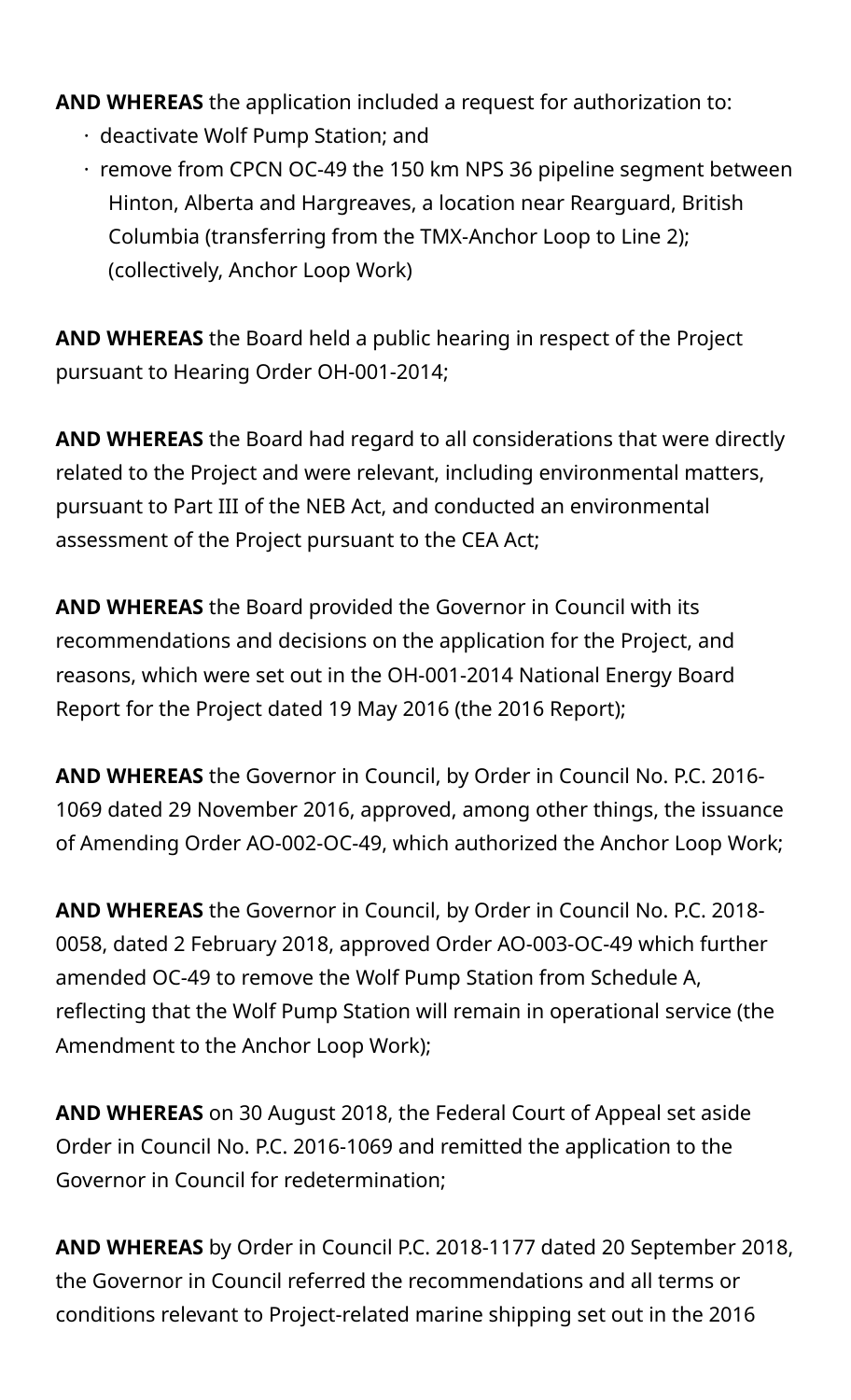Report back to the Board for reconsideration (Reconsideration);

**AND WHEREAS** the Board held a public hearing in respect of the Reconsideration pursuant to Hearing Order MH-052-2018;

**AND WHEREAS**, as directed by Order in Council P.C. 2018-1177, the Board conducted an environmental assessment of Project-related marine shipping pursuant to the CEA Act and considered the evidence relating to potential impacts of Project-related marine shipping on Indigenous peoples;

**AND WHEREAS** the Board's recommendations and decisions on the application for the Project and the Reconsideration, and reasons, are set out in the MH-052-2018 National Energy Board Reconsideration Report (Reconsideration Report);

**AND WHEREAS** the Board submitted its Reconsideration Report to the Minister recommending changes to the conditions for the Project; that a Certificate be issued and two existing Certificates be amended for the Project pursuant to subsections 53(5) and 21(2) of the NEB Act;

**AND WHEREAS** the Governor in Council, by Order in Council No. P.C. 2019- XXXX dated the XX Month 2019, has approved AO-002-OC-49 issued on December 1, 2016 and approved the issuance of this Amending Order to CPCN OC-49;

**IT IS ORDERED** that pursuant to subsection 21(2) of the NEB Act, CPCN OC-49 is hereby varied to approve the Anchor Loop Work and the Amendment to the Anchor Loop Work, subject to the conditions marked as applicable in the "OC49" column set out in set out in Appendix 3 of the MH-052-2018 National Energy Board Reconsideration Report, and with the applicable conditions as amended by the Governor in Council, by Order in Council No. P.C. 2019.

Issued at Calgary, Alberta on XX Month 2019.

NATIONAL ENERGY BOARD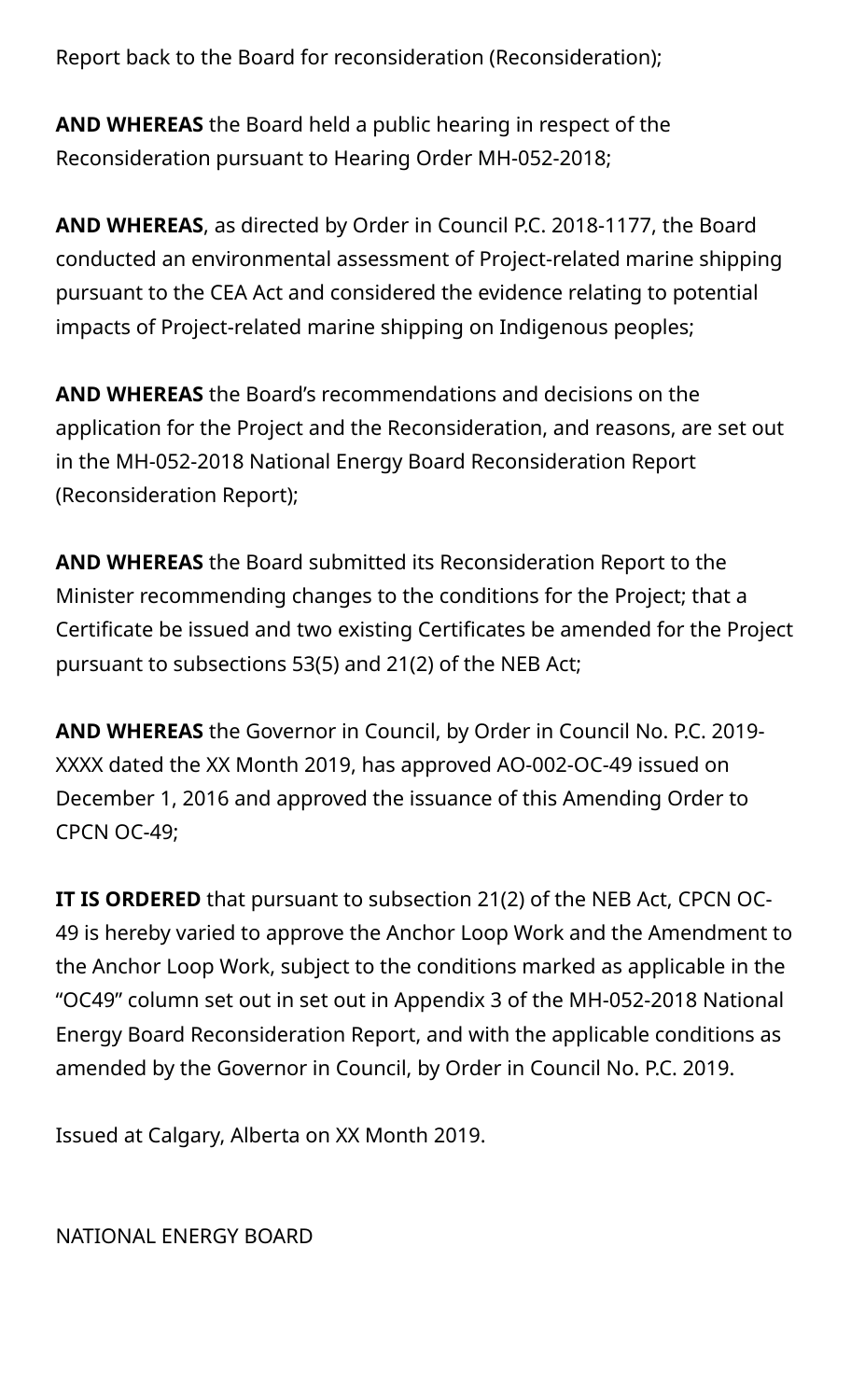Sheri Young Secretary of the Board

#### **ORDONNANCE AO-004-OC-49**

**RELATIVEMENT À** la *Loi sur l'Office national de l'énergie* (la « *Loi* ») et à ses règlements d'application;

**RELATIVEMENT À** la *Loi canadienne sur l'évaluation environnementale (2012)* (la « LCEE (2012) ») et à ses règlements d'application;

**RELATIVEMENT À** une demande datée du 16 décembre 2013 que Trans Mountain Pipeline ULC (« Trans Mountain ») a présentée à l'Office national de l'énergie aux termes des articles 52, 58 et 21 de la *Loi* et de l'article 44 du *Règlement de l'Office national de l'énergie sur les pipelines terrestres*, afin d'être autorisée à construire et à exploiter le projet d'agrandissement du réseau de Trans Mountain (le « projet ») entre Edmonton, en Alberta, et Burnaby, en Colombie-Britannique (dossier OF-Fac-T260-2013-03 02);

**RELATIVEMENT AU** décret C.P. 2018-1177 ayant pour effet de renvoyer à l'Office, pour réexamen, certains aspects du rapport de recommandation de mai 2016 (dossier OF-Fac-T260-2013-03 59).

**DEVANT** l'Office, le XX mois 2019.

**ATTENDU QUE** la délivrance du certificat d'utilité publique OC-49 à Terasen Pipelines [Trans Mountain] Inc. autorisant la construction et l'exploitation d'un doublement de pipeline s'étendant de Hinton, en Alberta, jusqu'à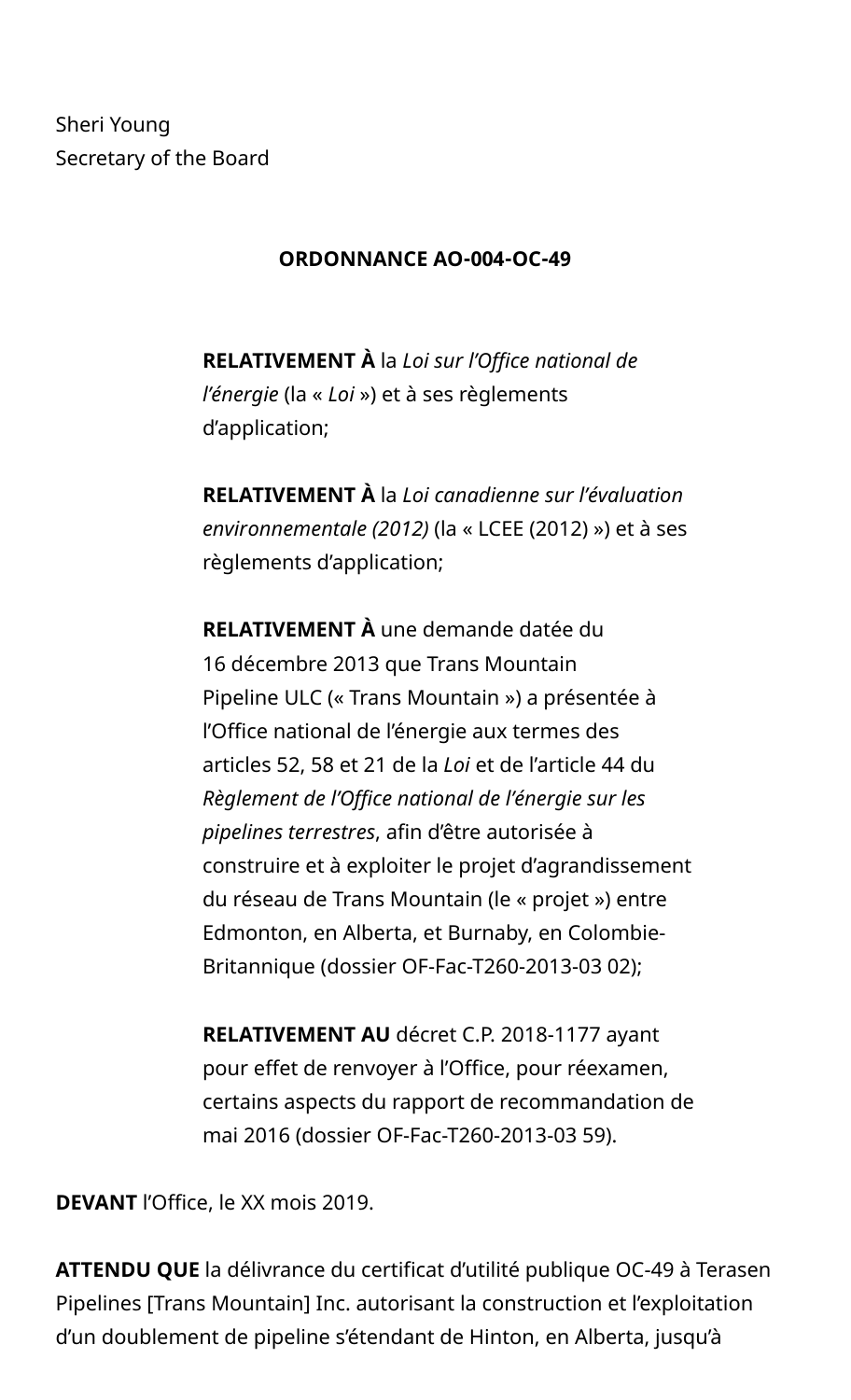Hargreaves, près de Rearguard, en Colombie-Britannique, ainsi que les installations connexes (le « doublement d'ancrage TMX »), par voie du décret C.P. 2006-1410 daté du 23 novembre 2006;

**ATTENDU QUE** la gouverneure en conseil, au moyen du décret C.P. 2007- 1181 daté du 31 juillet 2007, a approuvé la délivrance de l'ordonnance AO-001-OC-49 ayant pour effet de remplacer la dénomination sociale du titulaire du certificat par celle de Trans Mountain;

**ATTENDU QUE** la demande concerne notamment l'obtention des autorisations nécessaires aux fins suivantes :

- · la désactivation de la station de pompage Wolf;
- · la suppression, du certificat OC-49, du tronçon d'un diamètre nominal NPS 24 (610 mm) de 150 km de long s'étendant de Hinton, en Alberta, jusqu'à Hargreaves, près de Rearguard, en Colombie-Britannique, le faisant passer du doublement d'ancrage TMX à la canalisation 2; (collectivement, les « ouvrages de doublement d'ancrage »)

**ATTENDU QUE**, conformément à l'ordonnance d'audience OH-001-2014, l'Office a tenu une audience publique concernant le projet;

**ATTENDU QUE** l'Office a examiné tous les aspects pertinents qui se rapportent directement au projet, dont les questions environnementales, aux termes de la partie III de la *Loi*, et a réalisé une évaluation environnementale du projet selon les dispositions de la LCEE (2012);

**ATTENDU QUE** l'Office a transmis au gouverneur en conseil le rapport OH-001-2014 daté du 19 mai 2016 (le « rapport de 2016 ») renfermant ses recommandations et décisions relativement à la demande présentée en vue du projet, ainsi que les motifs à l'appui;

**ATTENDU QUE** le gouverneur en conseil, au moyen du décret C.P. 2016-1069 daté du 29 novembre 2016, a notamment agréé la délivrance de l'ordonnance AO-002-OC-49 ayant pour effet d'autoriser les ouvrages de doublement d'ancrage;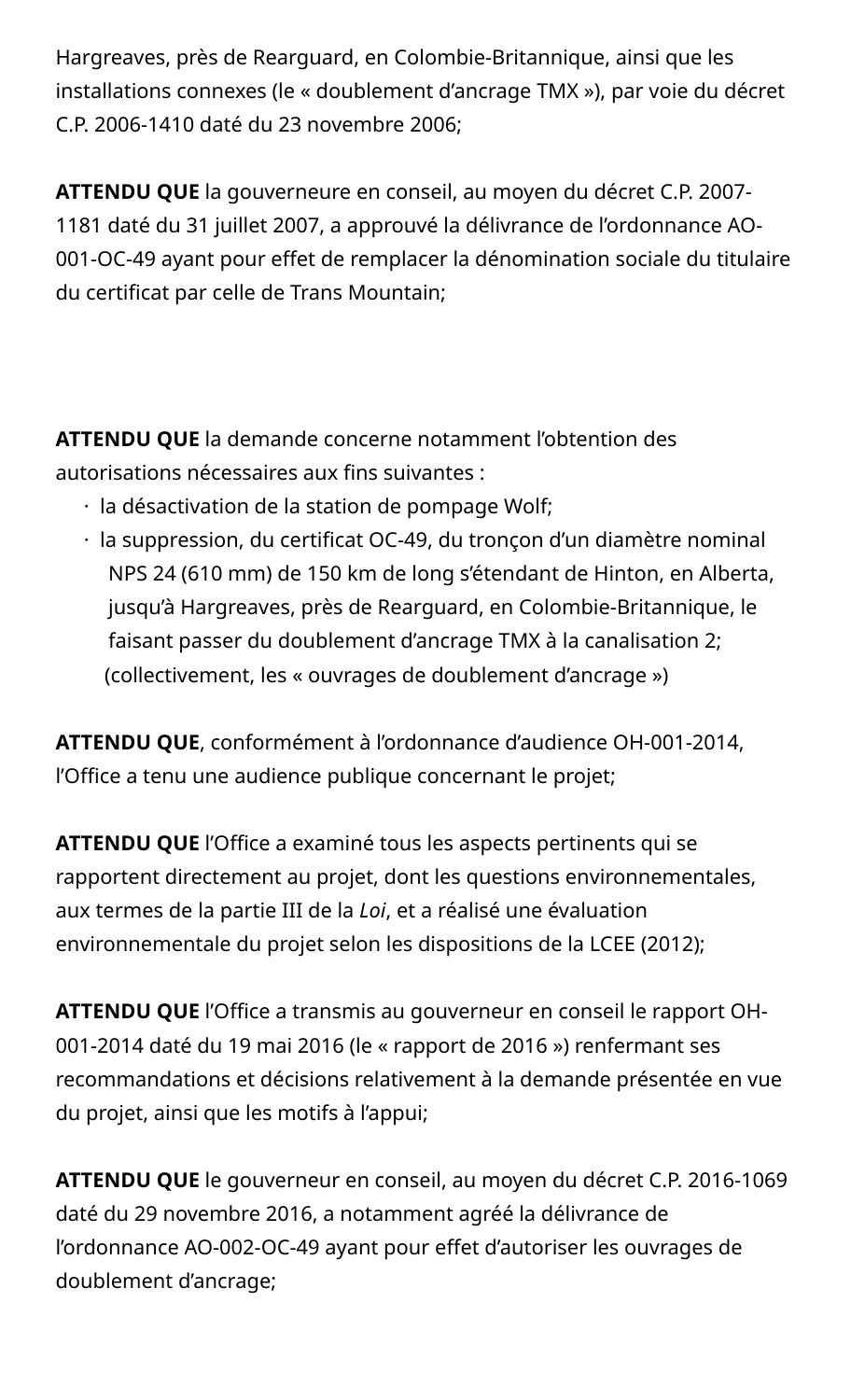**ATTENDU QUE** la gouverneure en conseil, au moyen du décret C.P. 2018- 0058 daté du 2 février 2018, a agréé la délivrance de l'ordonnance AO-003- OC-49 ayant pour effet de modifier encore une fois le certificat, de manière à en supprimer de l'annexe A la station de pompage Wolf, qui demeurera en état de fonctionnement (la « modification aux ouvrages de doublement d'ancrage »);

**ATTENDU QUE**, le 30 août 2018, la Cour d'appel fédérale a annulé le décret C.P. 2016-1069 et a renvoyé l'approbation du projet à la gouverneure en conseil pour qu'elle prenne une nouvelle décision;

**ATTENDU QUE** la gouverneure en conseil, au moyen du décret C.P. 2018- 1177 daté du 20 septembre 2018, a renvoyé à l'Office, pour réexamen, les recommandations et les conditions contenues dans le rapport de 2016 ayant trait au transport maritime connexe au projet (le « réexamen »);

**ATTENDU QUE** l'Office a tenu une audience publique de réexamen conformément à l'ordonnance d'audience MH-052-2018;

**ATTENDU QUE**, sur instruction de la gouverneure en conseil, donnée au moyen du décret C.P. 2018-1177, l'Office a effectué une évaluation environnementale du transport maritime connexe au projet, conformément aux dispositions de la LCEE (2012), et a étudié la preuve relative aux effets éventuels du transport maritime connexe au projet sur les peuples autochtones;

**ATTENDU QUE** les recommandations et les décisions de l'Office concernant la demande, et les motifs s'y rapportant, sont énoncés dans le rapport de réexamen MH-052-2018 (le « rapport de réexamen »);

**ATTENDU QUE** dans le rapport de réexamen déposé devant le Ministre, l'Office recommande la modification de certaines conditions visant le projet, la délivrance d'un nouveau certificat ainsi que la modification de deux certificats relativement au projet, conformément aux paragraphes 53(5) et 21(2) de la *Loi*;

**ATTENDU QUE** la gouverneure en conseil, au moyen du décret C.P. 2019- XXXX daté du XX mois 2019, agrée la délivrance de l'ordonnance modificatrice AO-002-OC-49 délivrée le 1 décembre 2016 et la délivrance de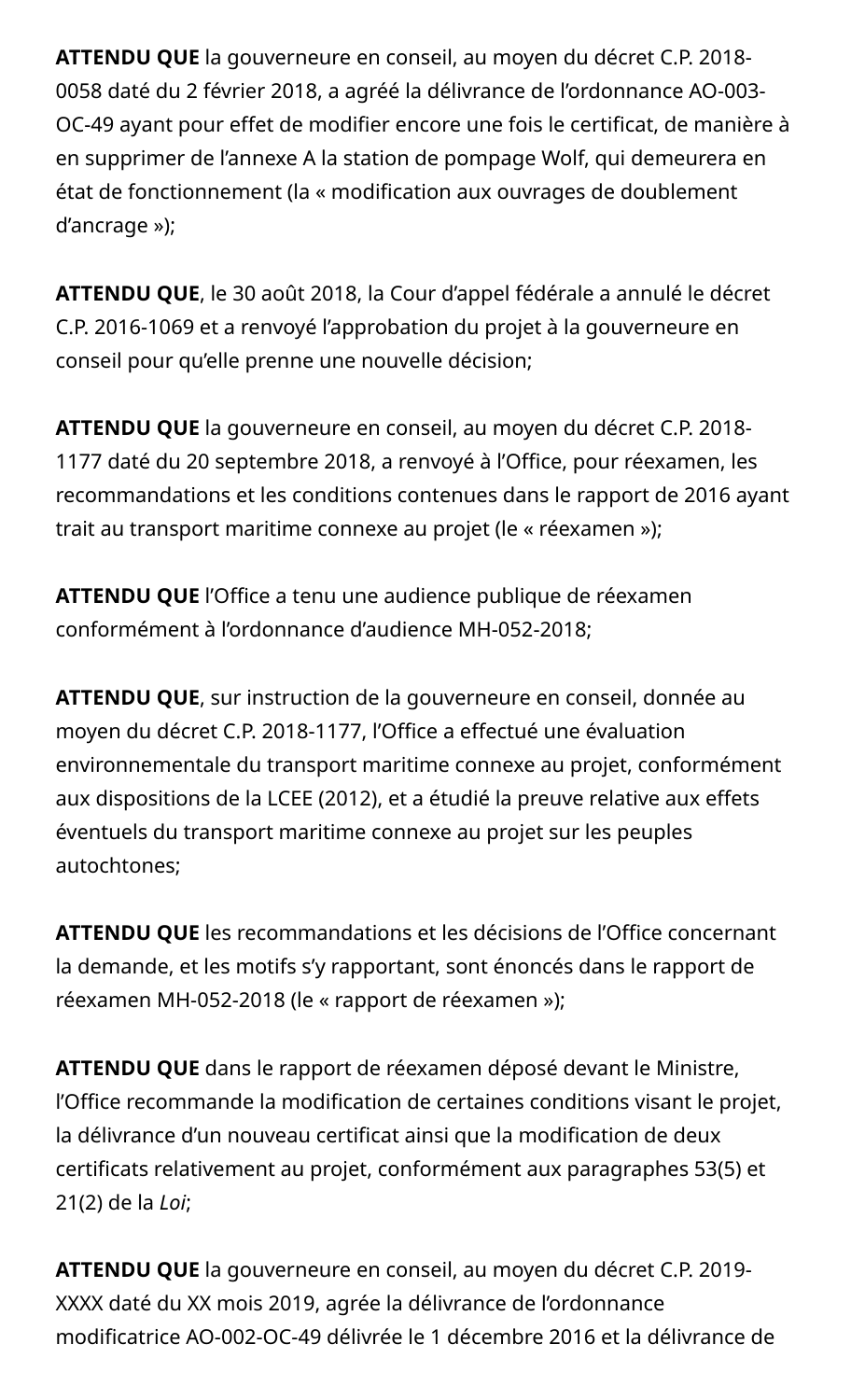la présente ordonnance modificatrice, qui est connexe au certificat OC-49;

**IL EST ORDONNÉ QUE** le certificat soit modifié, en vertu du paragraphe 21(2) de la *Loi*, de manière à autoriser les ouvrages de doublement d'ancrage et la modification aux ouvrages de doublement d'ancrage, sous réserve des conditions applicables de la colonne « OC49 » de l'annexe 3 du rapport de réexamen MH-052-2018 de l'Office, ainsi que les conditions applicables remplacées par la gouverneure en conseil au moyen du décret C.P. 2019- XXXX.

Rendue à Calgary, en Alberta, le XX mois 2019.

OFFICE NATIONAL DE L'ÉNERGIE

La secrétaire de l'Office,

Sheri Young

#### **ORDER AO-005-OC-2**

**IN THE MATTER OF** the *National Energy Board Act* (NEB Act) and the regulations made thereunder; and

**IN THE MATTER OF** the *Canadian Environmental Assessment Act, 2012,* (CEA Act) and the regulations made thereunder; and

**IN THE MATTER OF** an application pursuant to sections 52, 58 and 21 of the NEB Act and section 44 of the *National Energy Board Onshore Pipeline Regulations* (OPR), dated 16 December 2013, by Trans Mountain Pipeline ULC (Trans Mountain) to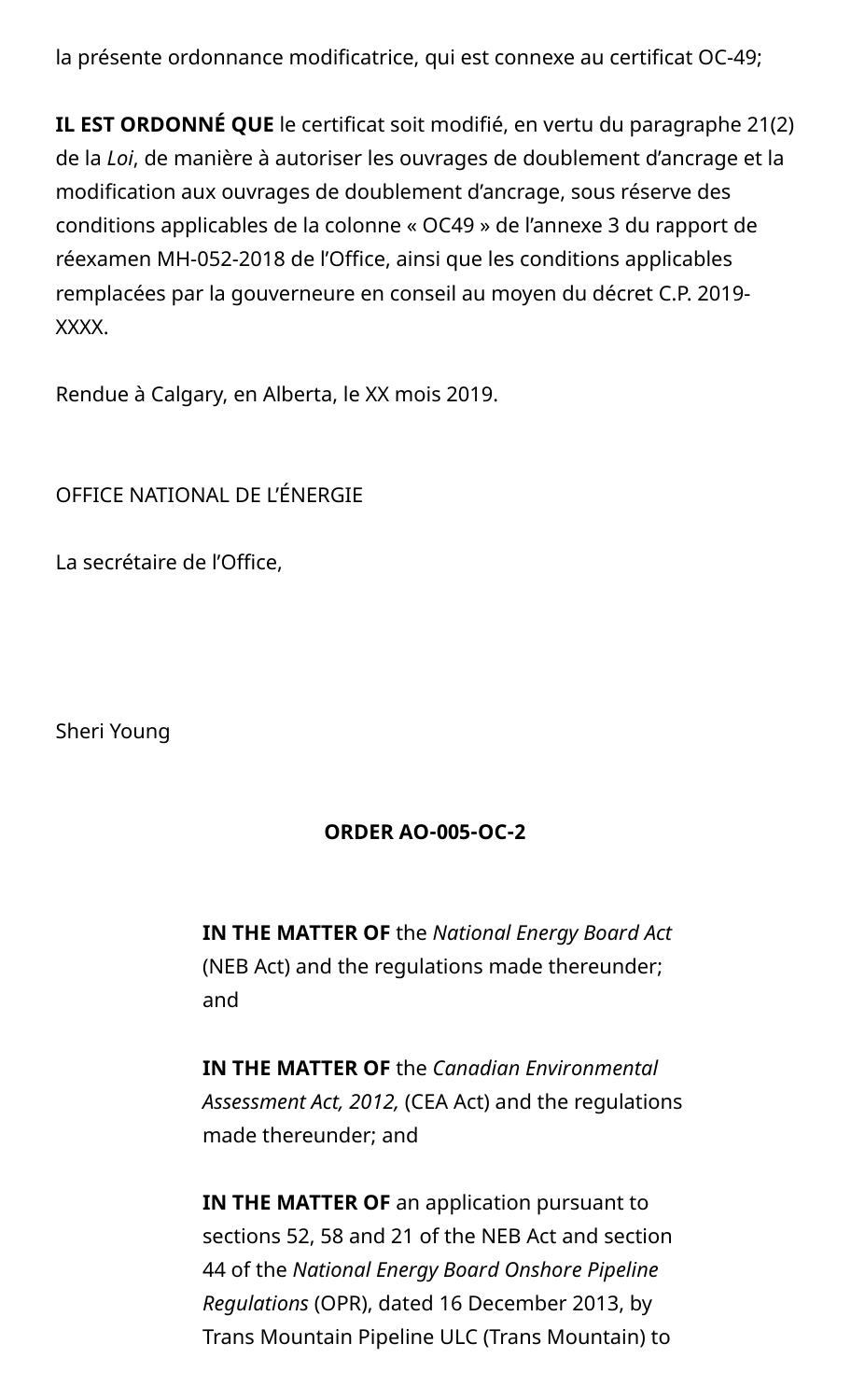construct and operate the Trans Mountain Expansion Project (Project) between Edmonton, Alberta, and Burnaby, British Columbia, filed with the National Energy Board (NEB or Board) under File OF-Fac-T260-2013-03 02; and

**IN THE MATTER OF** Order in Council P.C. 2018- 1177, referring aspects of the Board's recommendation back for reconsideration, filed with the Board under File OF-Fac-T260-2013-03 59.

**BEFORE** the Board on XX Month 2019.

**WHEREAS** the Board issued Certificate of Public Convenience and Necessity (CPCN) OC-2 to Trans Mountain Oil Pipeline Company authorizing the construction and operation of an oil pipeline from Edmonton, Alberta to Burnaby, British Columbia, and CPCN OC-2 came into force on 19 August 1960;

**AND WHEREAS** the Governor in Council, by Order in Council No. P.C. 1964- 1725 dated 5 November 1964, approved Order AO-001-OC-2, reflecting minor wording changes to CPCN OC-2 related to route maps, design drawings and specifications of pipe and facilities;

**AND WHEREAS** the Governor in Council, by Order in Council No. P.C. 2007- 1181 dated 31 July 2007, approved Order AO-002-OC-2, which changed the name of the holder of CPCN OC-2 to Trans Mountain;

**AND WHEREAS** the application included a request for authorization to:

- · decommission one tank at the Edmonton Terminal West Tank Area and one tank at the Burnaby Terminal;
- · reactivate a 150 km NPS 24 pipeline segment between Hinton, Alberta and Hargreaves (a location near Rearguard, British Columbia), a 43 km NPS 24 pipeline segment from Darfield to Black Pines, and the Niton Pump Station, all of which were authorized under CPCN OC-2; and
- · remove from CPCN OC-2 the 43 km NPS 30 pipeline segment between Darfield and Black Pines (transferring from the existing Trans Mountain Pipeline system to Line 2) (collectively Line 1 Work).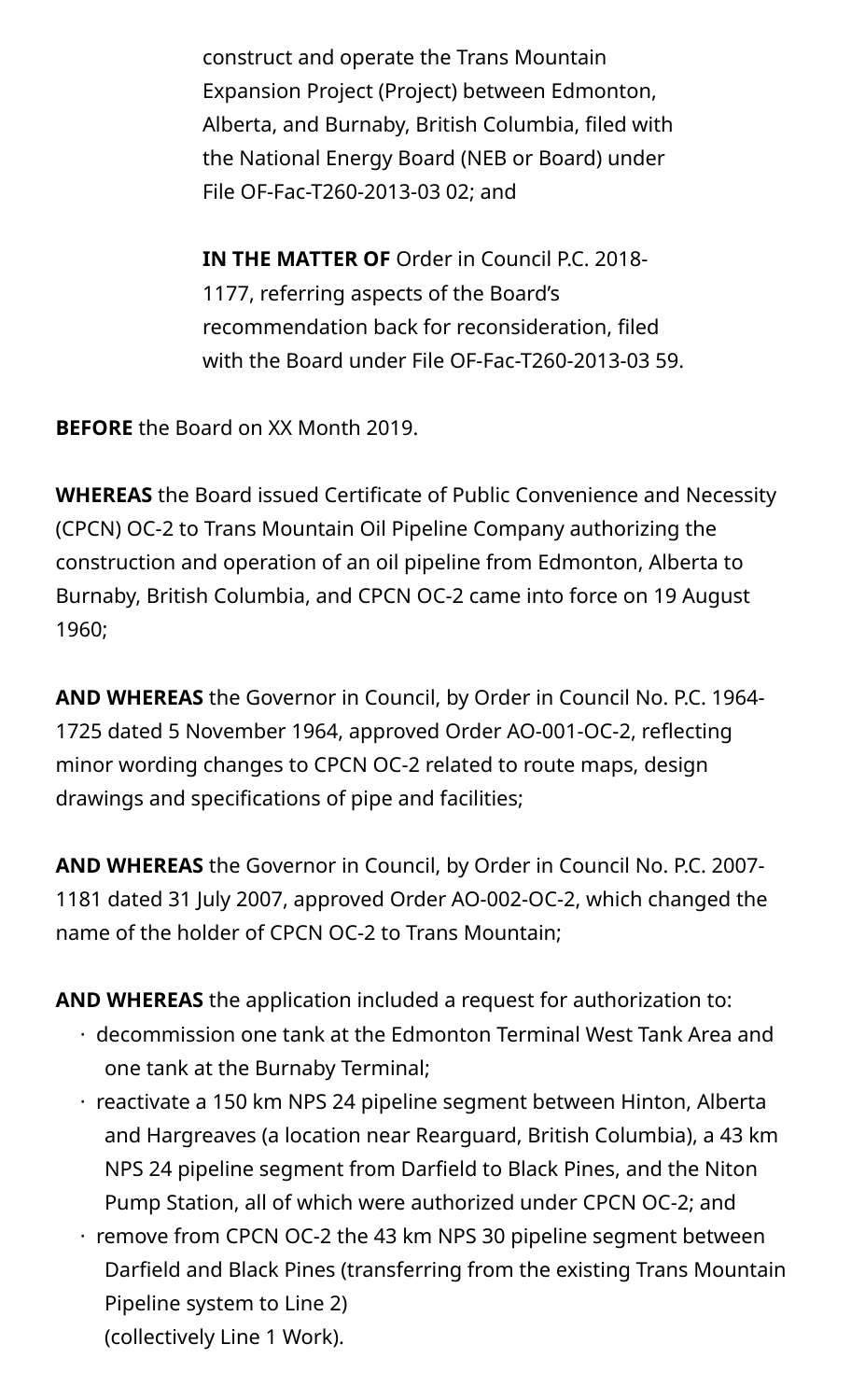**AND WHEREAS** the Board held a public hearing in respect of the Project pursuant to Hearing Order OH-001-2014;

**AND WHEREAS** the Board had regard to all considerations that were directly related to the Project and were relevant, including environmental matters, pursuant to Part III of the NEB Act, and conducted an environmental assessment of the Project pursuant to the CEA Act;

**AND WHEREAS** the Board provided the Governor in Council with its recommendations and decisions on the application for the Project, and reasons, which were set out in the OH-001-2014 National Energy Board Report for the Project dated 19 May 2016 (the 2016 Report);

**AND WHEREAS** the Governor in Council, by Order in Council No. P.C. 2016- 1069 dated 29 November 2016, approved, among other things, the issuance of Amending Order AO-003-OC-2, which authorized the Line 1 Work;

**AND WHEREAS** the Governor in Council, by Order in Council No. P.C. 2018- 0058, dated 2 February 2018, approved Order AO-004-OC-2 which further amended OC-2 to remove the Niton Pump Station and Tank No. 9 of the Edmonton Terminal West Tank Area from Schedule A, reflecting that the Niton Pump Station will remain in a deactivated state and that Tank No. 9 of the Edmonton Terminal West Tank Area will remain in operational service (collectively, the Amendments to the Line 1 Work);

**AND WHEREAS** on 30 August 2018, the Federal Court of Appeal set aside Order in Council No. P.C. 2016-1069 and remitted the application to the Governor in Council for redetermination;

**AND WHEREAS** by Order in Council P.C. 2018-1177 dated 20 September 2018, the Governor in Council referred the recommendations and all terms or conditions relevant to Project-related marine shipping set out in the 2016 Report back to the Board for reconsideration (Reconsideration);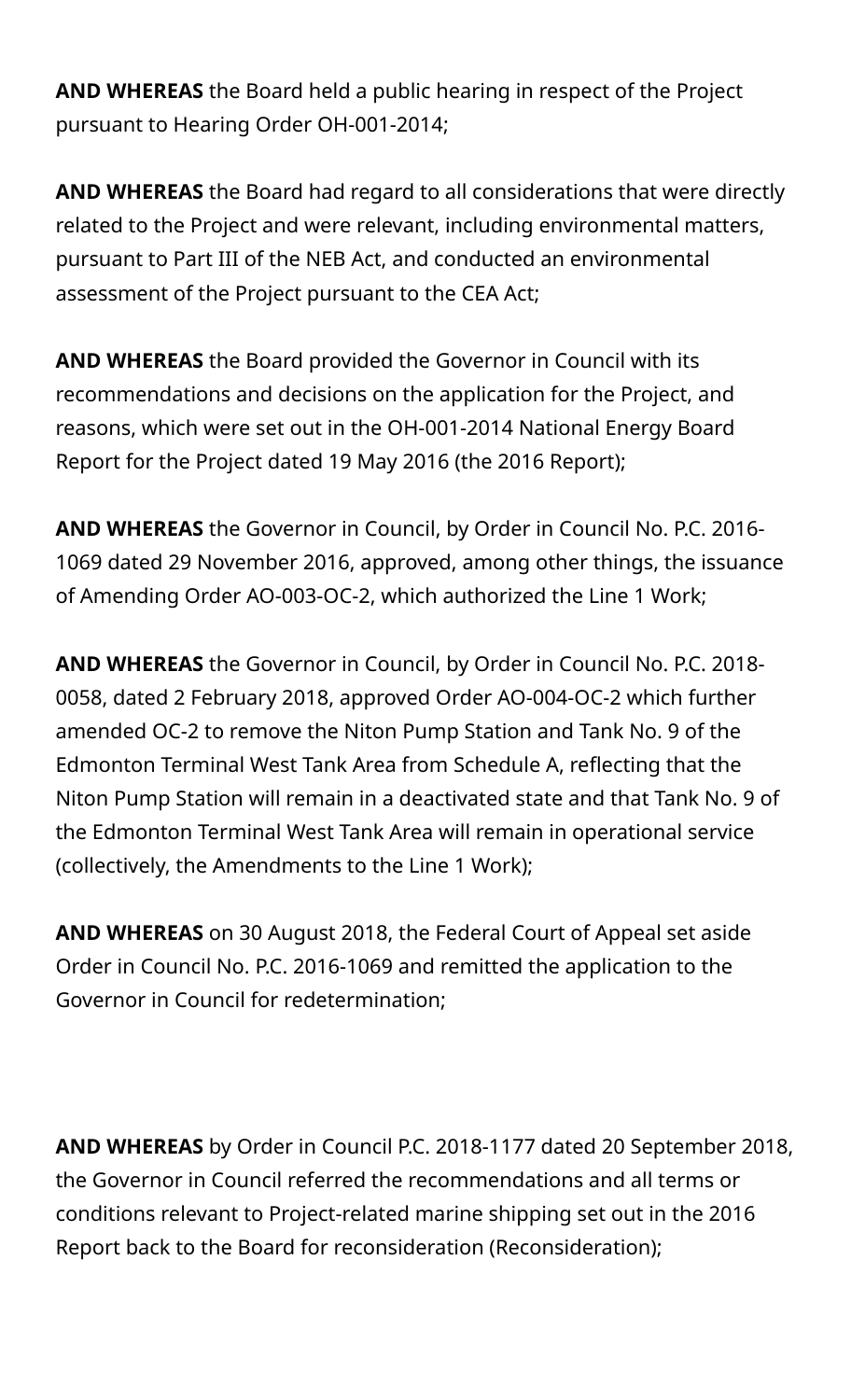**AND WHEREAS** the Board held a public hearing in respect of the Reconsideration pursuant to Hearing Order MH-052-2018;

**AND WHEREAS**, as directed by Order in Council P.C. 2018-1177, the Board conducted an environmental assessment of Project-related marine shipping pursuant to the CEA Act and considered the evidence relating to potential impacts of Project-related marine shipping on Indigenous peoples;

**AND WHEREAS** the Board's recommendations and decisions on the application for the Project and the Reconsideration, and reasons, are set out in the MH-052-2018 National Energy Board Reconsideration Report (Reconsideration Report);

**AND WHEREAS** the Board submitted its Reconsideration Report to the Minister recommending changes to the conditions for the Project; that a Certificate be issued and two existing Certificates be amended for the Project pursuant to subsections 53(5) and 21(2) of the NEB Act;

**AND WHEREAS** the Governor in Council, by Order in Council No. P.C. 2019- XXXX dated the XX Month 2019, has approved AO-003-OC-2 issued on December 1, 2016 and approved the issuance of this Amending Order to CPCN OC-2;

**IT IS ORDERED** that pursuant to subsection 21(2) of the NEB Act, CPCN OC-2 is hereby varied to approve the Line 1 Work and the Amendments to the Line 1 Work, subject to the conditions marked as applicable in the "OC2" column set out in Appendix 3 of the MH-052-2018 National Energy Board Reconsideration Report, and with the applicable conditions as amended by the Governor in Council, by Order in Council No. P.C. 2019-XXXX.

Issued at Calgary, Alberta on XX Month 2019.

NATIONAL ENERGY BOARD

Sheri Young Secretary of the Board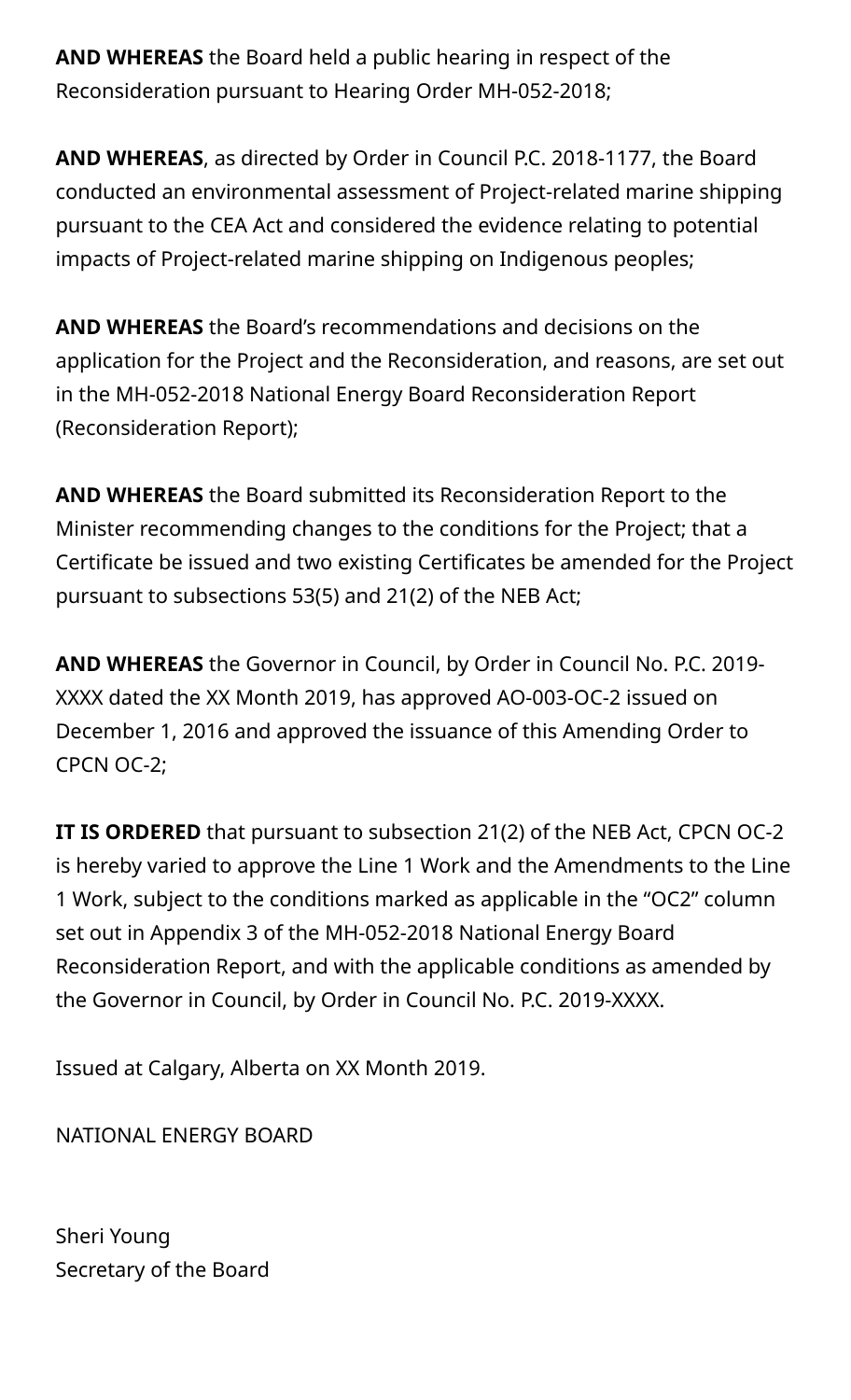#### **ORDONNANCE AO-005-OC-2**

**RELATIVEMENT À** la *Loi sur l'Office national de l'énergie* (la « *Loi* ») et à ses règlements d'application;

**RELATIVEMENT À** la *Loi canadienne sur l'évaluation environnementale (2012)* (la « LCEE (2012) ») et à ses règlements d'application;

**RELATIVEMENT À** une demande datée du 16 décembre 2013 que Trans Mountain Pipeline ULC (« Trans Mountain ») a présentée à l'Office national de l'énergie aux termes des articles 52, 58 et 21 de la *Loi* et de l'article 44 du *Règlement de l'Office national de l'énergie sur les pipelines terrestres*, afin d'être autorisée à construire et à exploiter le projet d'agrandissement du réseau de Trans Mountain (le « projet ») entre Edmonton, en Alberta, et Burnaby, en Colombie-Britannique (dossier OF-Fac-T260-2013-03 02);

**RELATIVEMENT AU** décret C.P. 2018-1177 ayant pour effet de renvoyer à l'Office, pour réexamen, certains aspects du rapport de recommandation de mai 2016 (dossier OF-Fac-T260-2013-03 59).

**DEVANT** l'Office, le XX mois 2019.

**ATTENDU QUE** l'Office a délivré le certificat d'utilité publique OC-2 (le « certificat »), qui est entré en vigueur le 19 août 1960, à l'endroit de Trans Mountain Oil Pipeline Company, ce qui a eu pour effet d'autoriser la société à construire et à exploiter un oléoduc s'étendant d'Edmonton, en Alberta, à Burnaby, en Colombie-Britannique;

**ATTENDU QUE** le gouverneur en conseil, au moyen du décret C.P. 1964-1725 daté du 5 novembre 1964, a approuvé la délivrance de l'ordonnance AO-001- OC-2, afin de rendre compte d'une légère modification du certificat, d'ordre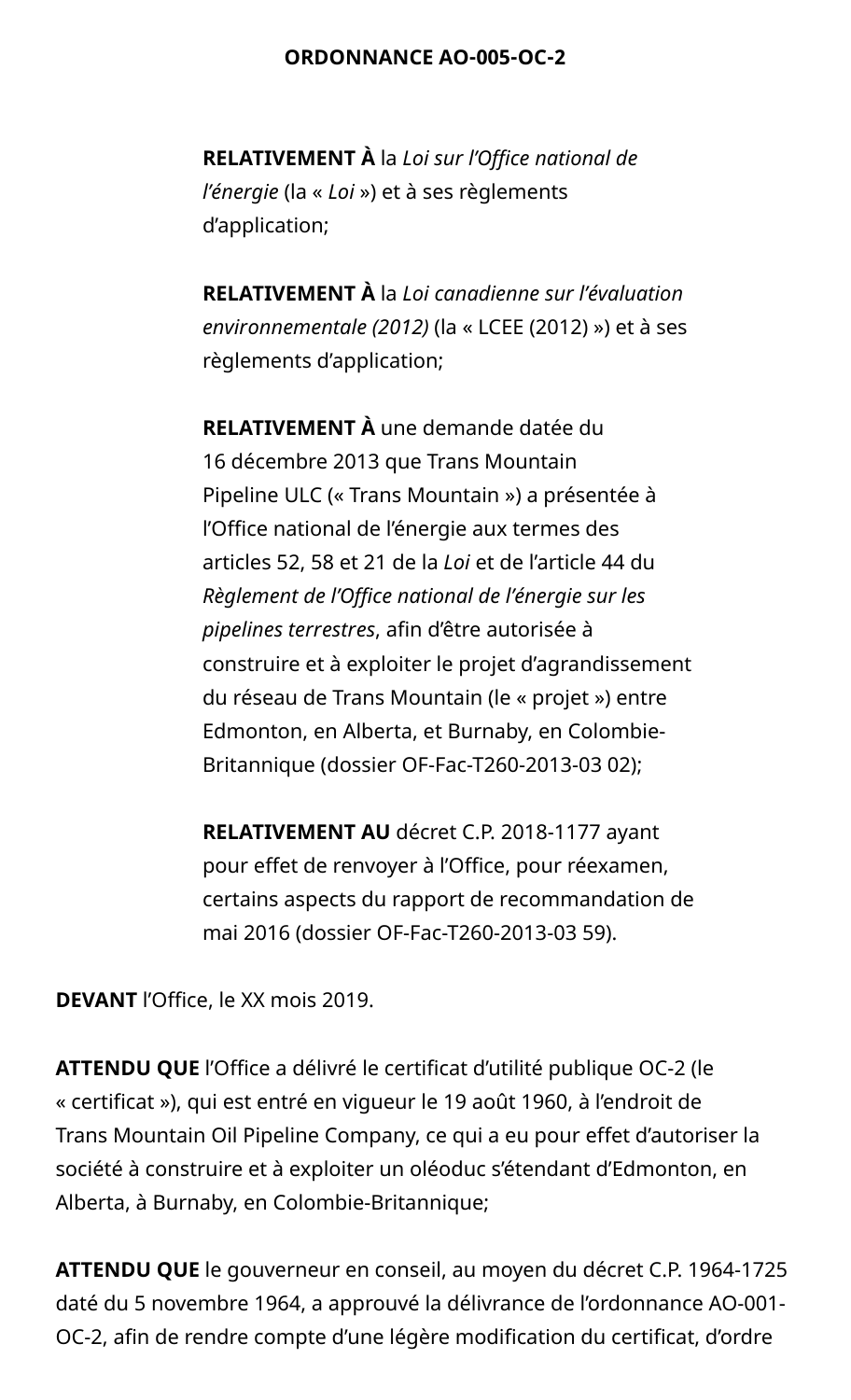rédactionnel, ayant trait aux cartes du tracé, aux dessins de conception et aux caractéristiques techniques de la canalisation et des installations;

**ATTENDU QUE** la gouverneure en conseil, au moyen du décret C.P. 2007- 1181 daté du 31 juillet 2007, a approuvé la délivrance de l'ordonnance AO-002-OC-2 ayant pour effet de remplacer la dénomination sociale du titulaire du certificat par celle de Trans Mountain;

**ATTENDU QUE** la demande concerne notamment l'obtention des autorisations nécessaires aux fins suivantes :

- · la désaffectation d'un réservoir de la zone de stockage de l'ouest au terminal Edmonton et d'un réservoir au terminal Burnaby,
- · la réactivation d'un tronçon d'un diamètre nominal NPS 24 (610 mm) de 150 km de long entre Hinton, en Alberta, et Hargreaves (localité à proximité de Rearguard), en Colombie-Britannique, d'un tronçon NPS 24 de 43 km de long entre Darfield et Black Pines, en Colombie-Britannique, et de la station de pompage Niton, réactivation autorisée par le certificat;
- · la suppression, du certificat, du tronçon d'un diamètre nominal NPS 30 (762 mm) de 43 km de long reliant Darfield à Black Pines, afin de faire état du transfert du tronçon, qui fait partie du réseau actuel de Trans Mountain, à la canalisation 2

(collectivement, les « travaux relatifs à la canalisation 1 »);

**ATTENDU QUE**, conformément à l'ordonnance d'audience OH-001-2014, l'Office a tenu une audience publique concernant le projet;

**ATTENDU QUE** l'Office a examiné tous les aspects pertinents qui se rapportent directement au projet, dont les questions environnementales, aux termes de la partie III de la *Loi*, et a réalisé une évaluation environnementale du projet selon les dispositions de la LCEE (2012);

**ATTENDU QUE** l'Office a transmis au gouverneur en conseil le rapport OH-001-2014 daté du 19 mai 2016 (le « rapport de 2016 ») renfermant ses recommandations et décisions relativement à la demande présentée en vue du projet, ainsi que les motifs à l'appui;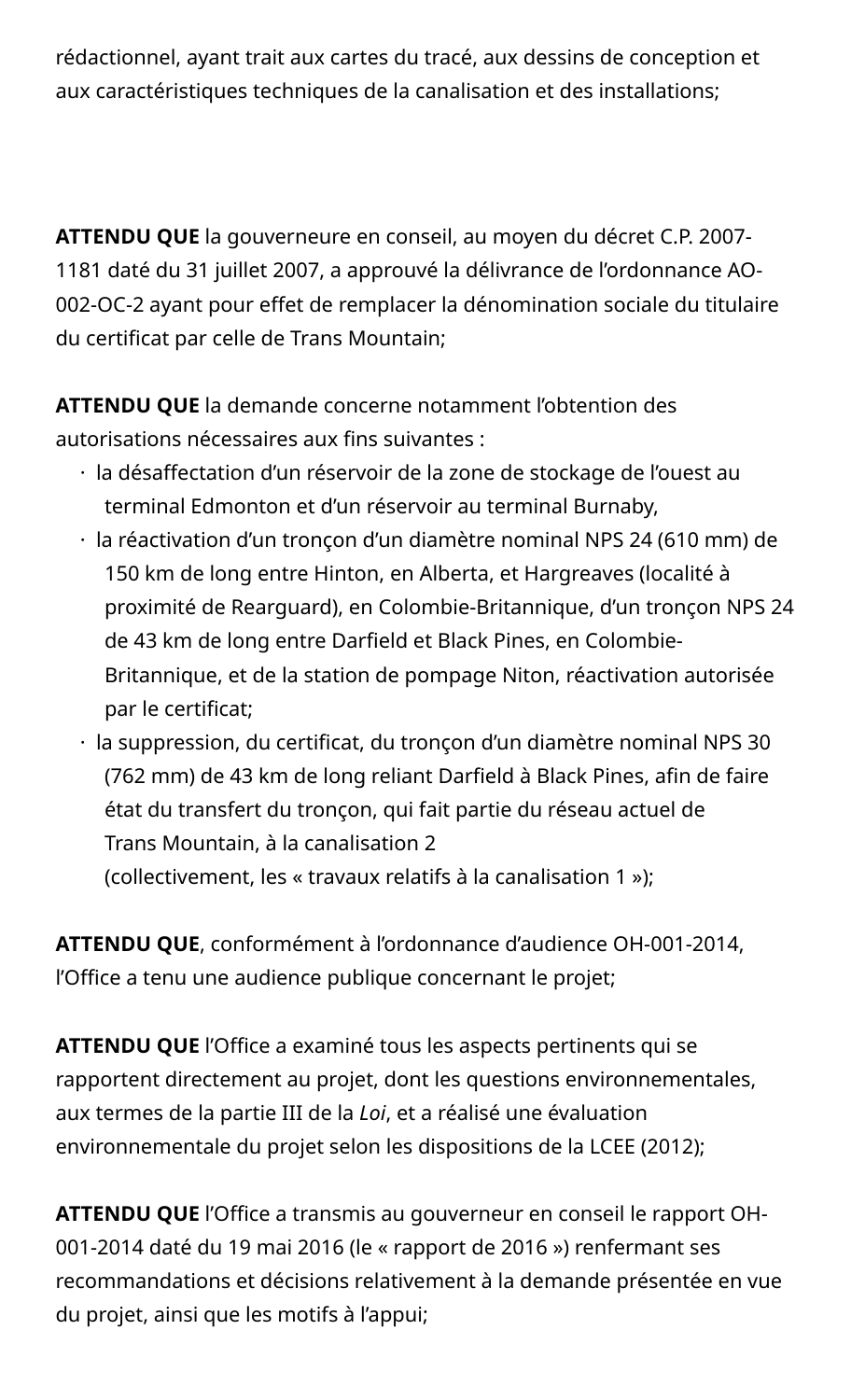**ATTENDU QUE** le gouverneur en conseil, au moyen du décret C.P. 2016-1069 daté du 29 novembre 2016, a notamment agréé la délivrance de l'ordonnance AO-003-OC-2 ayant pour effet d'autoriser les travaux relatifs à la canalisation 1;

**ATTENDU QUE** la gouverneure en conseil, au moyen du décret C.P. 2018- 0058 daté du 2 février 2018 a agréé la délivrance de l'ordonnance AO-004- OC-2 ayant pour effet de modifier encore une fois le certificat, de manière à en supprimer, de l'annexe A, la station de pompage Niton et le réservoir nº 9 se trouvant dans la zone de stockage de l'ouest au terminal Edmonton ainsi qu'à tenir compte du maintien de la station de pompage Niton en mode de désactivation et du maintien du réservoir nº 9 en état de fonctionnement (la « modification des travaux relatifs à la canalisation 1 »);

**ATTENDU QUE**, le 30 août 2018, la Cour d'appel fédérale a annulé le décret C.P. 2016-1069 et a renvoyé l'approbation du projet à la gouverneure en conseil pour qu'elle prenne une nouvelle décision;

**ATTENDU QUE** la gouverneure en conseil, au moyen du décret C.P. 2018- 1177 daté du 20 septembre 2018, a renvoyé à l'Office, pour réexamen, les recommandations et les conditions contenues dans le rapport de 2016 ayant trait au transport maritime connexe au projet (le « réexamen »);

**ATTENDU QUE** l'Office a tenu une audience publique de réexamen conformément à l'ordonnance d'audience MH-052-2018;

**ATTENDU QUE**, sur instruction de la gouverneure en conseil, donnée au moyen du décret C.P. 2018-1177, l'Office a effectué une évaluation environnementale du transport maritime connexe au projet, conformément aux dispositions de la LCEE (2012), et a étudié la preuve relative aux effets éventuels du transport maritime connexe au projet sur les peuples autochtones;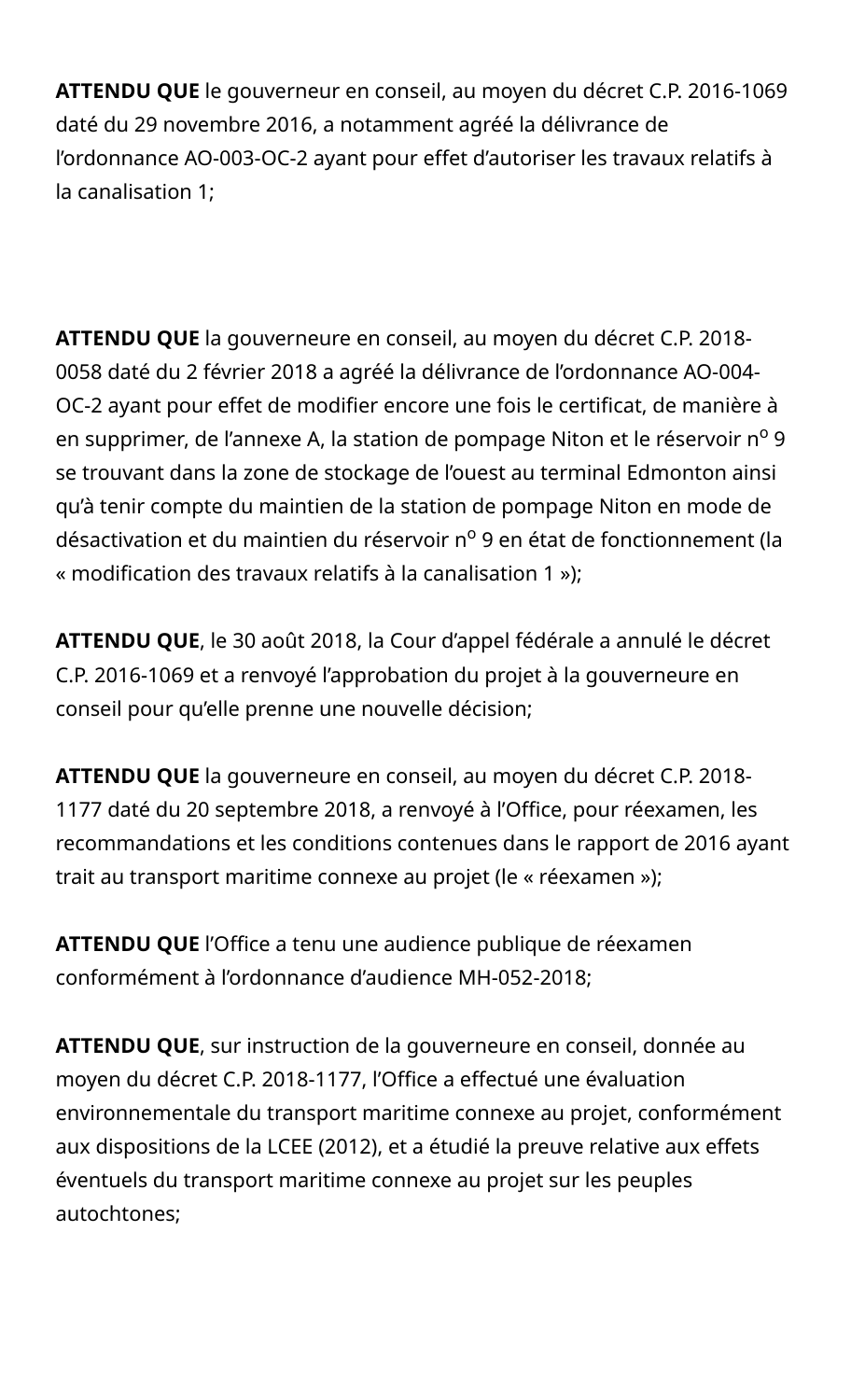**ATTENDU QUE** les recommandations et les décisions de l'Office concernant la demande, et les motifs s'y rapportant, sont énoncés dans le rapport de réexamen MH-052-2018 (le « rapport de réexamen »);

**ATTENDU QUE** dans le rapport de réexamen déposé devant le Ministre, l'Office recommande la modification de certaines conditions visant le projet, la délivrance d'un nouveau certificat ainsi que la modification de deux certificats relativement au projet, conformément aux paragraphes 53(5) et 21(2) de la *Loi*;

**ATTENDU QUE** la gouverneure en conseil, au moyen du décret C.P. 2019- XXXX daté du XX mois 2019, agrée la délivrance de l'ordonnance modificatrice AO-003-OC-2 délivrée le 1 décembre 2016 et agrée la délivrance de la présente ordonnance modificatrice visant le certificat OC-2;

**IL EST ORDONNÉ QUE** le certificat soit modifié, en vertu du paragraphe 21(2) de la *Loi*, de manière à autoriser les travaux relatifs à la canalisation 1 et la modification des travaux relatifs à la canalisation 1, sous réserve des conditions applicables de la colonne « OC2 » de l'annexe 3 du rapport de réexamen MH-052-2018 de l'Office, ainsi que les conditions applicables remplacées par la gouverneure en conseil au moyen du décret C.P. 2019-XXX .

Rendue à Calgary, en Alberta, le XX mois 2019.

OFFICE NATIONAL DE L'ÉNERGIE

La secrétaire de l'Office,

Sheri Young

Back to Form